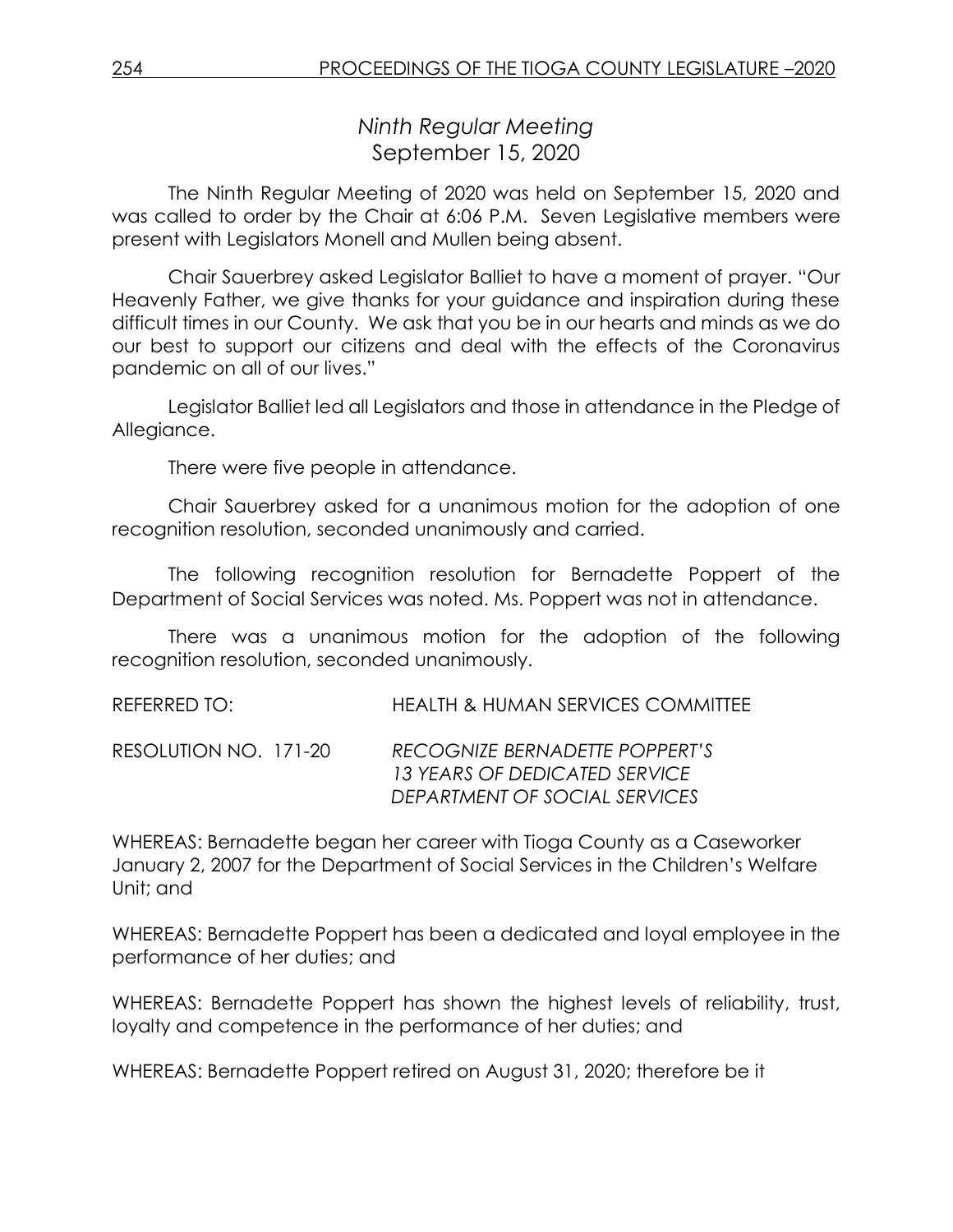RESOLVED: That the Tioga County Legislature, on its own behalf, as well as on behalf of the citizens of Tioga County, express sincere gratitude to Bernadette Poppert for her thirteen years of dedicated and loyal service to the Tioga County Department of Social Services and its most vulnerable citizens; and be it further

RESOLVED: That this resolution be spread upon the minutes of this meeting and a certified copy be presented to this loyal, dedicated and outstanding employee, Bernadette Poppert.

ROLL CALL VOTE Unanimously Yes – Legislators Balliet, Hollenbeck, Roberts, Sauerbrey, Standinger, Sullivan, and Weston.

No – None.

Absent – Legislators Monell and Mullen.

RESOLUTION ADOPTED UNANIMOUSLY.

Chair Sauerbrey noted we have a special presentation at the request of Veterans' Service Agency Director Michael Middaugh.

Veterans' Service Agency Director, Michael Middaugh spoke. "We originally scheduled to do this surprise presentation for John Holton at the Welcome Home Vietnam Veterans Day in March 2020, but as with everything else with the Coronavirus pandemic this event was cancelled. With things starting to settle down a little bit we wanted to make sure that we did this before too much time had passed. We thought it fitting originally, John, that we would do it at the Vietnam Veterans Day because being a Vietnam War veteran we thought that would be an appropriate event to honor you.

"On behalf of Tioga County, Tioga County Legislature, and the Veterans' Services Agency, we would like to present you with a small token of our appreciation. This is in appreciation and recognition for your outstanding services as a veteran of the United States Navy during the Vietnam War and while serving as Director of the Tioga County Veterans' Service Agency and supporting its veterans. We would like to thank you for your service to the County.

"I personally would like to thank you for allowing me the privilege of working for you and giving me the freedom to do my job and take the Department forward."

John Holton spoke. "It is an honor to have worked side-by-side with you. Whatever I did, I did not do alone. Just like in the military, there were good people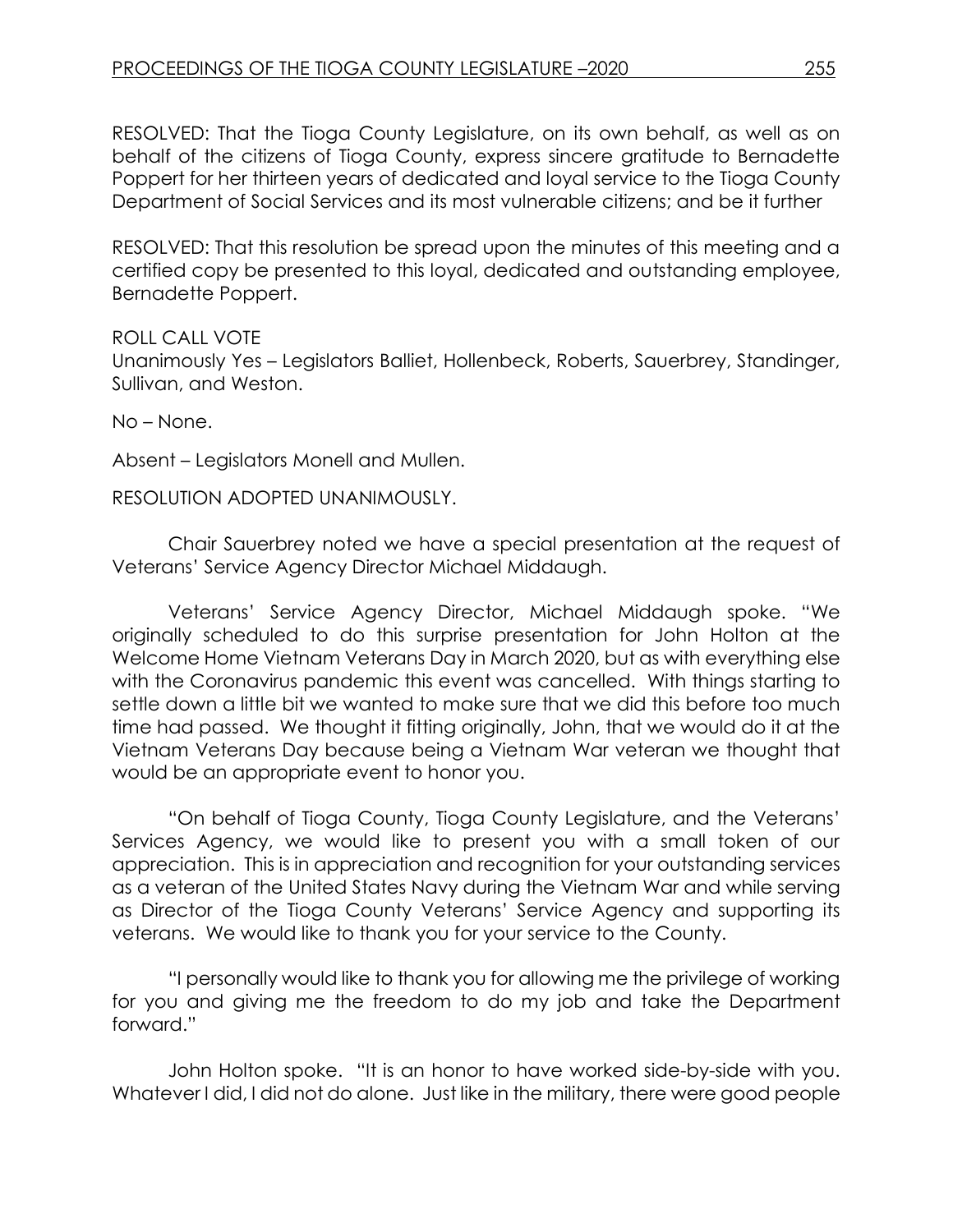at my side, good support, good support among you people, and we are all a team in this. I accept this on behalf of everybody who had any part in my career.

"I am grateful for having been allowed to serve. It was really a cool ride. Peg spent many nights waiting for me to come home from Albany, Buffalo, and Orleans County, but I am grateful for everybody who had a part in it and for that I want to thank you personally. Thank you."

Chairwoman Sauerbrey spoke. "John, you and your leadership transformed the Veterans' Service Agency to what it is today. You transformed the office, made it new, vitalized it, hired an amazing person to follow in your footsteps and we want to thank you for that."

Legislator Standinger spoke. "John, you did a pretty good job for a Navy guy."

Chair Sauerbrey noted the following three proclamations on National Preparedness Month, National Suicide Prevention Awareness Month, and National Alcohol Substance Abuse Recovery Month.

#### **COUNTY OF TIOGA EXECUTIVE PROCLAMATION**

WHEREAS: September is recognized as National Preparedness Month; and

WHEREAS: Tioga County Public Health is currently responding to the COVID-19 pandemic; and

WHEREAS: The World Health Organization declared COVID-19 as a Public Health Emergency as of January 30<sup>th</sup>, 2020; and

WHEREAS: New York State has seen over 430,000 cases of COVID-19; and

WHEREAS: New York State has lost over 25,000 lives to COVID-19; and

WHEREAS: Tioga County has seen over 200 cases of COVID-19 and has lost 25 lives to COVID-19; and

WHEREAS: Tioga County Public Health urges all residents to continue practicing social distancing, washing their hands frequently and thoroughly, and to wear a mask when out in public; therefore

The TIOGA COUNTY LEGISLATURE, County of Tioga, does hereby proclaim the month of September 2020 as: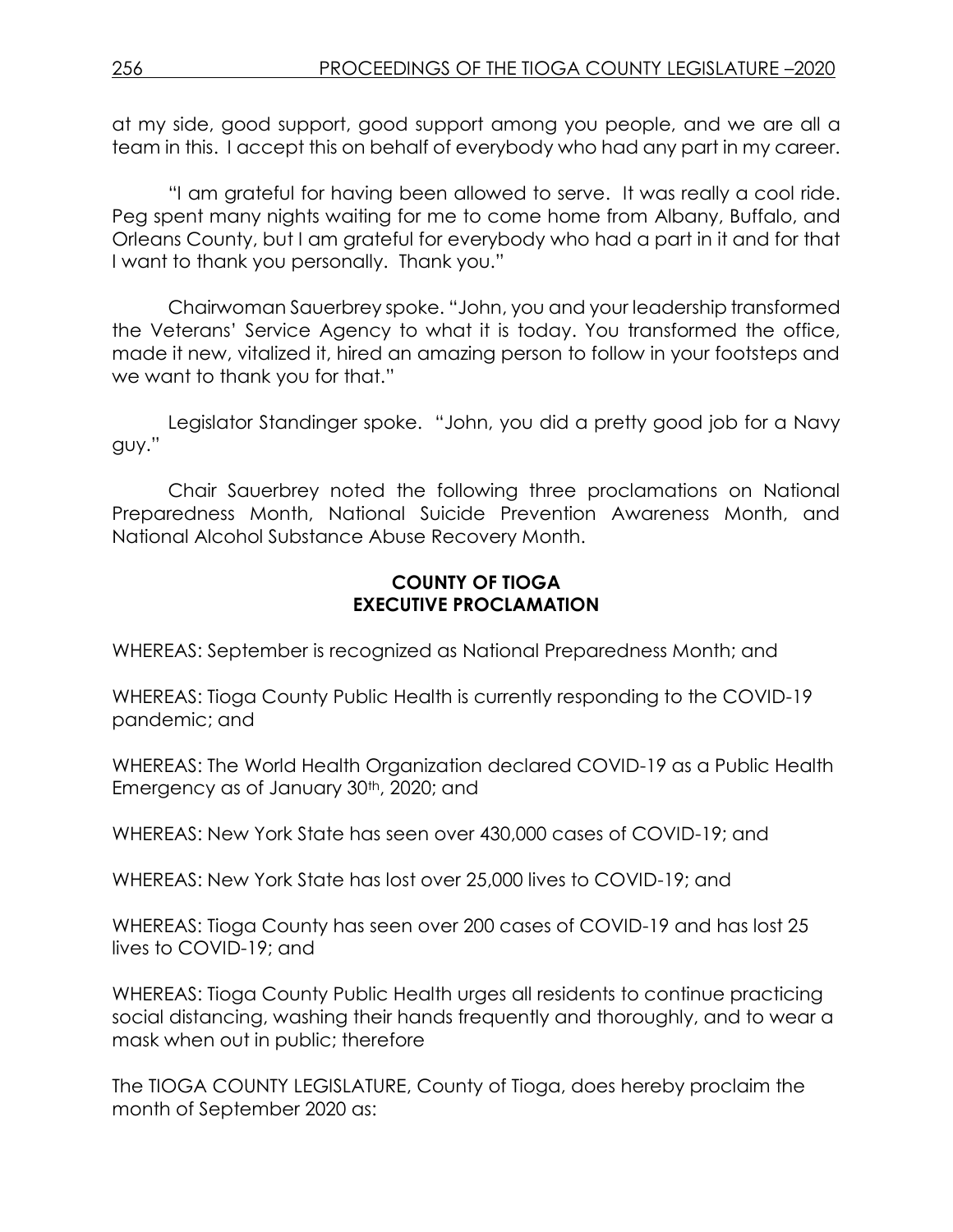### **NATIONAL PREPAREDNESS MONTH**

and urges all citizens of our County to become more involved in preparing together as a community. Disasters don't plan ahead, but you can.

# **COUNTY OF TIOGA EXECUTIVE PROCLAMATION**

WHEREAS: The citizens of Tioga County value the overall health and well-being of all the residents of Tioga County and are proud to support the observance of National Suicide Prevention Awareness Month; and

WHEREAS: Suicide is the 12<sup>th</sup> leading cause of death in New York State; and

WHEREAS: Suicide is the second leading cause of death for ages 15-34 and third leading cause of death for ages 35-54; and

WHEREAS: Almost six times as many people died by suicide in New York in 2019 than in alcohol related motor vehicle accidents; and

WHEREAS: Suicide claimed the lives of over 1,723 New Yorkers in 2019, or an average of one person died of suicide every five hours in the state; and

WHEREAS: The total deaths to suicide reflect a total of 34,563 years of potential life lost before age 65; and

WHEREAS: Stigma works against Suicide Prevention by discouraging persons at risk from seeking lifesaving help; and

WHEREAS: Most suicides are preventable; and

WHEREAS: Tioga County Suicide Prevention Coalition's mission is to increase awareness, provide education, training, resources and coordinate community services to the public; and

WHEREAS: Tioga County is no different than any other community in the country, but chooses to publicly state and place our full support behind local educators, mental health professionals, and parents, as partners in supporting our community in simply being available to one another; therefore

The TIOGA COUNTY LEGISLATURE, County of Tioga, does hereby proclaim the month of September 2020 as:

# **NATIONAL SUICIDE PREVENTION AWARENESS MONTH IN TIOGA COUNTY**

Legislator Standinger spoke. "Everybody has seen the flags out front that Veterans' Service Agency Director Middaugh put together representing the 22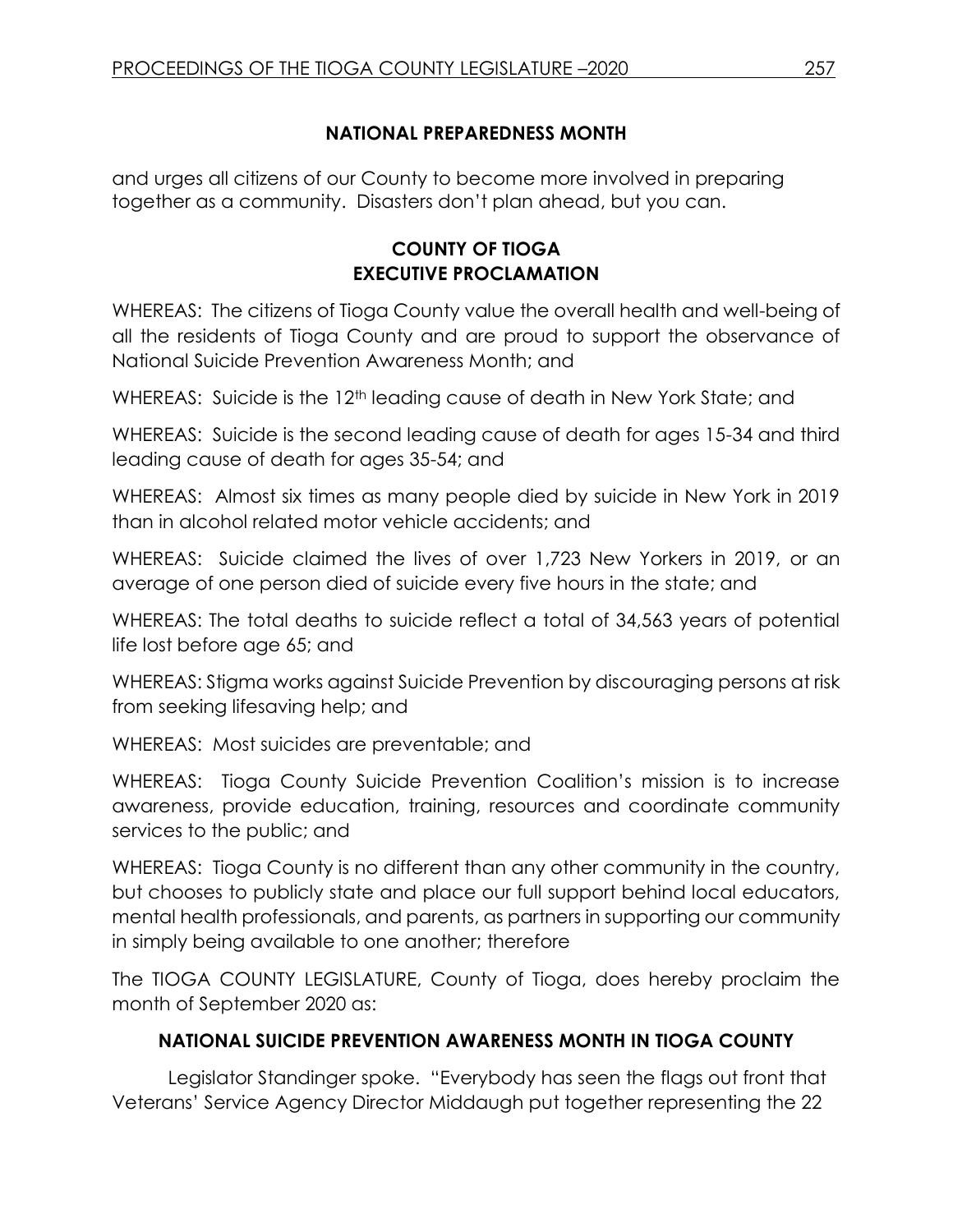veterans that commit suicide a day. That is one-month worth of suicides represented by those flags. I thank you for doing that, Mike.

# **COUNTY OF TIOGA EXECUTIVE PROCLAMATION**

WHEREAS: Prevention, treatment and recovery efforts improve the community's welfare and provide renewed outlook on life for those who, along with their family and friends, struggle with substance use disorders; and

WHEREAS: 9.2 million adults have a co-occurring mental health and substance use disorder; and

WHEREAS: Of the 19.3 million adults in the United States with a substance use disorder, 47.7% also have a co-occurring mental health disorder; and

WHEREAS: Substance abuse negatively affects children, families and loved-ones and takes a great toll on our society economically and in terms of safety; and

WHEREAS: Studies have indicated that people who made an effort to get treatment, but did not receive it, were concerned that receiving treatment might cause neighbors and community members to have negative opinions of them; and

WHEREAS: Fear and stigma continue to be barriers to seeking help for an addiction; and

WHEREAS: CASA - Trinity provides prevention, education, advocacy, early intervention and referral services for individuals, friends or family members who are living with an addiction; and

WHEREAS: Tioga County Department of Mental Hygiene remains eager and prepared to provide treatment for Tioga County Citizens who choose to work toward recovery for a substance use disorder; and

WHEREAS: Such education and raising awareness is essential in overcoming misconceptions and achieving long-term recovery; and

WHEREAS: To help achieve this goal, the US Department of Health and Human Services, the Substance Abuse and Mental Health Services Administration, the White House Office of National Drug Control Policy, the New York State Office of Alcoholism and Substance Abuse Services, and the Tioga County Department of Mental Hygiene invite all Tioga County residents to participate in the 31st anniversary of National Alcohol and Drug Addiction Recovery Month; therefore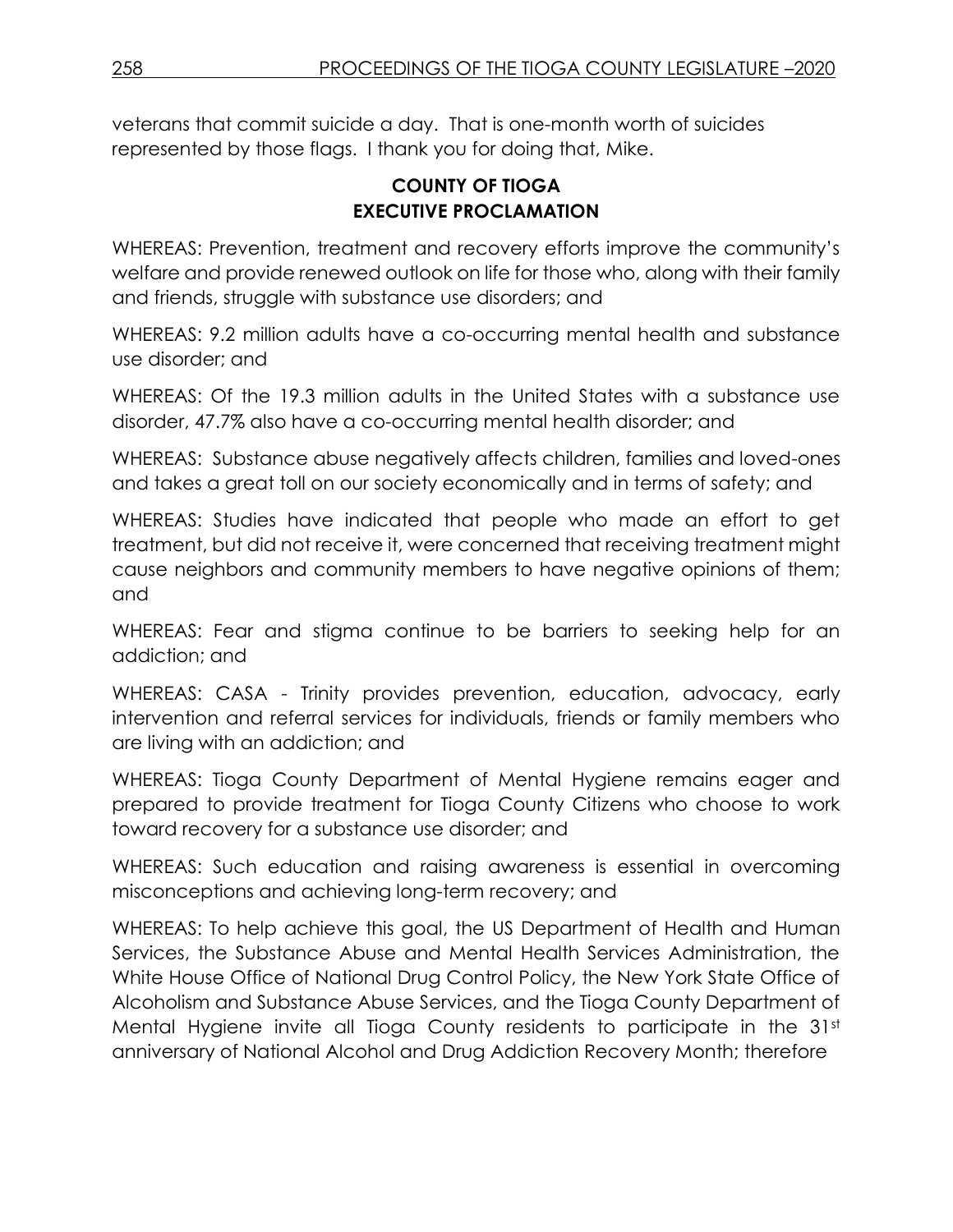The TIOGA COUNTY LEGISLATURE, County of Tioga, does hereby proclaim the month of September 2020 as:

### **NATIONAL ALCOHOL SUBSTANCE ABUSE RECOVERY MONTH IN TIOGA COUNTY**

There was no privilege of the floor.

Legislator Roberts made a motion to approve the minutes of August 11 and 25, 2020, seconded by Legislator Sullivan and carried.

Chair Sauerbrey stated that all Legislative Committees met this month and the minutes are or will be on file with the Clerk of the Legislature.

Legislator Standinger moved for the adoption of the following resolution, seconded by Legislator Sullivan.

| REFERRED TO:          |  | LEGISLATIVE WORKSESSION  |  |
|-----------------------|--|--------------------------|--|
| RESOLUTION NO. 172-20 |  | <b>APPOINT MEMBER TO</b> |  |

WHEREAS: A vacancy exists on the Board of Ethics; and

WHEREAS: Peter Fitch, a resident of the Town of Candor has agreed to serve on the Board of Ethics; now therefore be it

*BOARD OF ETHICS*

RESOLVED: That Peter Fitch be and hereby is appointed to the Board of Ethics for a retroactive term beginning April 1, 2020 through March 31, 2023.

ROLL CALL VOTE

Yes – Legislators Balliet, Hollenbeck, Roberts, Sauerbrey, Standinger, Sullivan, and Weston.

No – None.

Absent – Legislators Monell and Mullen.

RESOLUTION ADOPTED.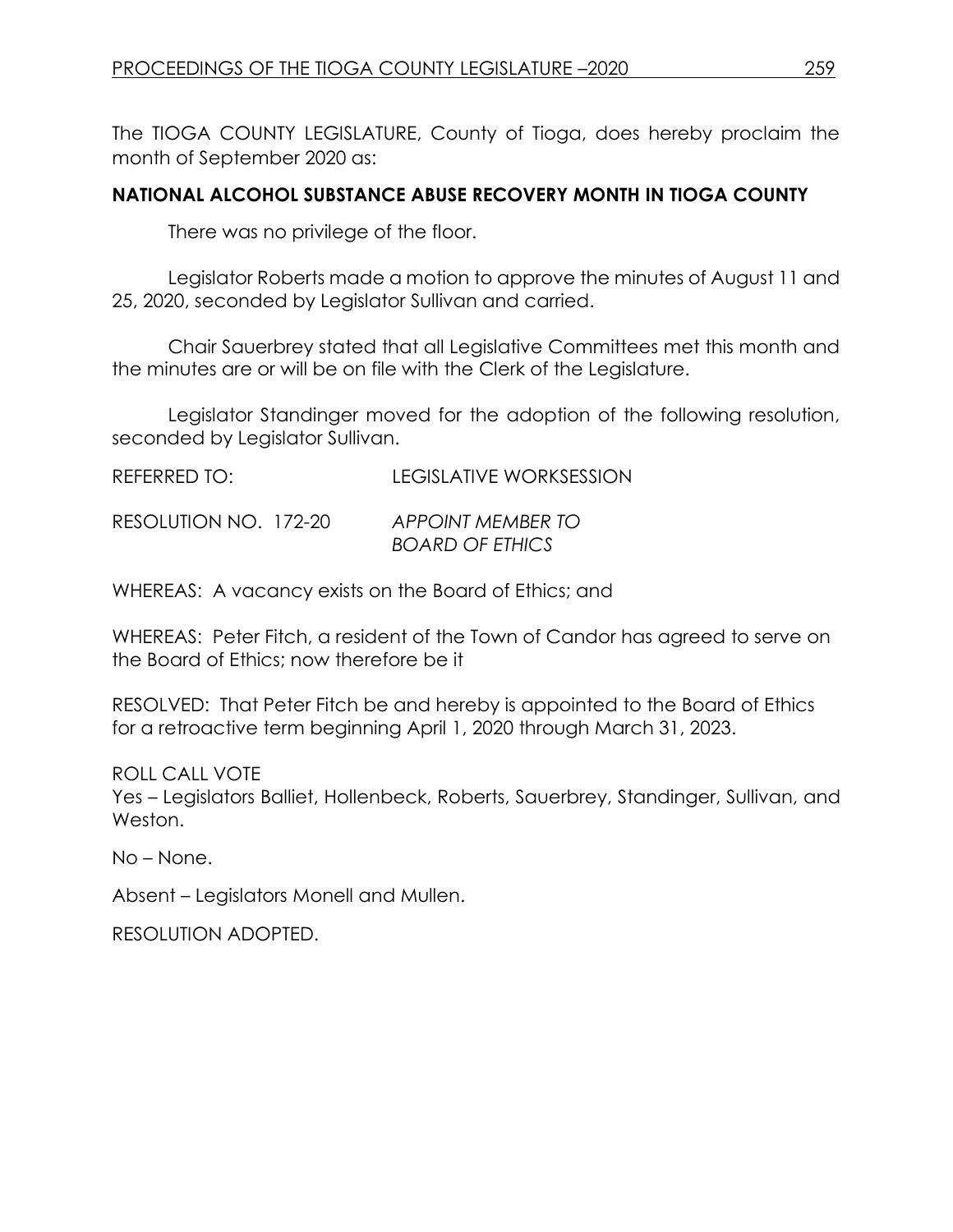Legislator Balliet moved for the adoption of the following resolution, seconded by Legislator Sullivan.

| REFERRED TO:          | ADMINISTRATIVE SERVICES COMMITTEE<br>FINANCE/LEGAL COMMITTEE                                                                                  |
|-----------------------|-----------------------------------------------------------------------------------------------------------------------------------------------|
| RESOLUTION NO. 173-20 | APPOINTMENT OF TIOGA COUNTY<br><b>VETERAN SERVICES' AGENCY DIRECTOR</b><br>AS THE VETERAN INDIGENT BURIAL DESIGNEE<br><b>FOR TIOGA COUNTY</b> |

WHEREAS: The Tioga County Legislature is required, in accordance with New York State General Municipal Law, Article 7-a, Section 148, to appoint an appropriate designee to arrange and/or pay for indigent burials and headstones relative to veterans; and

WHEREAS: According to said New York State General Municipal Law Section 148, this is to ensure that the person appointed by the Legislature is not the same as the person appointed for all other indigent burials; and

WHEREAS: The Director of Tioga County Veteran Services' Agency shall be responsible for compiling an annual report to the Tioga County Legislature that encompasses the mandates of New York State General Municipal Law Section 148(3); therefore be it

RESOLVED: That the Tioga County Legislature hereby appoints the Tioga County Veteran Services' Agency Director as the Veteran indigent burial designee for the County of Tioga.

ROLL CALL VOTE

Yes – Legislators Balliet, Hollenbeck, Roberts, Sauerbrey, Standinger, Sullivan, and Weston.

No – None.

Absent – Legislators Monell and Mullen.

RESOLUTION ADOPTED.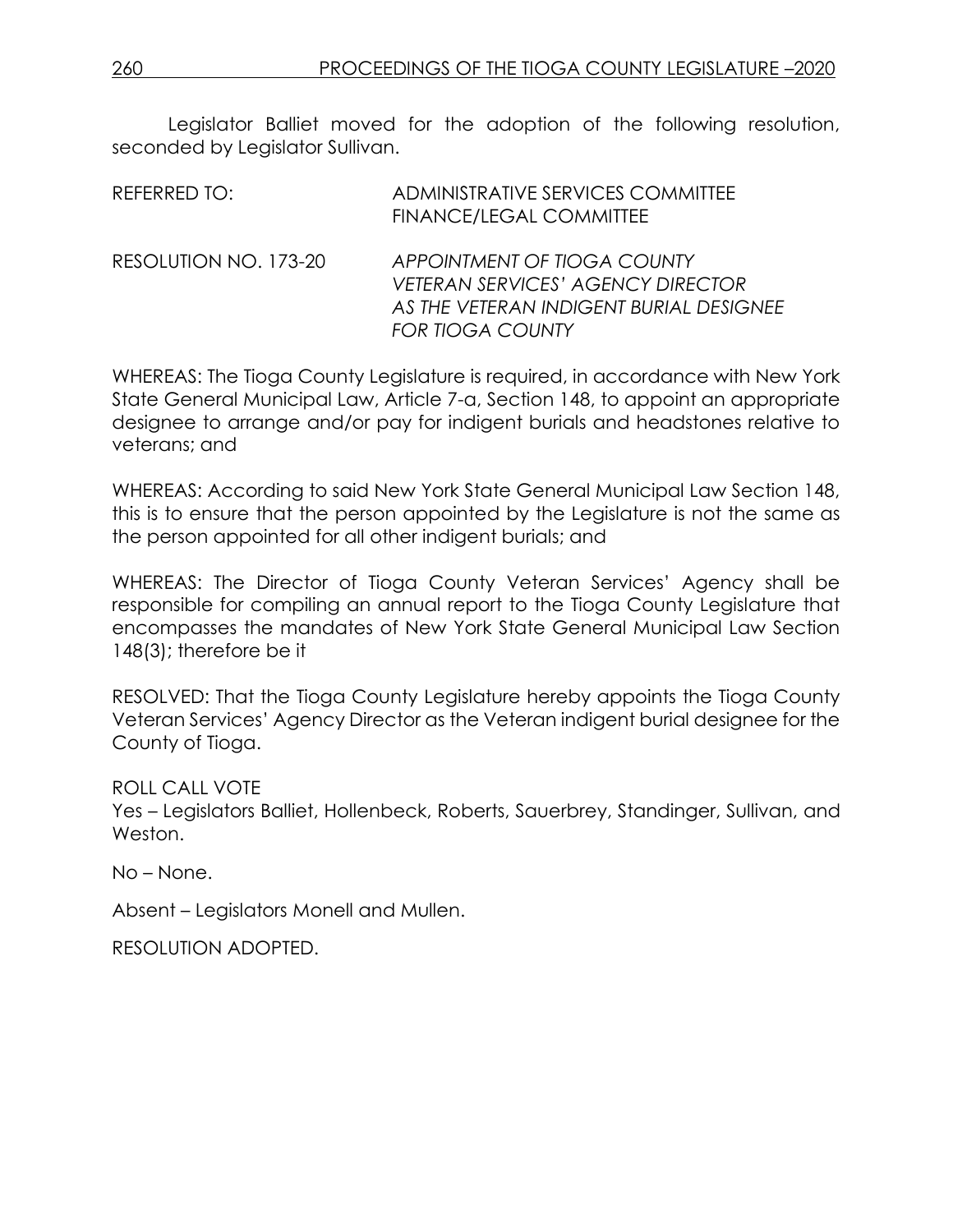Legislator Weston moved for the adoption of the following resolution, seconded by Legislator Hollenbeck.

| REFERRED TO:          | ED&P COMMITTEE                                                                                                                                                   |
|-----------------------|------------------------------------------------------------------------------------------------------------------------------------------------------------------|
| RESOLUTION NO. 174-20 | ADOPT THE OWEGO-NICHOLS AGRICULTURAL<br>DISTRICT (#2) AS MODIFIED AND SUBMIT SAME<br>TO THE NEW YORK STATE DEPARTMENT OF<br>AGRICULTURE AND MARKETS FOR APPROVAL |

WHEREAS: Pursuant to the New York State Agriculture and Markets Law Article 25AA and upon 300-day notice by the Department of Agriculture and Markets, the Tioga County Legislature has initiated a review of the existing Owego-Nichols Agricultural District (#2) to determine if it should be modified or terminated; and

WHEREAS: The Agricultural and Farmland Protection Board has been requested by the Legislature to review the District and make a recommendation for revision or termination; and

WHEREAS: The Tioga County Planning Department has conducted this review and has created a corresponding plan based on public comments, surveys and extensive consultation with area farmers that results in expanding the Owego-Nichols Agricultural District to a total of 27,491 acres with 26,386 acres in farms, including 7 added farms; and

WHEREAS: By unanimous resolution the Agricultural and Farmland Protection Board did adopt said proposed plan for modification of the Owego-Nichols Agricultural District; and

WHEREAS: A public hearing was held on July 27, 2020 where the District map and findings along with the proposed modifications were presented to the public; and

WHEREAS: The proposed district review report is comprised of the map and findings filed with the Clerk of the County Legislature for the public comment period and copies showing proposed revisions were presented at the public hearing; and

WHEREAS: The County Legislature has indicated its desire to be designated lead agency for SEQR (State Environmental Quality Review) requirements; and

WHEREAS: This plan has been found to have "little likelihood of significant adverse environmental impact…" consistent with the programmatic review of environmental effects of agricultural districting by the New York State Department of Agriculture & Markets; therefore be it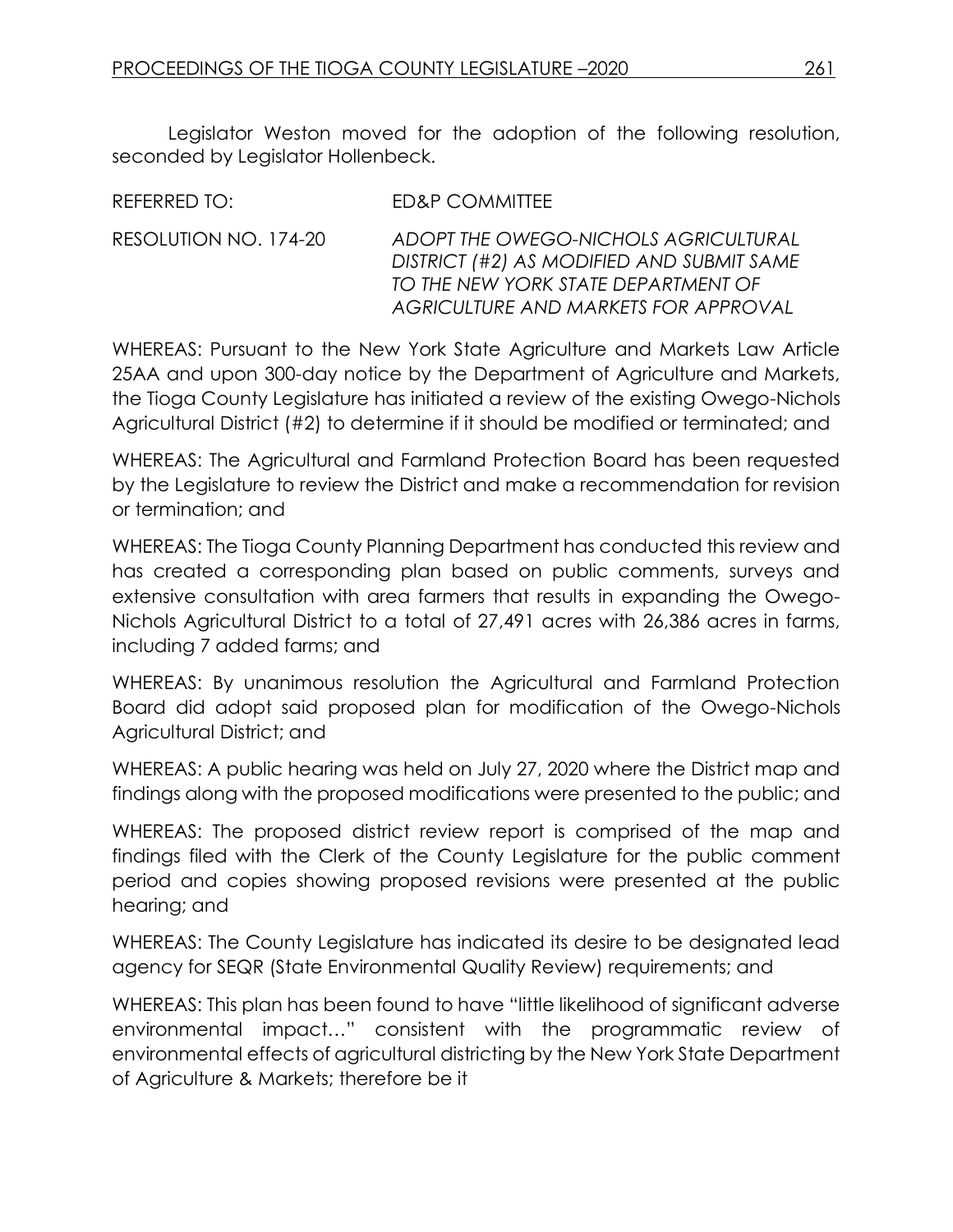RESOLVED: That based upon Tioga County Planning's review of the above as outlined on the SEQR Short Environmental Assessment Form, the Tioga County Legislature make a SEQR Negative Declaration regarding said modifications to the Owego-Nichols Agricultural District; and be it further

RESOLVED: That the Tioga County Legislature does hereby approve said proposed plan to modify the Owego-Nichols Agricultural District, and directs the Planning Department to prepare a submission package as required by the NYS Department of Agriculture and Markets describing this proposal, along with the associated SEQR Environmental Assessment Form, and to submit same on behalf of the Legislature to that agency for review as described in Article 25AA; and be it further

RESOLVED: That it is intent of this body, upon approval by the Commissioner of NYS Department of Agriculture & Markets, to make this Owego-Nichols District modification effective immediately.

ROLL CALL VOTE

Yes – Legislators Balliet, Hollenbeck, Roberts, Sauerbrey, Standinger, Sullivan, and Weston.

No – None.

Absent – Legislators Monell and Mullen.

RESOLUTION ADOPTED.

Legislator Hollenbeck moved for the adoption of the following resolution, seconded by Legislator Standinger.

| REFERRED TO:          | <b>PUBLIC SAFETY COMMITTEE</b>     |
|-----------------------|------------------------------------|
| RESOLUTION NO. 175–20 | <b>AUTHORIZE THE SUBMISSION OF</b> |
|                       | THE 2020-21 NYS STOP DWI           |
|                       | <b>CRACKDOWN APPLICATION</b>       |

WHEREAS: The NYS STOP-DWI Foundation Board secured funding from the Governor's Traffic Safety Committee for crackdown enforcement during the grant cycle of October 1, 2020 – September 30, 2021with \$15,000 in funding set for Tioga County; and

WHEREAS: County Policy #47 requires that a resolution be approved before any such grant application is submitted; therefore be it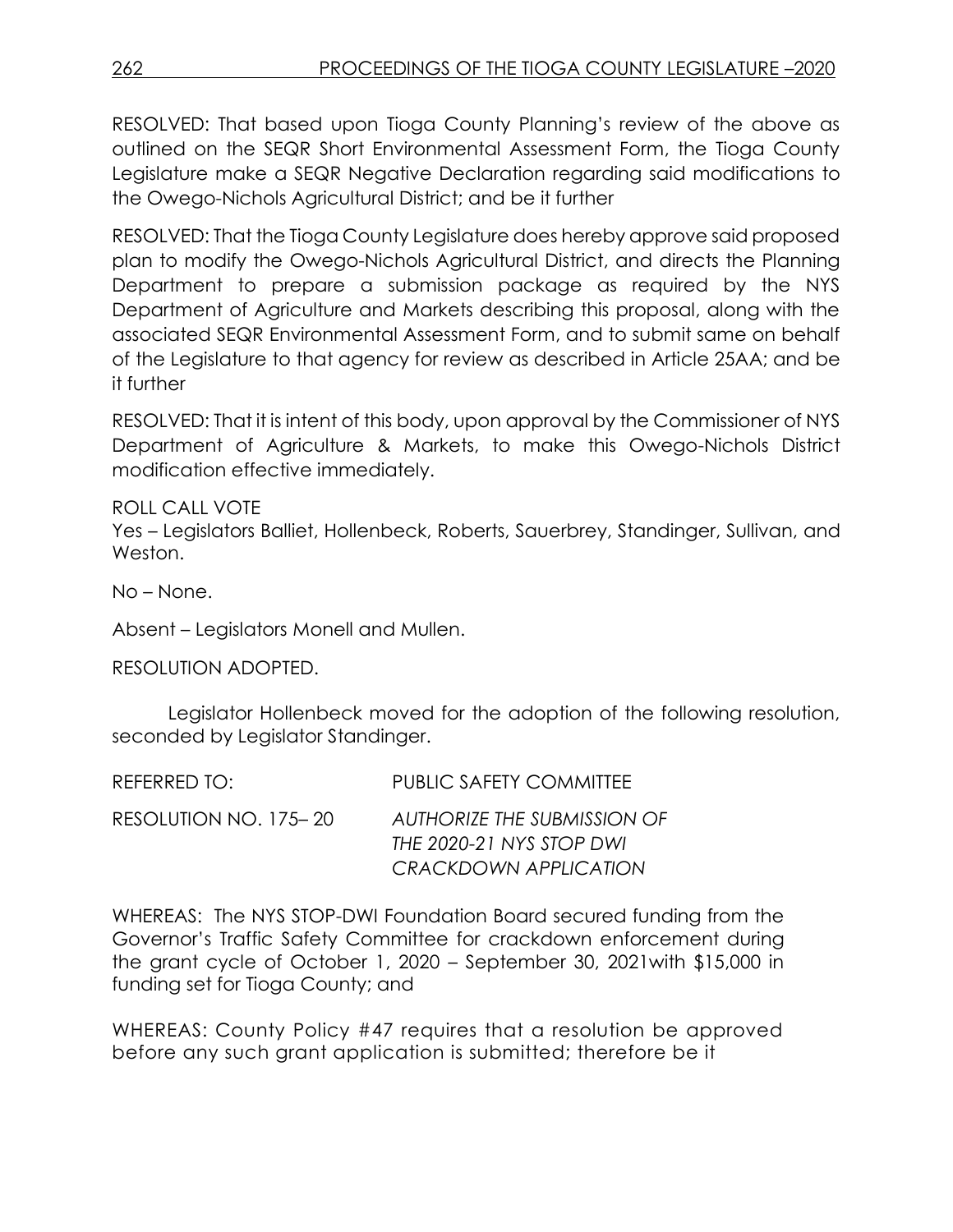RESOLVED: That the Tioga County Legislature authorizes the Sheriff's Office to apply for this grant.

ROLL CALL VOTE

Yes – Legislators Balliet, Hollenbeck, Roberts, Sauerbrey, Standinger, Sullivan, and Weston.

No – None.

Absent – Legislators Monell and Mullen.

RESOLUTION ADOPTED.

Legislator Hollenbeck moved for the adoption of the following resolution, seconded by Legislator Standinger.

REFERRED TO: PUBLIC SAFETY COMMITTEE

RESOLUTION NO. 176-20 *APPROVE 2021 STOP DWI PLAN*

WHEREAS: The New York State Governor's Traffic Safety Committee (GTSC) requires counties to submit an annual STOP DWI Plan by October 1st, for the use of monies collected under the STOP DWI Program; and

WHEREAS: The STOP DWI Coordinator has submitted a 2021 STOP DWI Plan to the Tioga County Legislature for approval; therefore be it

RESOLVED: That the Tioga County Legislature hereby approves the 2021 STOP DWI Plan including the following budgeted appropriations:

| Enforcement                | \$6,000  |
|----------------------------|----------|
| <b>Prosecution Related</b> | \$ 1,000 |
| Probation                  | \$16,200 |
| Rehabilitation             | \$1,000  |
| PI&E                       | \$14,000 |
| Administration             | \$5,450  |
|                            | \$43,650 |

#### ROLL CALL VOTE

Yes – Legislators Balliet, Hollenbeck, Roberts, Sauerbrey, Standinger, Sullivan, and Weston.

No – None.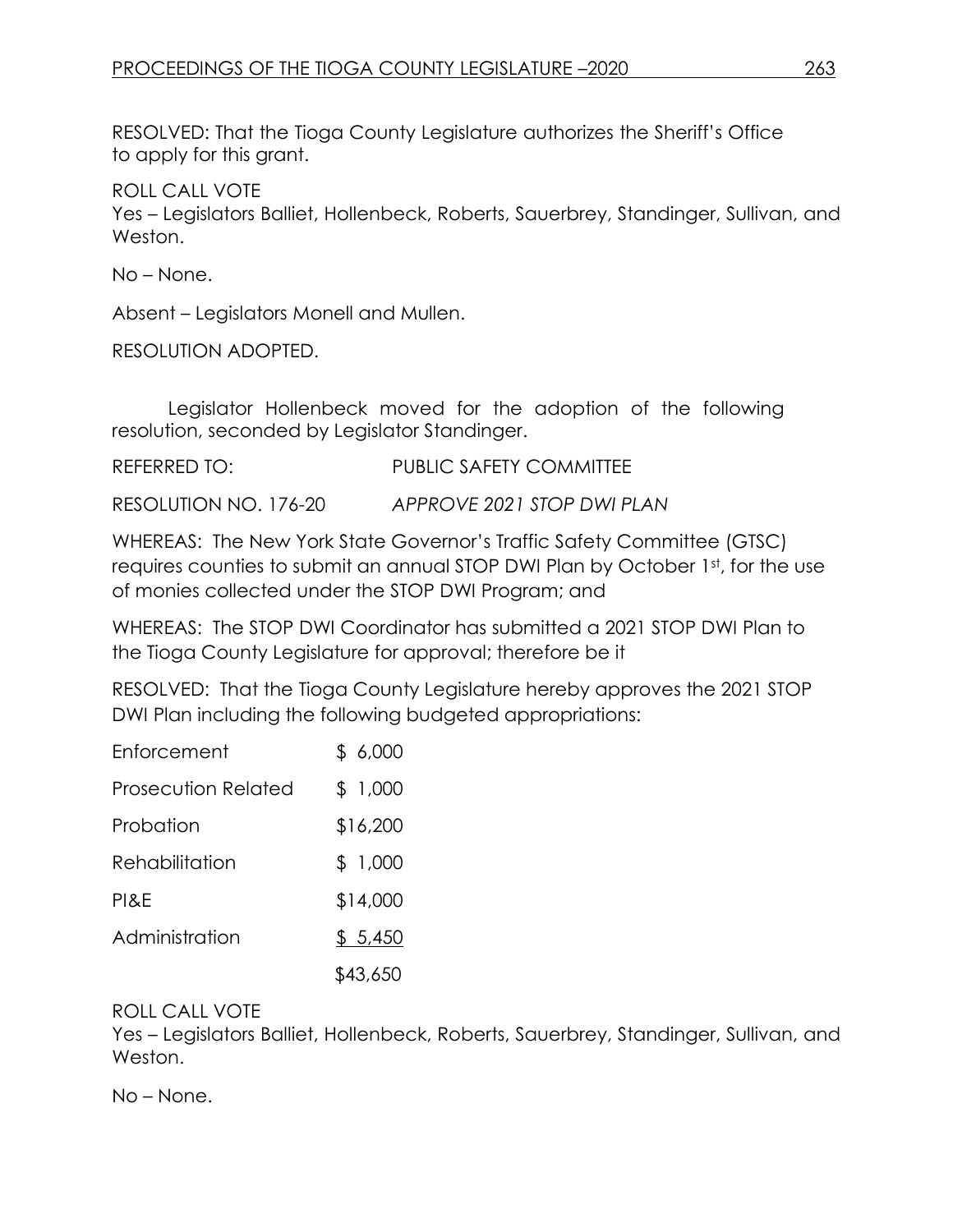Absent – Legislators Monell and Mullen.

RESOLUTION ADOPTED.

Legislator Balliet moved for the adoption of the following resolution, seconded by Legislator Sullivan.

REFERRED TO: ADMINISTRATIVE SERVICES COMMITTEE

RESOLUTION NO. 177-20 *ESTABLISH EQUALIZATION RATES*

RESOLVED: That under the provisions of Section 804 of the Real Property Tax Law, equalization rates for the purpose of apportioning 2021 County taxes among the several Towns are hereby established as follows:

| Town of Barton               | 78.00  |
|------------------------------|--------|
| Town of Berkshire            | 94.00  |
| Town of Candor               | 93.00  |
| <b>Town of Newark Valley</b> | 66.00  |
| Town of Nichols              | 26.00  |
| Town of Owego                | 68.00  |
| Town of Richford             | 92.00  |
| Town of Spencer              | 100.00 |
| Town of Tioga                | 5.90   |

ROLL CALL VOTE

Yes – Legislators Balliet, Hollenbeck, Roberts, Sauerbrey, Standinger, Sullivan, and Weston.

No – None.

Absent – Legislators Monell and Mullen.

RESOLUTION ADOPTED.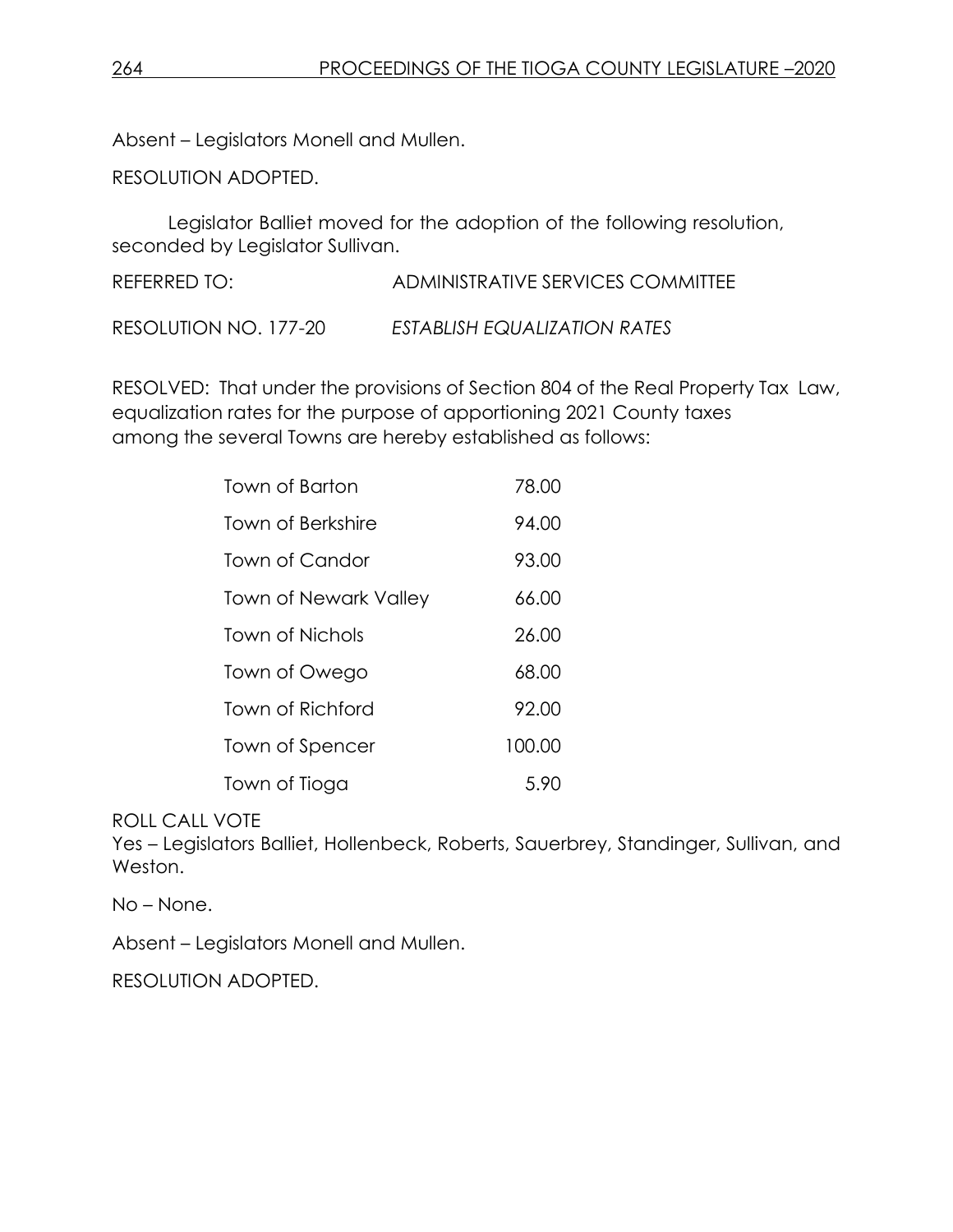Legislator Roberts moved for the adoption of the following resolution, seconded by Legislator Standinger.

| REFERRED TO:          | <b>PUBLIC WORKS COMMITTEE</b>                                                          |
|-----------------------|----------------------------------------------------------------------------------------|
| RESOLUTION NO. 178-20 | APPROVE CHANGE ORDER FOR BRIDGE<br><b>PREVENTATIVE MAINTENANCE PROJECT</b><br>PHASE VI |

WHEREAS: The award for Bridge Preventative Maintenance Phase VI project was awarded to R. DeVincentis Construction, Inc. on Resolution 120-20; and

WHEREAS: A change order was submitted due to additional work that was unforeseen; therefore be it

RESOLVED: That the Tioga County Legislature authorize additional funds to be appropriated for this change order not to exceed \$3,100 to be paid out of the following account D5110.540050 – Bridge Projects.

ROLL CALL VOTE

Yes – Legislators Balliet, Hollenbeck, Roberts, Sauerbrey, Standinger, Sullivan, and Weston.

No – None.

Absent – Legislators Monell and Mullen.

RESOLUTION ADOPTED.

Legislator Roberts moved for the adoption of the following resolution, seconded by Legislator Standinger.

REFERRED TO: PUBLIC WORKS COMMITTEE

RESOLUTION NO. 179-20 *AUTHORIZING THE IMPLEMENTATION AND FUNDING IN THE FIRST INSTANCE 100% OF THE FEDERAL AID AND STATE "MARCHISELLI" PROGRAM-AID ELIGIBLE COSTS OF A TRANSPORTATION FEDERAL-AID PROJECT AND APPROPRIATING FUNDS*

WHEREAS: A project for the Tioga County Bridge Preventative Maintenance Program Phase VI (FFY 2020), PIN 9754.30 (the Project) is eligible for funding under Title 23 U.S. Code, as amended that calls for the apportionment of the costs of such program to be borne at the ratio of 80% Federal Funds and 20% non-Federal Funds; and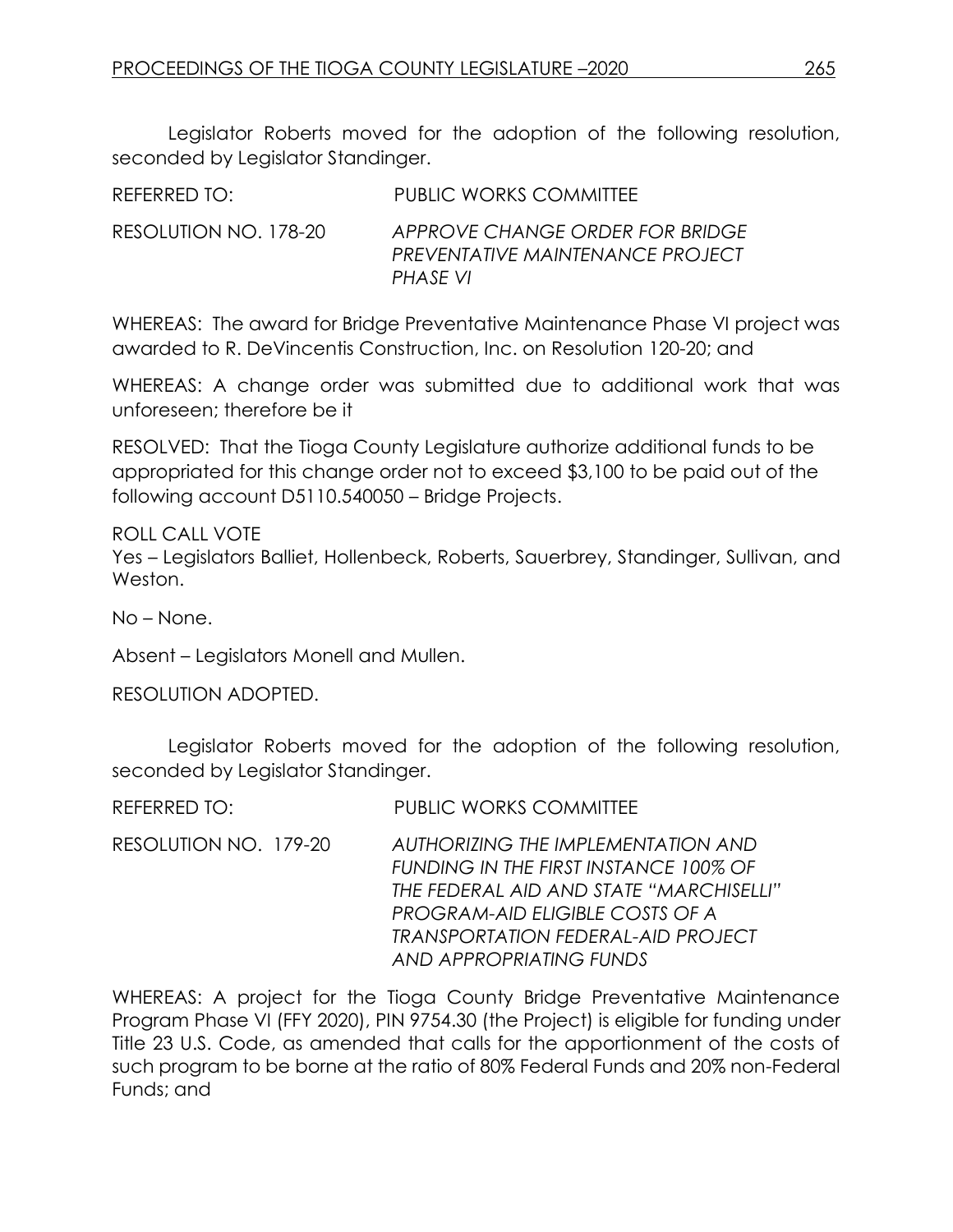WHEREAS: The County of Tioga desires to advance the Project by making a commitment of 100% of the Federal and non-Federal share of the costs of the Preliminary Engineering/Design and Construction and Construction Supervision and Inspection work.

NOW, THEREFORE, the Tioga County Legislature, duly convened does hereby

RESOLVED: That the Tioga County Legislature hereby approves the above-subject project; and it is hereby further

RESOLVED: That the Tioga County Legislature hereby authorized the County of Tioga to pay in the first instance 100% of the Federal and non-Federal share of the cost of the Construction and Construction Supervision and Inspection work for the Project or portions thereof; and it is further

RESOLVED: That the sum of \$194,000 is hereby appropriated from account D5110.540050 and made available to cover the costs of participation in the above phase of the Project; and it is further

RESOLVED: That in the event the full Federal and non-Federal share costs of the project exceeds the amount appropriated above, the Tioga County Legislature shall convene as soon as possible to appropriate said excess amount immediately upon notification by the New York State Department of Transportation thereof, and it is further

RESOLVED: That the Chair of the Tioga County Legislature be and is hereby authorized to execute all necessary Agreements, certifications or reimbursement requests for Federal Aid and/or Marchiselli Aid on behalf of the County of Tioga with the New York State Department of Transportation in connection with the advancement or approval of the Project and providing for the administration of the Project and the municipality's first instance funding of project costs and permanent funding of the local share of federal-aid and state-aid eligible Project costs and all Project costs within appropriations therefore that are not so eligible, and it is further

RESOLVED: That a certified copy of this resolution be filed with the New York State Commissioner of Transportation by attaching it to any necessary Agreement in connection with the Project, and it is further

RESOLVED: This Resolution shall take effect immediately.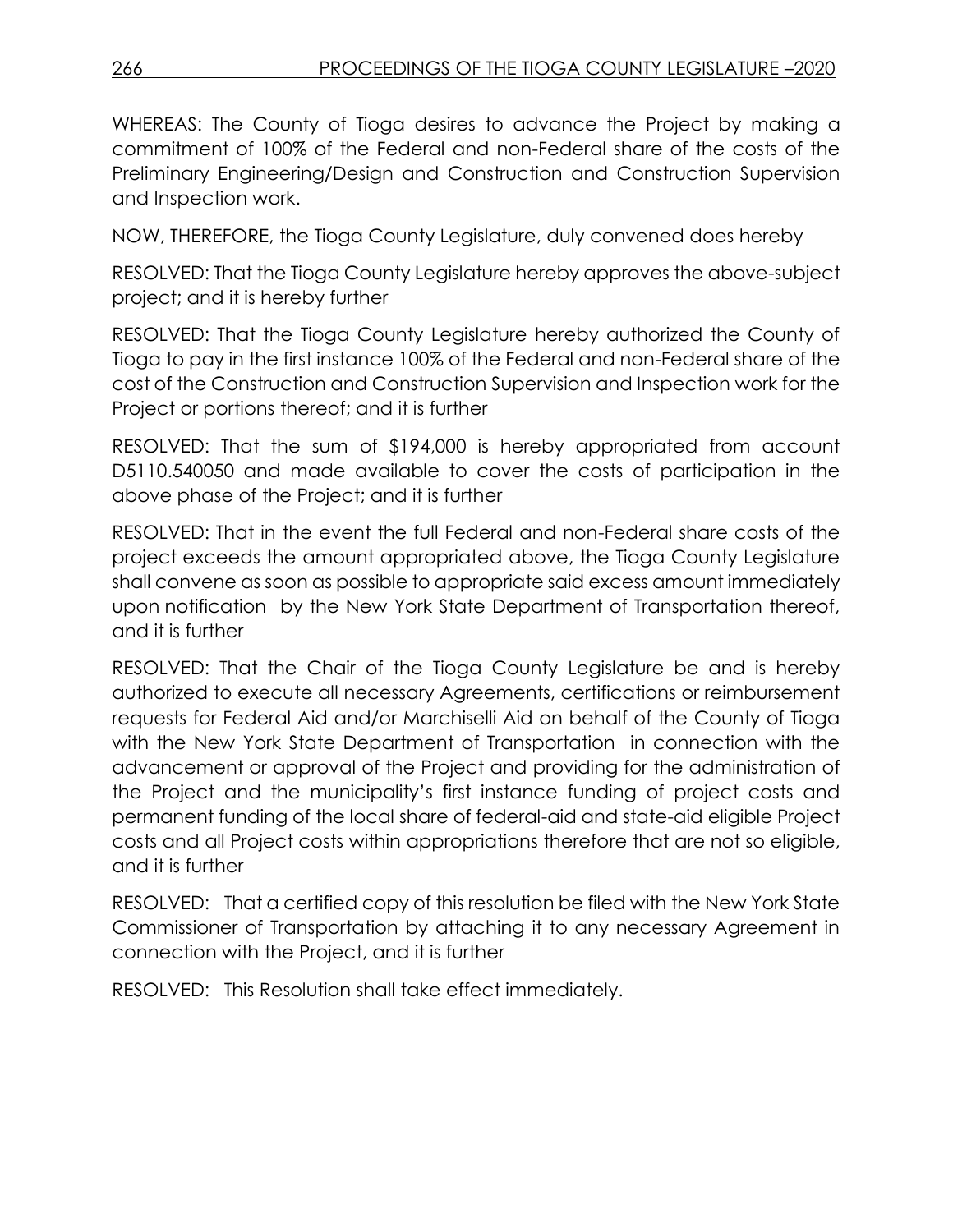ROLL CALL VOTE

Yes – Legislators Balliet, Hollenbeck, Roberts, Sauerbrey, Standinger, Sullivan, and Weston.

No – None.

Absent – Legislators Monell and Mullen.

RESOLUTION ADOPTED.

Legislator Roberts moved for the adoption of the following resolution, seconded by Legislator Standinger.

| REFERRED TO:          | <b>PUBLIC WORKS COMMITTEE</b>                                                                                                                                                                                              |
|-----------------------|----------------------------------------------------------------------------------------------------------------------------------------------------------------------------------------------------------------------------|
| RESOLUTION NO. 180-20 | AUTHORIZING THE IMPLEMENTATION AND<br>FUNDING OF THE COSTS OF 100% OF THE<br>COSTS OF A TRANSPORTATION PROJECT,<br>WHICH MAY BE ELIGIBLE FOR FEDERAL-AID<br>AND/OR STATE-AID, OR REIMBURSED FROM<br><b>BRIDGE NY FUNDS</b> |

WHEREAS: A project for the Rehabilitation of BIN 3335400, West River Drive over Parks Creek, PIN 9754.81 (the Project) is eligible for funding under Title 23 U.S. Code, as amended that calls for the apportionment of the costs of such program to be borne at the ratio of 95% Federal Funds and 5% non-Federal Funds; and

WHEREAS: The County of Tioga will design, let and construct the Project; and

WHEREAS: The County of Tioga desires to advance the Project by making a commitment of 100% of the costs of the work for the Project, or portions thereof.

NOW, THEREFORE, the Tioga County Legislature, duly convened does hereby

RESOLVED: That the Tioga County Legislature hereby approves the above-subject project; and it is hereby further

RESOLVED: That the Tioga County Legislature hereby authorized the County of Tioga to pay 100% of the costs of the Construction and Construction Supervision and Inspection work for the Project or portions thereof, with the understanding that qualified costs may be eligible for Federal-aid, State-aid, or reimbursement from Bridge NY funds; and it is further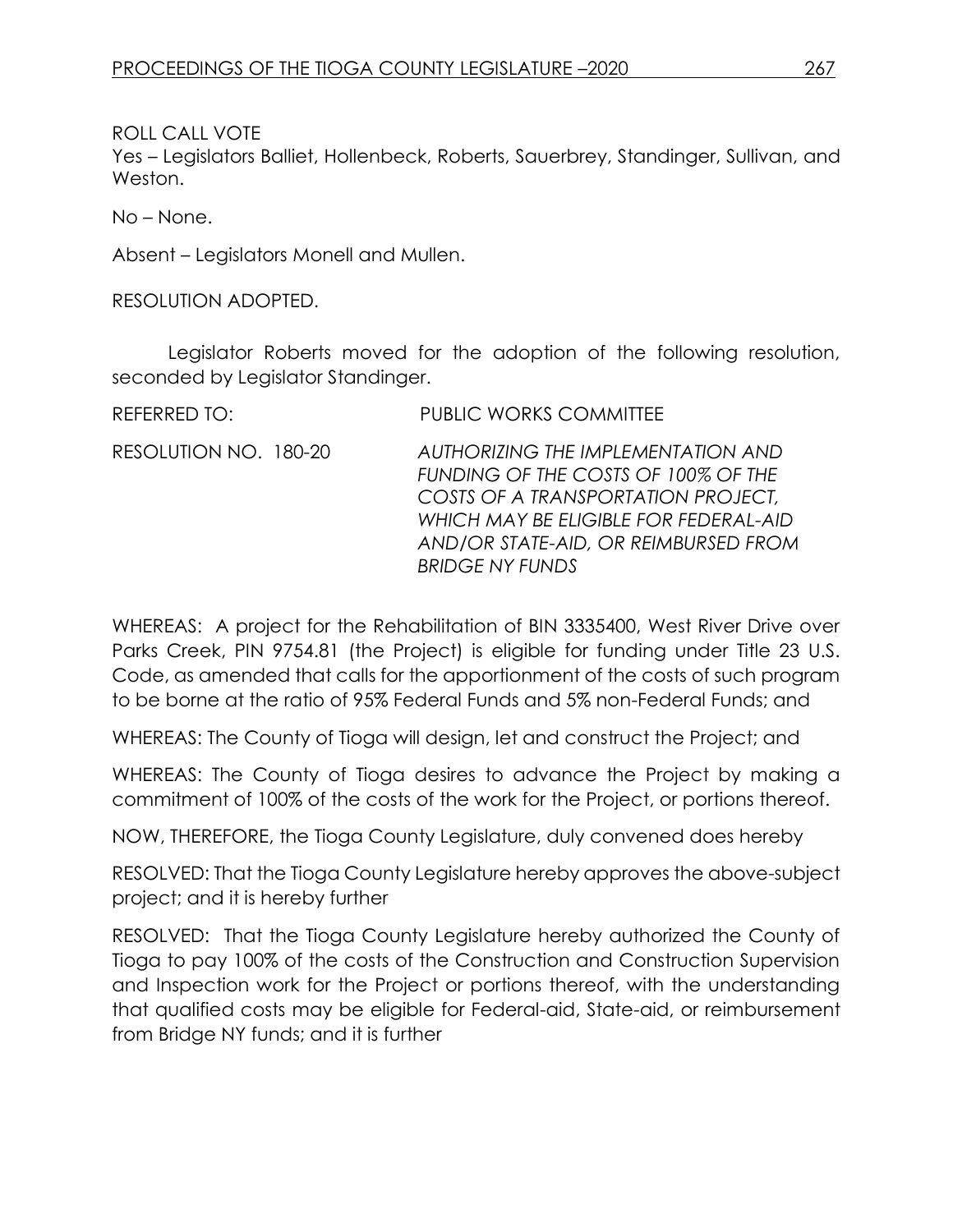RESOLVED: That the sum of \$600,640 is hereby appropriated from H5110.540004.H1904 and made available to cover the costs of participation in the above phase(s) of the Project; and it is further

RESOLVED: That the Tioga County Legislature hereby agrees that the County of Tioga shall be responsible for all costs of the Project which exceed the amount of Federal-aid, State-aid, or Bridge NY funding awarded to the County of Tioga; and it is further

RESOLVED: That in the event the Project costs not covered by Federal-aid, Stateaid, or Bridge NY funding exceed the amount appropriated above, the Tioga County Legislature shall convene as soon as possible to appropriate said excess amount immediately upon notification by the New York State Department of Transportation thereof; and it is further

RESOLVED: That the County of Tioga hereby agrees that construction of the Project shall begin no later than twenty-four (24) months after award and the construction phase of the Project shall be completed within thirty (30) months; and it is further

RESOLVED: That the Chair of the Tioga County Legislature be and is hereby authorized to execute on behalf of the County of Tioga all necessary Agreements, certifications or reimbursement requests for Federal-aid and/or State-aid with the New York State Department of Transportation in connection with the advancement or approval of the Project and providing for the administration of the Project and the County of Tioga's funding of Project costs and permanent funding of the local share of Federal-aid and State-aid eligible Project costs and all Project costs within appropriations therefore that are not so eligible; and it is further

RESOLVED: That a certified copy of this resolution be filed with the New York State Commissioner of Transportation by attaching it to any necessary Agreement in connection with the Project; and it is further

RESOLVED: This Resolution shall take effect immediately.

### ROLL CALL VOTE

Yes – Legislators Balliet, Hollenbeck, Roberts, Sauerbrey, Standinger, Sullivan, and Weston.

No – None.

Absent – Legislators Monell and Mullen.

RESOLUTION ADOPTED.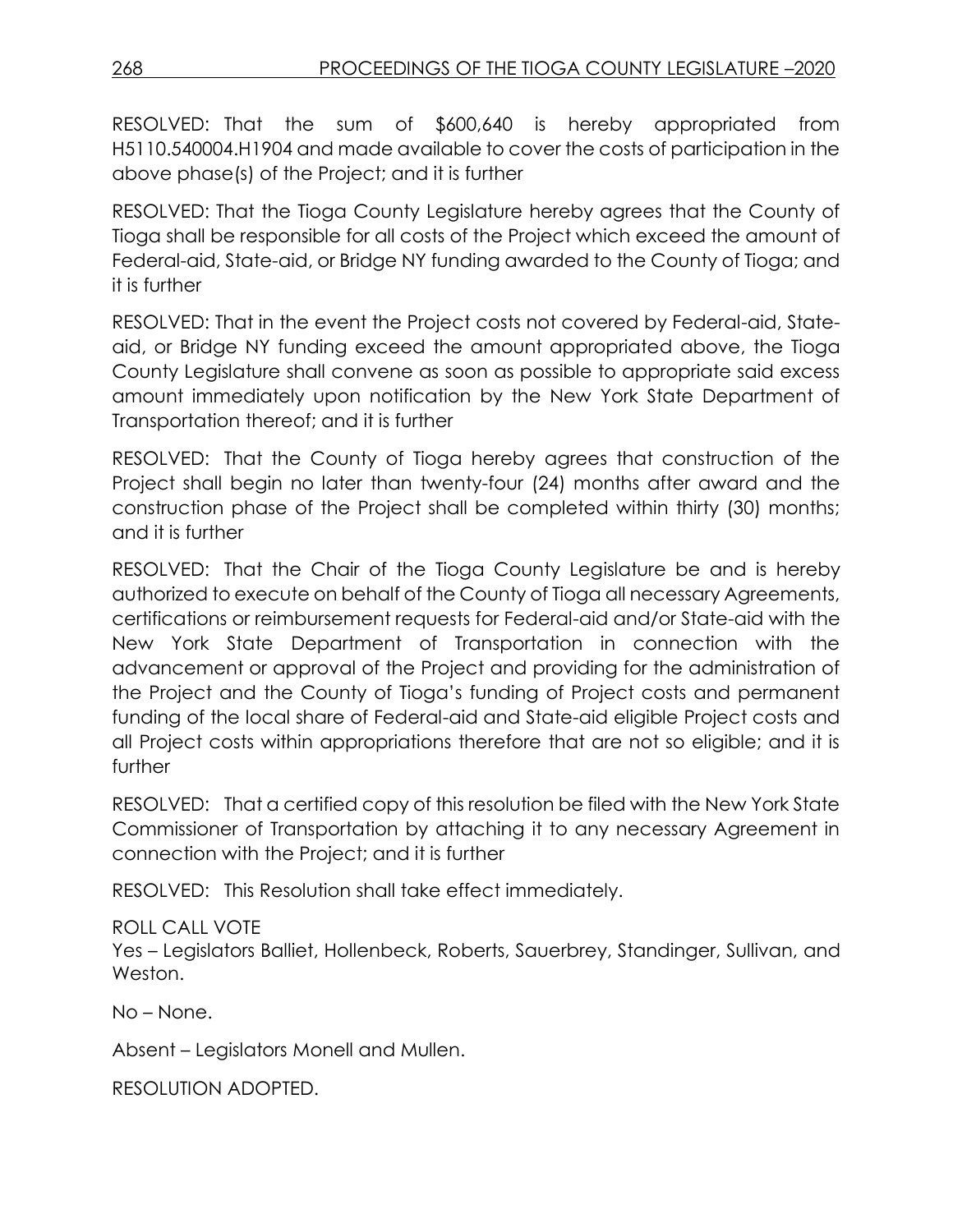Legislator Weston introduced Local Law Introductory No. A of 2020.

County of Tioga

Local Law No. XX of the Year 2020.

A Local Law providing for the collection of a hotel and motel tax in Tioga County.

Be It Enacted by the Legislature of the County of Tioga as follows:

# SECTION 1: TITLE

This Local Law shall be known as the "Hotel/Motel Tax Law".

### SECTION 2: PURPOSE

The purpose of this Local Law is to enhance the general economy of Tioga County, its cities, towns, and villages through promotion of tourists, activities, conventions, trade shows, special events, and other directly related and supporting activities.

### SECTION 3: DEFINITIONS

HOTEL/MOTEL - Any facility or a portion thereof providing lodging on an over-night basis in exchange for any consideration, and shall include those facilities designated and commonly known as "bed and breakfast" and "tourist" facilities.

PERMANENT RESIDENT - A person occupying any room or rooms in a hotel or motel for at least fourteen (14) consecutive days.

PERSON – An individual, partnership, society, association, joint-stock company, corporation, estate, receiver, trustee, assignee, referee and any other person acting in a fiduciary or representative capacity, whether appointed by a court or otherwise, and any combination of the foregoing.

RENT – The consideration received for occupancy valued in money, whether received in money or otherwise.

RETURN – Any return filed or requested to be filed as herein provided.

### SECTION 4: TAX

(A) A tax in the amount of four percent (4%) of the per diem rental rate for each room occupied, is hereby assessed on all hotels and motels in Tioga County,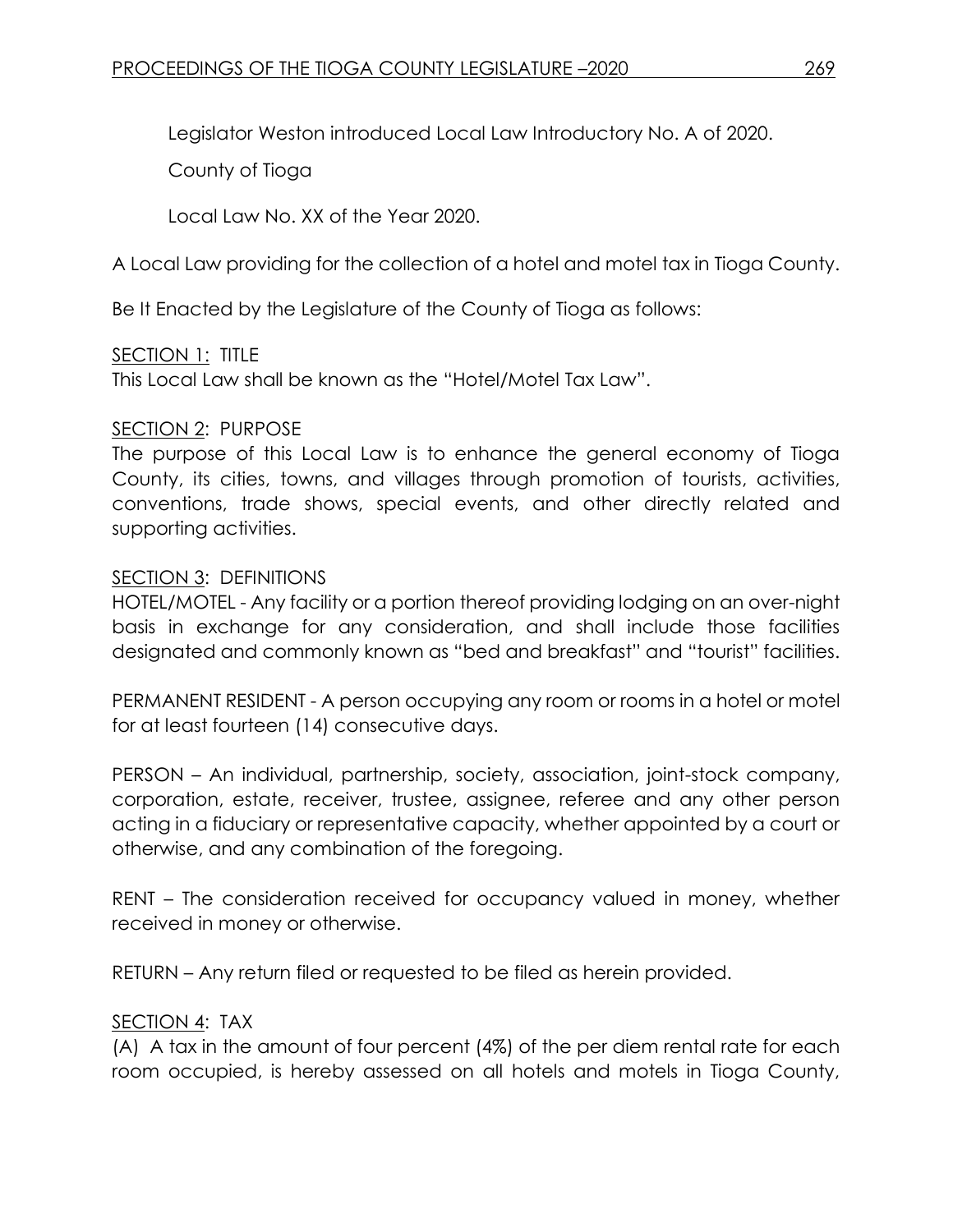provided, however, that such tax shall not be applicable to a permanent resident of a hotel or motel.

(B) Said tax shall be paid by the person occupying the room who shall be liable therefore to the owner of the hotel or motel room occupied or to the person entitled to be paid the rent or charge for the hotel or motel room occupied. Said tax shall be paid for and on account of the County of Tioga.

(C) Such owner or person entitled to be paid the rent or charge shall be liable for the collection and payment of the tax. Such owner or person entitled to be paid the rent or charge shall have the same right in respect to collecting the tax from the person occupying the hotel or motel room, or in respect to non-payment of the tax by the person occupying the hotel or motel room, as if the tax were a part of the rent or charge; provided, however, that the Tioga County Treasurer shall be joined as a part in any action or proceeding brought to collect the tax by the owner or by the person entitled to be paid the rent or charge.

(D) The filing of returns and the payment of the tax shall be paid to the Tioga County Treasurer on a quarterly basis by such means and in such manner as may be directed by the Tioga County Treasurer.

# SECTION 5: PENALTY AND INTEREST

There shall be a penalty for failure to file said return and pay over the tax to the Tioga County Treasurer on the date due in the amount of ten (10%) per cent of the amount of the tax due plus interest at the rate of one percent (1%) of such tax for each month of delay, excepting the first month after such return was required to be filed or such tax became due.

# SECTION 6: EXEMPTION

Such tax shall not be imposed on any transaction, by or with any of the following:

(A) The State of New York, or any public corporation (including a public corporation created pursuant to agreement or compact with another state or the dominion of Canada), improvement district or other political subdivision of the State.

(B) The United States of America, insofar as it is immune from taxation;

(C) Any corporation or association, or trust, or community chest, fund or foundation organized and operated exclusively for religious, charitable or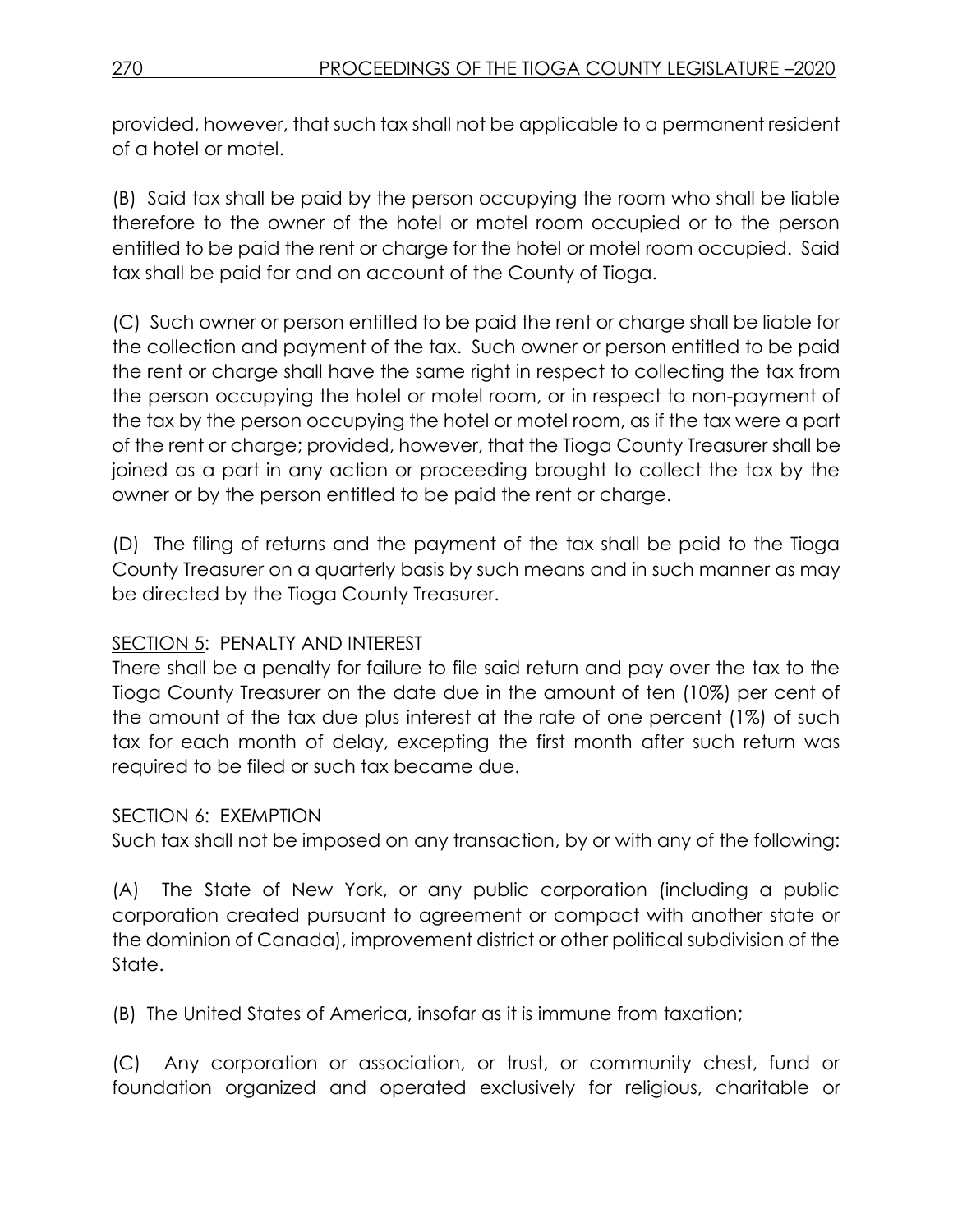educational purposes, or for the prevention of cruelty to children or animals, and no part of the net earnings of which inures to the benefit of any private shareholder or individual and no substantial part of the activities of which is carrying on propaganda, or otherwise attempting to influence legislation; provided, however, that nothing in this paragraph shall include an organization operated for the primary purpose of carrying on a trade or business for profit, whether or not all of its profits are payable to one or more organizations described in this paragraph.

### SECTION 7: JUDICIAL REVIEW

Any final determination of the amount of any tax payable hereunder shall be reviewable for error, illegality or unconstitutionality or any other reason whatsoever by a proceeding under article seventy-eight of the civil practice law and rules if application therefore is made to the supreme court within thirty days after the giving of the notice of such final determination, provided, however, that any such proceeding under article seventy-eight of the civil practice law and rules shall not be instituted unless:

(A) The amount of any tax sought to be reviewed, with such interest and penalties thereon as may be provided for, shall be first deposited and there is filed an undertaking, issued by a surety company authorized to transact business in this state and approved by the superintendent of insurance of this state as to solvency and responsibility, in such amount as a justice of the supreme court shall approve to the effect that if such proceeding be dismissed or the tax confirmed the petitioner will pay all costs and charges which may accrue in the prosecution of such proceeding; or

(B) At the option of the petitioner such undertaking may be in a sum sufficient to cover the taxes, interests and penalties stated in such determination plus the costs and charges which may accrue against it in the prosecution of the proceeding, in which event the petitioner shall not be required to pay such taxes, interest or penalties as a condition precedent to the application.

(C) Where any tax imposed hereunder shall have been erroneously, illegally or unconstitutionally collected and application for the refund thereof duly made to the Tioga County Treasurer, and he shall have made a determination denying such refund, such determination shall be reviewable by a proceeding under article seventy-eight of the civil practice law and rules, provided, however, that such proceeding is instituted within thirty days after the giving of the notice of such denial, that a final determination of tax due was not previously made, and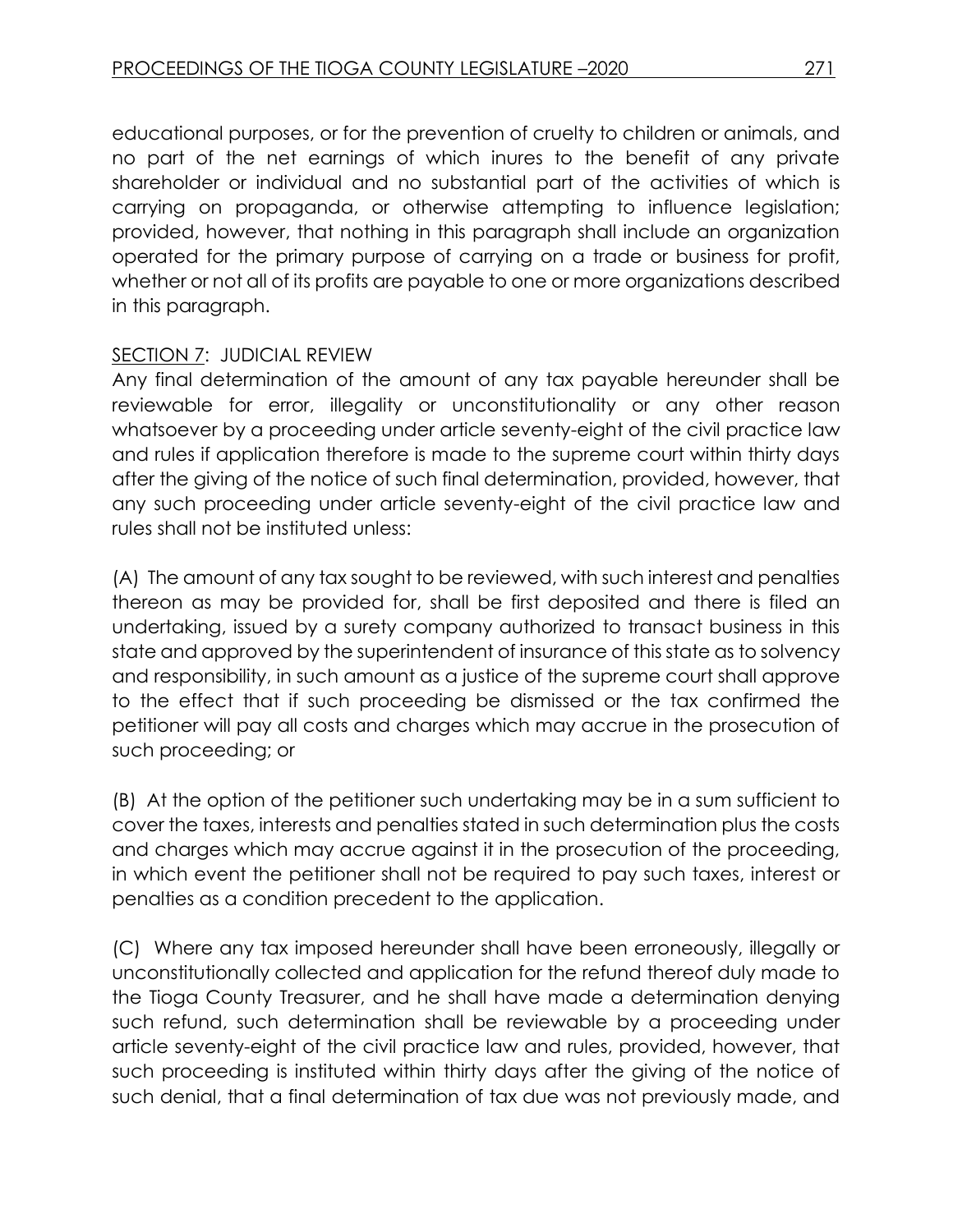that an undertaking is filed with the proper fiscal officer or officers in such amount and with such sureties as a justice of the supreme court shall approve to the effect that if such proceeding be dismissed or the tax confirmed, the petitioner will pay all costs and charges which may accrue in the prosecution of such proceeding.

# SECTION 8: LIMITATION OF TIME

Except in the case of a willfully false or fraudulent return with intent to evade the tax, no assessment of additional tax shall be made after the expiration of more than three years from the date of the filing of a return, provided, however, that where no return has been filed as provided by law the tax may be assessed at any time.

# SECTION 9: APPLICATION OF FUNDS

All revenues resulting from the imposition of the tax under this local law shall be paid into the treasury of Tioga County and shall be credited to and deposited in the general fund of the County, thereafter to be allocated at the discretion of the County Legislature of the County of Tioga for the purposes of tourism and economic development; provided, however, that the County shall be authorized to retain up to a maximum of five percent of such revenue to defer the necessary expenses of the County in administering such tax. The revenue derived from the tax, after deducting the amount provided for administering such tax, shall be allocated to enhance the general economy of Tioga County, its cities, towns, and villages, through promotion of tourist activities, conventions, trade shows, special events, and other directly related and supporting activities.

### SECTION 10: EFFECTIVE DATE

This local law shall become effective December 1, 2020 and shall remain in effect until November 30, 2023.

### SECTION 11: SEVERABILITY

If any provision of this local law or the application thereof to any person or circumstance shall be held invalid, the remainder of this local law and the application of its provisions to other persons or circumstances shall not be affected thereby.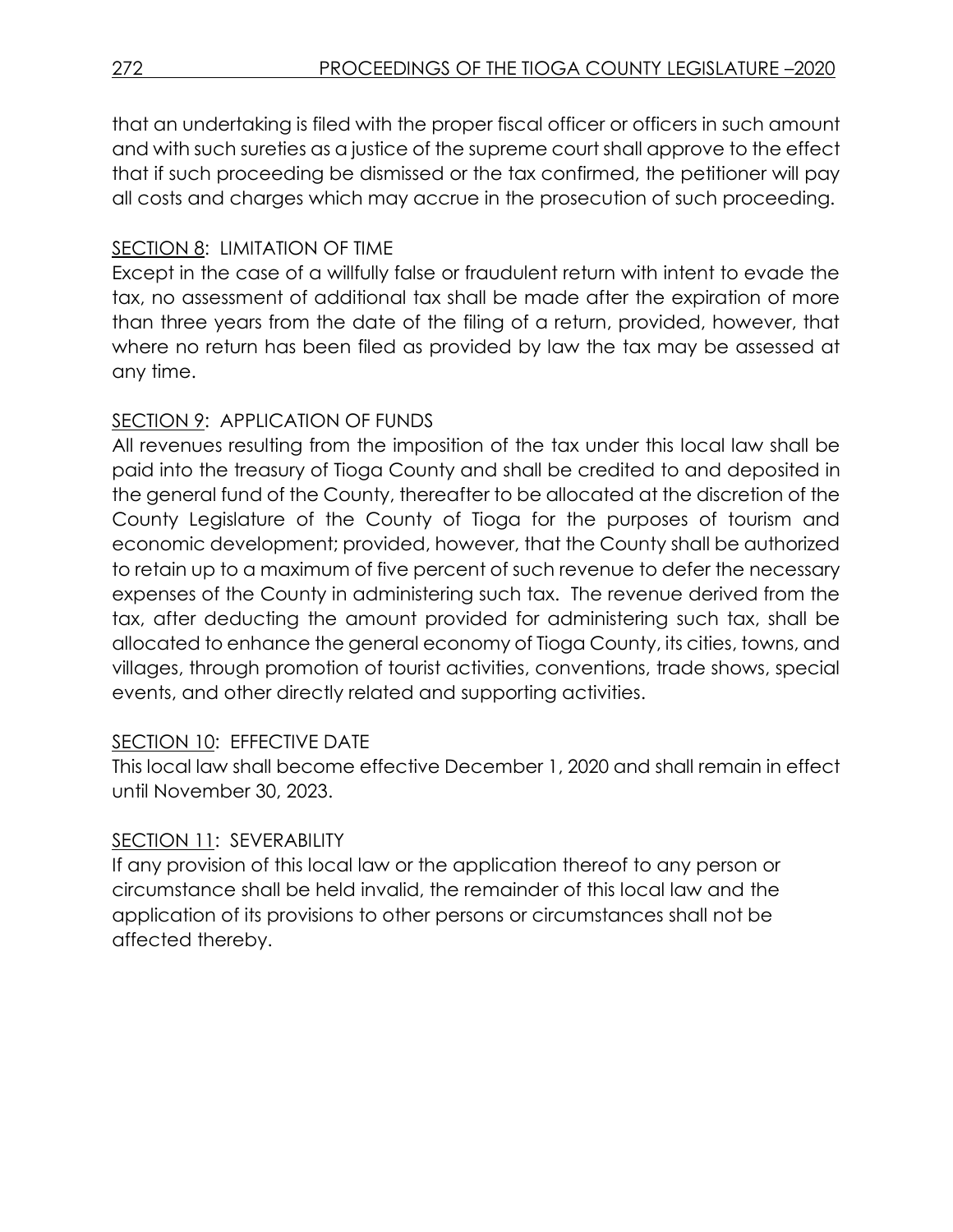Legislator Roberts moved for the adoption of the following resolution, seconded by Legislator Balliet.

| REFERRED TO:          | ED&P COMMITTEE                                                                   |
|-----------------------|----------------------------------------------------------------------------------|
| RESOLUTION NO. 181-20 | <b>SCHEDULE PUBLIC HEARING</b><br><b>LOCAL LAW INTRODUCTORY</b><br>NO. A of 2020 |

RESOLVED: That a public hearing shall be held on Local Law Introductory No. A of 2020 A Local Law providing for the collection of a hotel and motel tax in Tioga County in the Edward D. Hubbard Auditorium of the Ronald E. Dougherty County Office Building, 56 Main Street, Owego, New York 13827 on Wednesday, September 23, 2020 at 6:00 P.M. All persons desiring to present written or oral comments may do so at said time.

ROLL CALL VOTE

Yes – Legislators Balliet, Hollenbeck, Roberts, Sauerbrey, Standinger, Sullivan, and Weston.

No – None.

Absent – Legislators Monell and Mullen.

RESOLUTION ADOPTED.

Legislator Roberts introduced Local Law Introductory No. B of 2020.

County of Tioga

Local Law No. XX of the Year 2020.

A Local Law establishing the Tioga County Mandatory Source Separation Law and repealing Local Law No. 2 of the Year 1992 entitled Tioga County Recycling and Source Separation Law.

Be It Enacted by the Legislature of the County of Tioga as follows:

#### SECTION 1: TITLE

Local Law No. 2 of the Year 1992 entitled Tioga County Recycling and Source Separation Law is hereby REPEALED and REPLACED with the establishment of Local Law No. XX of the Year 2020 entitled Tioga County Mandatory Source Separation Law.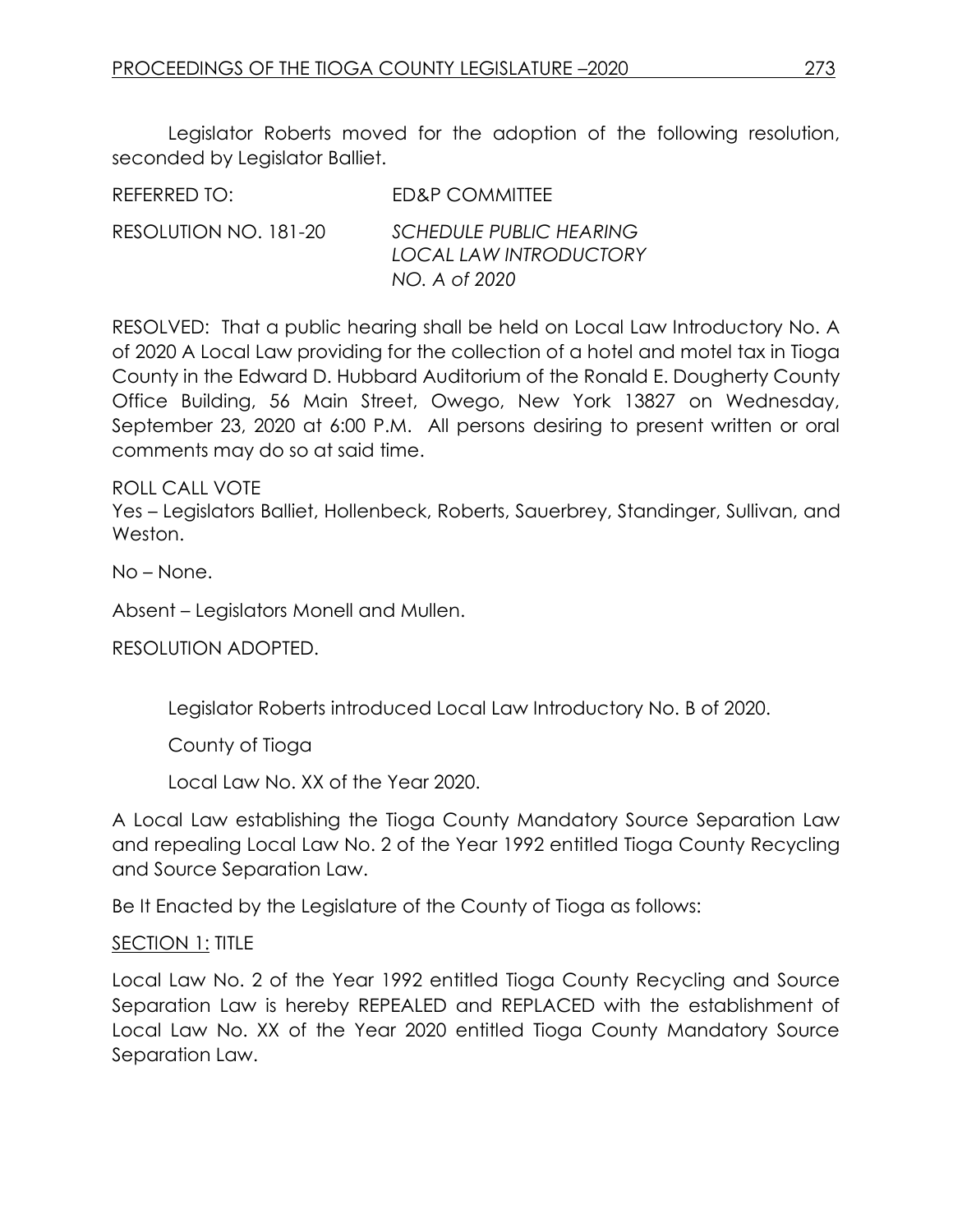### SECTION 2: PURPOSE

The purpose of this article is to encourage, facilitate, and mandate the source separation of recyclable materials on the part of each and every household, business, and institution within Tioga County. The Tioga County Legislature acknowledges that control of the collection, transportation, disposal of solid waste and recycling with emphasis on source reduction and reuse in the county is essential to the economy and general welfare of the citizens of Tioga County. The current version is intended to replace Local Law No. 2 of 1992 entitled Tioga County Recycling and Source Separation Law.

#### SECTION 3: AUTHORITY

This Local Law is hereby enacted pursuant to the authority granted by Section 10 of the Municipal Home Rule Law and Section 120-aa of the General Municipal Law of the State of New York.

#### SECTION 4: DEFINITIONS

- A. Terms as used or referred to in this article, unless a different meaning clearly appears from the context, are as defined in Title 6 Part 360 of the New York Codes, Rules and Regulations, Solid Waste Management Facilities, as amended.
- B. As used in this article, the following additional terms shall have the meanings indicated:

MATERIALS RECOVERY FACILITY (MRF) – A facility approved by the New York State Department of Environmental Conservation for receiving and processing recyclable materials into marketable commodities.

PUBLIC FACILITY — Any facility allowing public access, including but not limited to parks, recreational facilities, shopping centers, shopping malls, office buildings, restaurants, hospitals, schools and churches.

SOURCE SEPARATION — That recyclables shall be maintained and placed for collection separately from refuse intended for disposal.

SOLID WASTE - All materials discarded as being spent, useless, worthless or in excess to the owners at the time of discard or rejection, including but not limited to garbage or refuse, but shall not include Recyclables, Yard and Garden Waste, human wastes, rendering wastes, major appliances, regulated medical waste, construction and demolition wastes, residue from incinerators or other destructive systems for processing waste, junked automobiles, pathological, toxic, explosive, liquid, radioactive material or other waste material which, under existing or future federal, state or local laws, require special handling in its collection or disposal.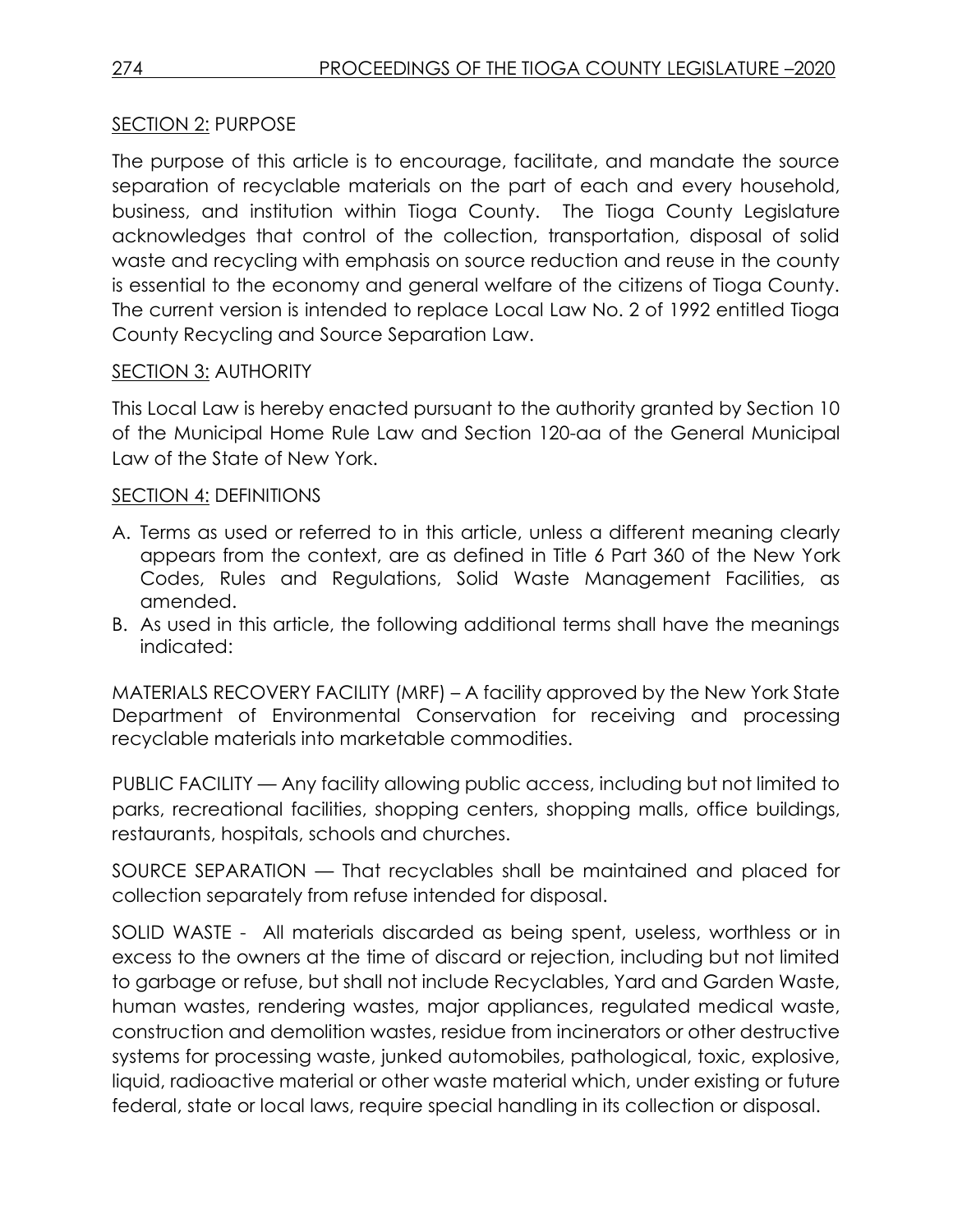SUSTAINABILITY MANAGER - The manager of the Solid Waste Department appointed by the Commissioner of Public Works and/or the Tioga County Legislature.

WASTE COLLECTION SERVICES – Any person, company partnership or other entity providing collection or transfer of refuse and/or solid waste to a solid waste management facility.

WASTE HAULER – Any person, company, partnership or other entity engaged in the business of providing Collection Service pursuant to any contract, agreement, or other arrangement with any Waste Generator, where Solid Waste is collected for disposal at a permitted solid waste disposal or transfer facility, or a municipal department or other governmental division responsible for collection of Solid Waste from some or all Waste Generators in Tioga County.

### SECTION 5: SOURCE SEPARATION REQUIREMENT

- A. Every Waste Generator shall Source Separate, which means the segregation of County Recyclable Materials from non-recyclable Solid Waste at the point of generation by Waste Generators, and the placement of County Recyclable Materials into Recycling Receptacles for collection and delivery to a Materials Recovery Facility or Recycling Facility.
- B. Materials that must be source separated include paper, corrugated cardboard, glass, metals, plastics, leaves, yard wastes, tires, batteries (wet and dry cell) and household hazardous waste. A detailed published list of materials to be curbside recycled will be on file with the Tioga County Legislature and may be updated from time to time.
- C. For the purpose of this article, the term "recyclable material" shall mean those materials that must be source-separated, as defined in B, with the exception of household hazardous waste.
- D. Each and every waste hauler, public and private, providing waste collection services in the County of Tioga shall be required to provide curbside collection of source-separated recyclables for all units serviced by the hauler.
- E. All public and private haulers are prohibited from commingling sourceseparated recyclables with solid waste.
- F. Every Waste Generator shall deliver or arrange for the delivery of County Recyclable Materials to a Recycling Facility or make source-separated County Recyclable Materials available for collection by a Waste Hauler/Recyclables Collector and ultimate delivery to a Materials Recovery Facility or Recycling Facility.

SECTION 6: PREPARATION OF RECYCLABLES AND OTHER SOURCE SEPARATED MATERIALS FOR CURBSIDE COLLECTION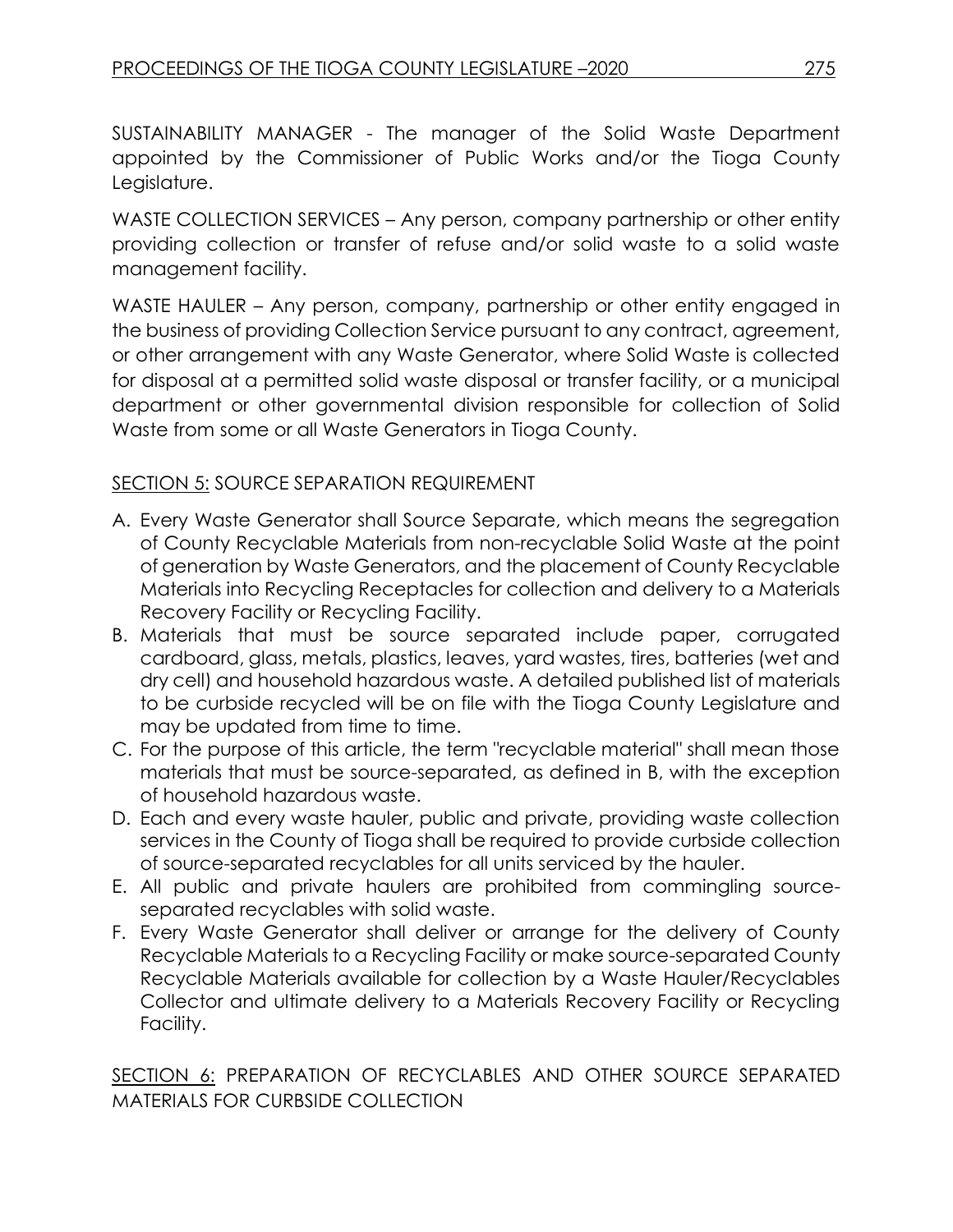- A. Nothing in this article is intended to prevent any waste generator from making arrangements for the reuse, private collection, sale or donation of recyclables; provided, however, that records shall be kept of all such collection of recyclables.
- B. From the time any person places any recyclable materials at or near any curb, sidewalk or street for purposes of collection by a waste hauler, those recyclable materials shall be considered the property of the waste hauler. No other person shall collect, pick up, remove or cause to be collected, picked up or removed any recyclable materials so placed for collection. Each such unauthorized collection, pickup or removal shall constitute a separate violation of this article.
- C. In the event that a hauler has refused to collect certain recyclable materials because they have not been placed or treated in accordance with the provisions of this article, the person responsible for initially placing those materials for collection may and shall remove those materials from any curb, sidewalk or street in accord with the provisions of this article.
- D. Placement of Recyclables
	- 1. Recyclable materials shall be placed separately from any non-recyclable solid waste placed for collection. Recyclable materials should be prepared in conformance with County practices and standards established pursuant to this section.
	- 2. No person shall place any recyclable materials at or near any curb, sidewalk or street for purposes of collection unless the materials are prepared in conformance with County practices and standards established pursuant to this section.
	- 3. The Tioga County Sustainability Manager is hereby authorized and directed to designate, by written statement, from time to time, the practices and standards for preparation of recyclables for collection. Such written designation shall be filed with the Clerk of the County Legislature and shall become effective 90 days after filing. The Tioga County Sustainability Manager may solicit information and input from solid waste collectors, solid waste management facility operator, and other concerned parties prior to designating revised rules for preparation of materials.
- E. Waste haulers shall not be responsible for collection of waste materials, which have not been placed or prepared in accord with this article. In the event of non-collection of waste or recyclable materials, the hauler shall provide written notification of reason for non-collection.
- F. The responsible generator shall immediately remove and properly prepare and dispose of all materials refused for collection, taking all measures necessary to properly and legally restore all disturbed land and surface to the condition existing prior to deposition or reimburse the County or other municipal entity for the same.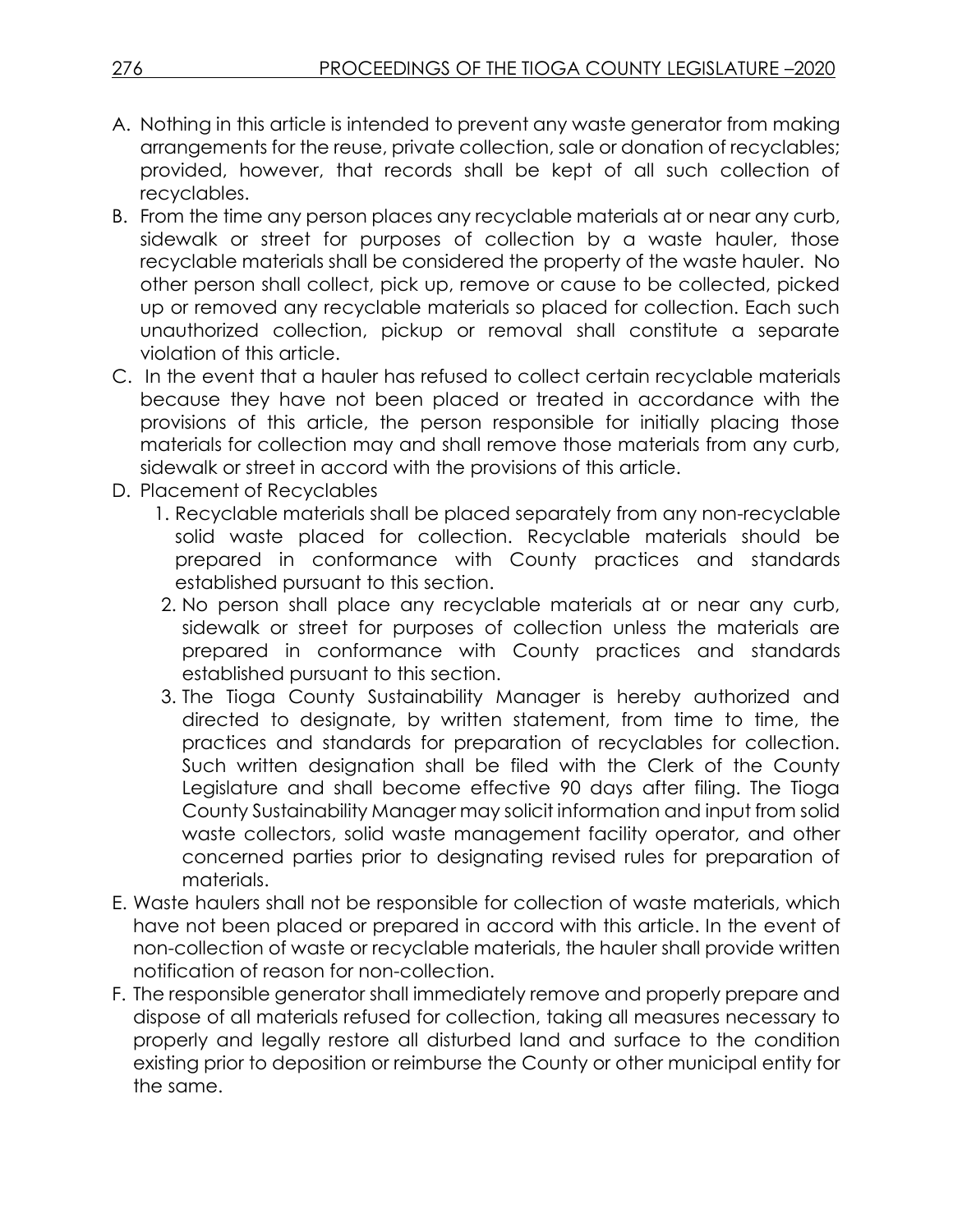### **Multifamily buildings and complexes.**

- A. Apartment complexes, condominium complexes, cooperative apartments, hotels, motels and bungalow or resort colonies shall be required to establish a private drop off program for the source separation of recyclable materials for collection and transportation to a recycling facility where curbside collection is not practiced or desired.
- B. The owner and/or manager of every multifamily apartment building or condominium within the County shall provide and maintain, in a neat and sanitary condition, recycling drop off(s) to receive all recyclable materials generated by residents of the building or complex. In cases where a condominium association exists, the condominium association shall be responsible for provision and maintenance of the recycling drop off(s). It shall be the tenant's responsibility to separate designated recyclable materials from the solid waste and deposit the recyclables in the drop off(s) in the manner prescribed by facility management.
- C. The owner or manager of every multifamily building or complex shall arrange for the collection and/or transportation of all recyclable materials to a material recovery facility or secondary materials market.

### **Residential/commercial (institutional) and industrial waste and recyclables.**

- A. All residential solid waste collected by either municipal or private haulers shall be source-separated and delivered to an appropriate facility for disposition, as may be designated by the County.
- B. All commercial/industrial/institutional solid waste collected by either municipal or private haulers shall be source-separated and delivered to an appropriate facility for disposition, as may be designated by the County.
- C. All recyclable commercial/industrial/institutional by-products shall be sourceseparated and delivered to an appropriate facility for the express purpose of processing for sale to a secondary materials market. Nothing in this section shall prevent waste generators from marketing these materials directly to an end-use market, secondary materials market or secondary materials broker.

### SECTION 7: PENALTIES

### **Penalties for Waste Generators.**

- A. Failure to comply with this article by any person shall be an offense punishable as provided.
- B. Each day of violation of this article shall constitute a separate offense.
- C. The waste hauler shall maintain the right to refuse collection of solid waste and/or recyclables due to a lack of source separation or proper preparation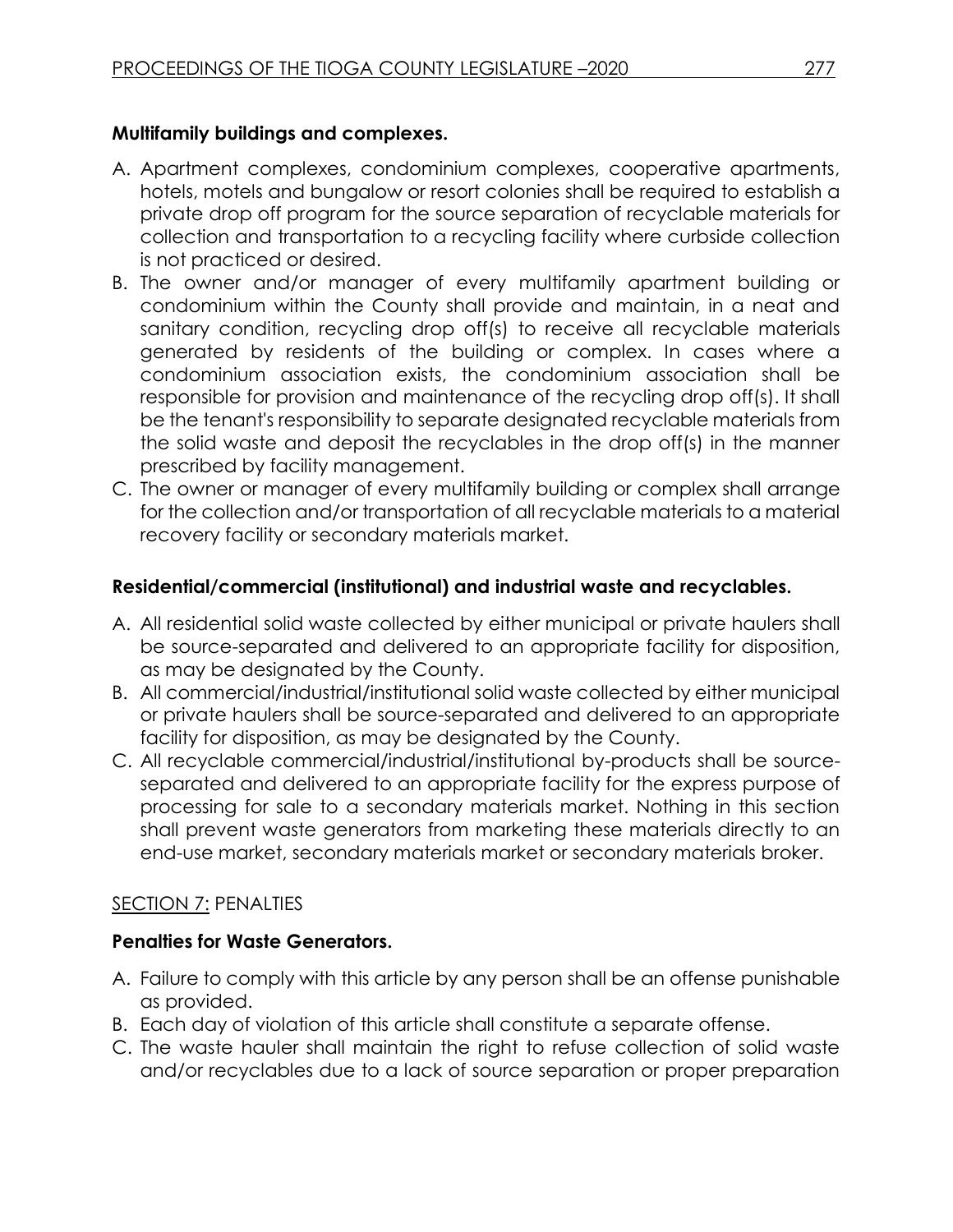on the part of the waste generator. In such a case, the hauler shall affix a notice to the waste material, which clearly states the reason for non-collection.

- D. Individuals convicted of a first offense under this article shall be subject to a fine of not less than \$25 and not more than \$50. Conviction of a second offense within one year of the first offense shall be punishable by a fine of not less than \$50 and not more than \$100. Conviction of subsequent offense(s) within one year of the first offense shall be punishable by a fine of at least \$100 and not more than \$200. In addition to the penalties listed above, anyone convicted of an offense under the provisions of this article shall be subject to a civil penalty to recover cost of enforcement and prosecution, including but not limited to attorneys' fees, court costs and site cleanup cost, if applicable.
- E. Any company, partnership, corporation, municipality or entity other than an individual person convicted of a first offense as provided for by this article shall be subject to a fine of not less than \$200 and not more than \$1,000. Conviction of subsequent offenses shall be punishable by a fine of not less than \$1,000 and not more than \$2,000. Any such entity convicted of an offense under the provisions of this article shall also be subject to a civil penalty to recover the cost of enforcement and prosecution, including but not limited to attorneys' fees, court costs and site cleanup costs, if applicable. In addition, the County Attorney may also maintain an action or proceeding in the name of Tioga County in a court of competent jurisdiction to compel compliance with or to restrain by injunction such violation.

#### **Penalties for Waste Haulers.**

- A. Failure of any hauler to comply with this article shall be an offense punishable as provided.
- B. Each day of violation of this article shall constitute a separate offense.
- C. Violation of any section of this article shall be punishable by a fine not in excess of \$1,000. In addition, the violation of any section of this article shall be subject to a civil penalty imposed by the County to recover cost associated with enforcement and prosecution, including but not limited to reasonable attorneys' fees, court costs and site cleanup costs, if applicable. And, in addition, Tioga County may also maintain an action or proceeding in a court of competent jurisdiction to compel compliance with or to restrain by injunction any violation of this article.

#### SECTION 8: SOLID WASTE DISPOSAL ON PUBLIC FACILITIES AND PROPERTY

- A. All public facilities within Tioga County shall provide public refuse receptacles for solid waste disposal by facility users and employees. These receptacles shall only be utilized for solid waste generated onsite.
- B. There shall be provided separate public receptacles for recyclables. Such containers shall be clearly marked RECYCLE, and a list of recyclable items shall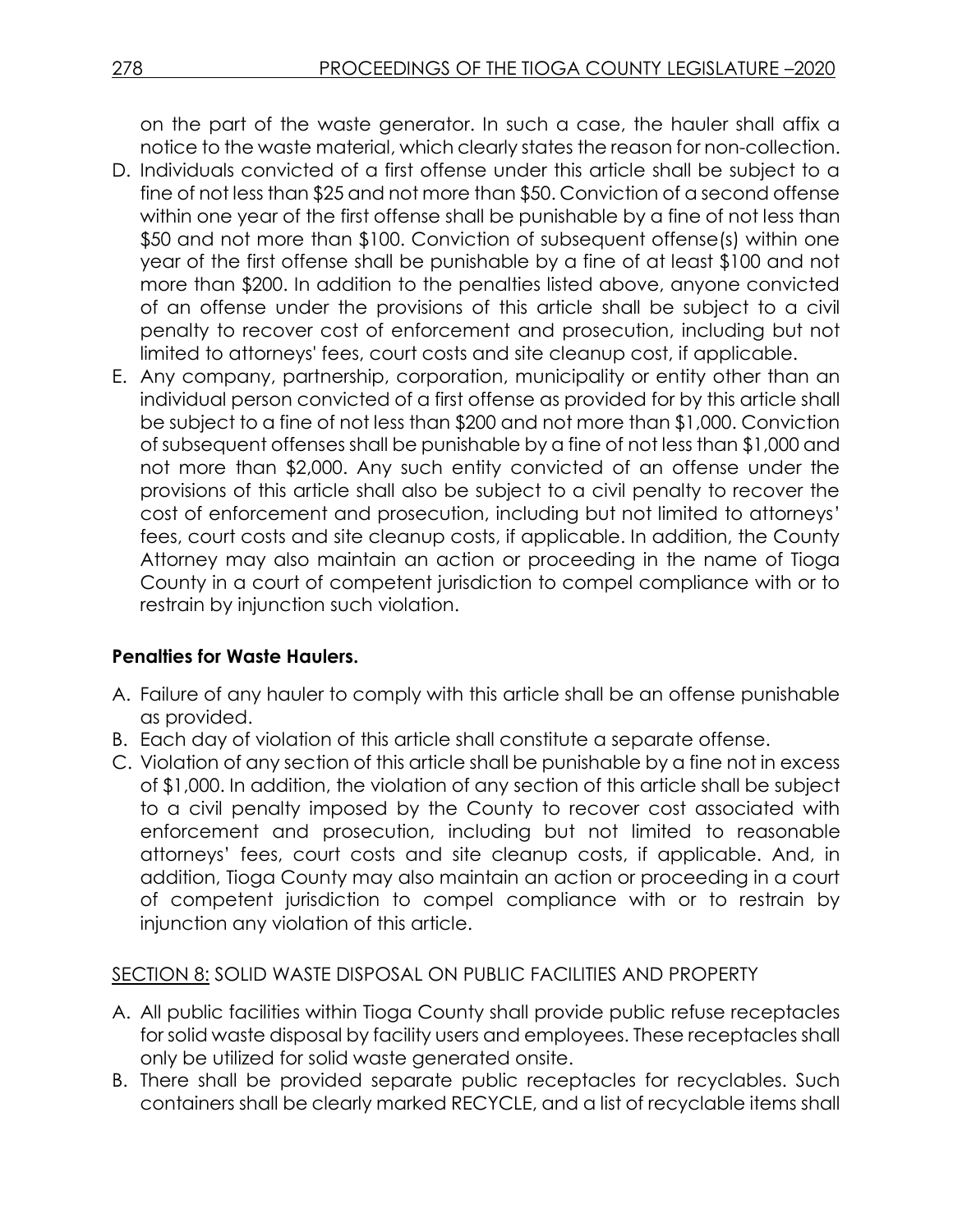accompany said public refuse receptacle. There shall be an adequate number of clearly marked and accessible public receptacles for recyclable materials in order to facilitate recycling. These receptacles shall only be utilized for recyclables generated onsite.

C. All recyclable materials shall be placed in separate public recycling receptacles. The responsibility to separate recyclables from non-recyclables shall be placed on the facility user.

1. Parks may, in lieu of providing separate public receptacles for recyclables, require that park patrons take their recyclable materials with them upon leaving the park. The municipalities shall post signs at all park entrances advising the public of the rule. Park patrons shall be responsible for removing recyclables from the park and disposing of them in accordance with this article

2. Notwithstanding the provisions of the subsection, concession stands within the park providing food or other items packaged in recyclable containers shall provide both refuse and recyclable containers to conform to this section.

- D. It shall be a violation of this article for any person to place or to cause to be placed any material other than a recyclable in or near a public receptacle designated for recyclable materials.
- E. It shall also be a violation of this article for any person to place or to cause to be placed any recyclable material in or near a public refuse receptacle designated for non-recyclable materials.
- F. Any person, including employees of public facilities, convicted of a violation of this section shall be subject to a fine of up to \$50 or community service.
- G. The proprietor of any public facility convicted of a violation of this section shall be subject to a fine of up to \$200 or community service. Each day of violation shall constitute a separate offense.

### SECTION 9: ENFORCEMENT

All provisions of this article shall be enforced by a municipal code enforcement official or other appropriate enforcement agencies.

#### SECTION 10: REPORTING TO TIOGA COUNTY SUSTAINABILITY MANAGER

- A. All waste haulers, and any other person or entity that collects, transports and/or markets recyclables, must maintain monthly records of all recyclable material. These records must include the following:
	- 1. The total tonnage, by material, of recyclable material collected.
		- a) The total tonnage, by material, of recyclable material delivered to each and every materials recovery facility, secondary materials market, secondary materials broker or end-use market.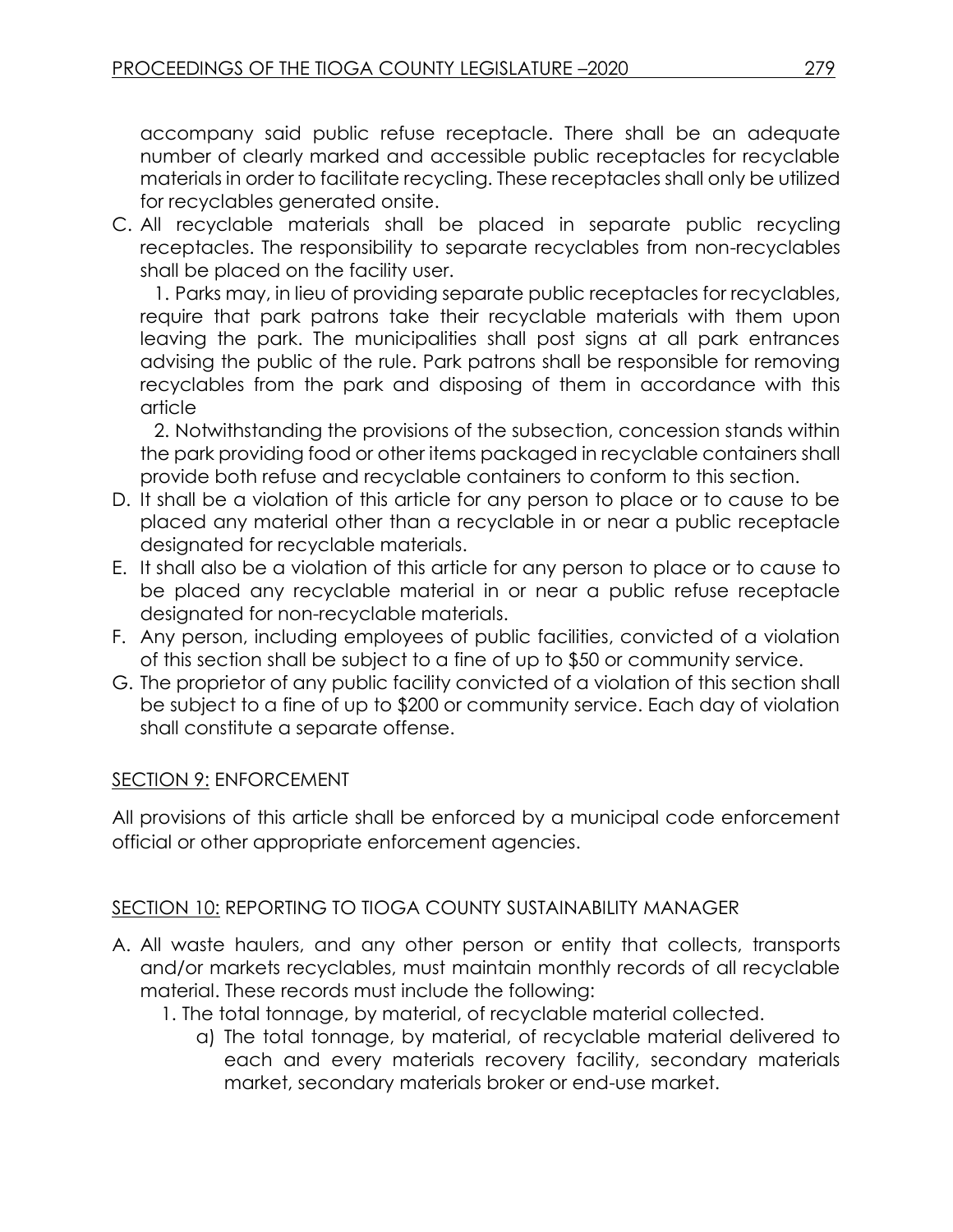- b) Weight slips from the broker or end-use market will fulfill this requirement.
- B. Reports containing the information required in this section shall be compiled and delivered to the Sustainability Manager on an annual basis. Reports shall be filed with the Sustainability Manager no later than January 31 of the subsequent year of filing.
- C. Each waste hauler shall retain for no less than five years the records and documents required pursuant to this article and shall make such documents available upon the request of the Sustainability Manager or law enforcement officers.

#### SECTION 11: PRIORITY

Pursuant to Section 1 of Chapter 675 of the Laws of 1982 of the State, this article takes precedence over and shall supersede any inconsistent provisions of any local law enacted by any municipality within the County.

#### SECTION 12: EFFECTIVE DATE

This Local law shall take effect January 1, 2021.

Legislator Roberts moved for the adoption of the following resolution, seconded by Legislator Standinger.

| REFERRED TO:          | <b>PUBLIC WORKS COMMITTEE</b><br><b>LEGISLATIVE WORKSESSION</b>                  |
|-----------------------|----------------------------------------------------------------------------------|
| RESOLUTION NO. 182-20 | <b>SCHEDULE PUBLIC HEARING</b><br><b>LOCAL LAW INTRODUCTORY</b><br>NO. B OF 2020 |

RESOLVED: That a public hearing shall be held on Local Law Introductory No. B of 2020 A Local Law establishing the Tioga County Mandatory Source Separation Law commencing January 1, 2021 and repealing Local Law No. 2 of the Year 1992, enacted on August 1, 1992, entitled Tioga County Recycling and Source Separation Law in the Hubbard Auditorium of the Ronald E. Dougherty County Office Building, 56 Main Street, Owego, New York 13827 on Wednesday, September 23, 2020 at 6:05 P.M. All persons desiring to present written or oral comments may do so at said time.

ROLL CALL VOTE

Yes – Legislators Balliet, Hollenbeck, Roberts, Sauerbrey, Standinger, Sullivan, and Weston.

No – None.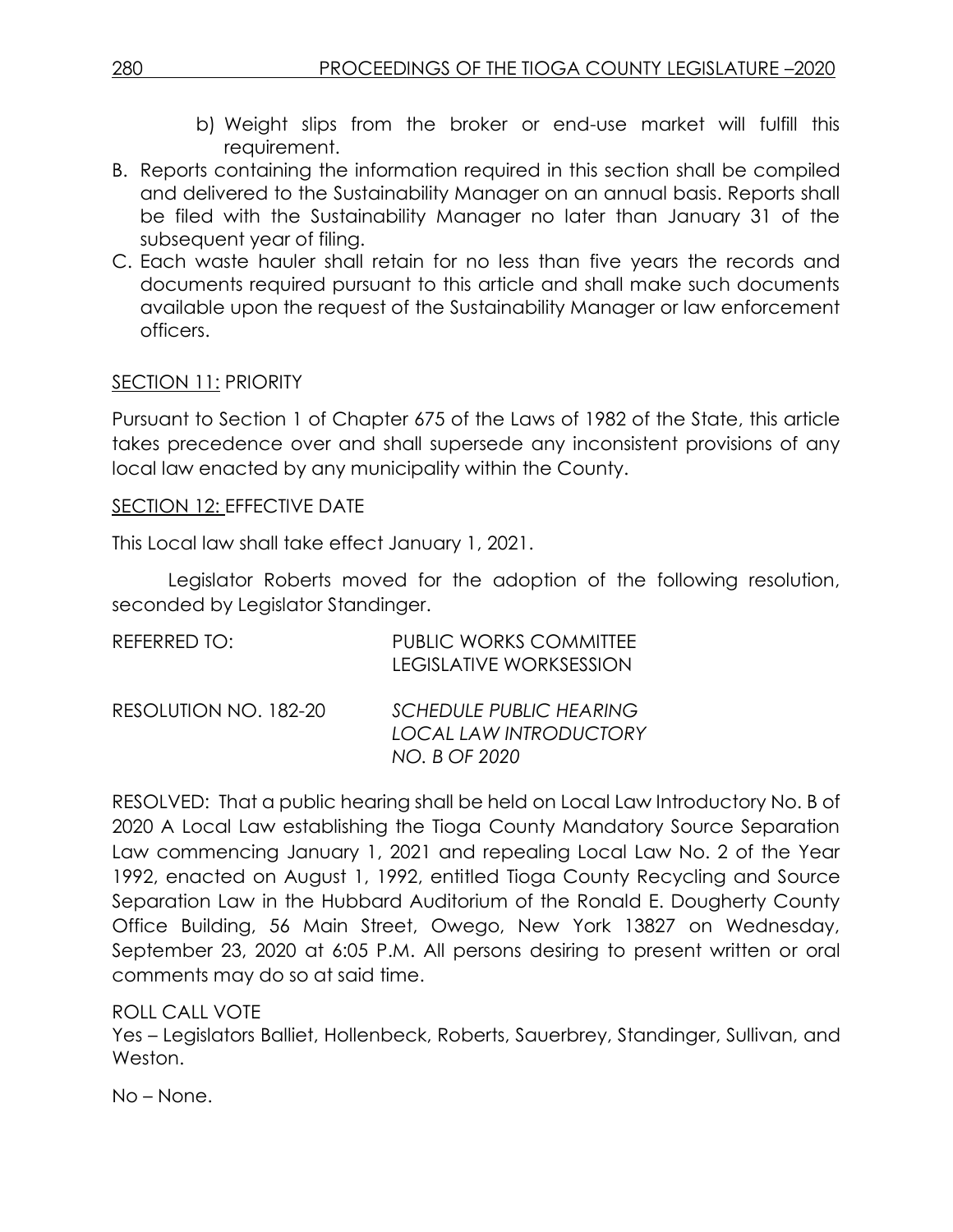Absent – Legislators Monell and Mullen.

RESOLUTION ADOPTED.

Legislator Hollenbeck moved for the adoption of the following resolution, seconded by Legislator Balliet.

| REFERRED TO:          | PERSONNEL COMMITTEE                                                                         |
|-----------------------|---------------------------------------------------------------------------------------------|
| RESOLUTION NO. 183-20 | AUTHORIZE CONTRACT WITH SHELTERPOINT LIFE<br>INSURANCE COMPANY FOR<br>SHORT-TERM DISABILITY |

WHEREAS: Tioga County provides a short-term disability policy to the CSEA and full-time Non-Union employees, except elected officials; and

WHEREAS: Tioga County currently carries this short-term disability coverage through Guardian with an annual renewal date of October 1; and

WHEREAS: The 2018-2020 CSEA contract allows for the County to change shortterm disability carriers provided that the level of coverage does not change; and

WHEREAS: Tioga County received a one-year rate quote from ShelterPoint Life Insurance Company that will be a savings of \$3.78 per covered employee per month; and

WHEREAS: ShelterPoint is one of New York's largest statutory disability carriers, and New York State disability has been one of their core products for over 45 years; therefore be it

RESOLVED: That the Tioga County Legislature authorizes the Chair of the Legislature to enter into a contract with ShelterPoint, subject to review by the County Attorney, to administer short-term disability for those covered employees effective October 1, 2020 through September 30, 2021.

ROLL CALL VOTE Yes – Legislators Balliet, Hollenbeck, Roberts, Sauerbrey, Standinger, Sullivan, and Weston.

No – None.

Absent – Legislators Monell and Mullen.

RESOLUTION ADOPTED.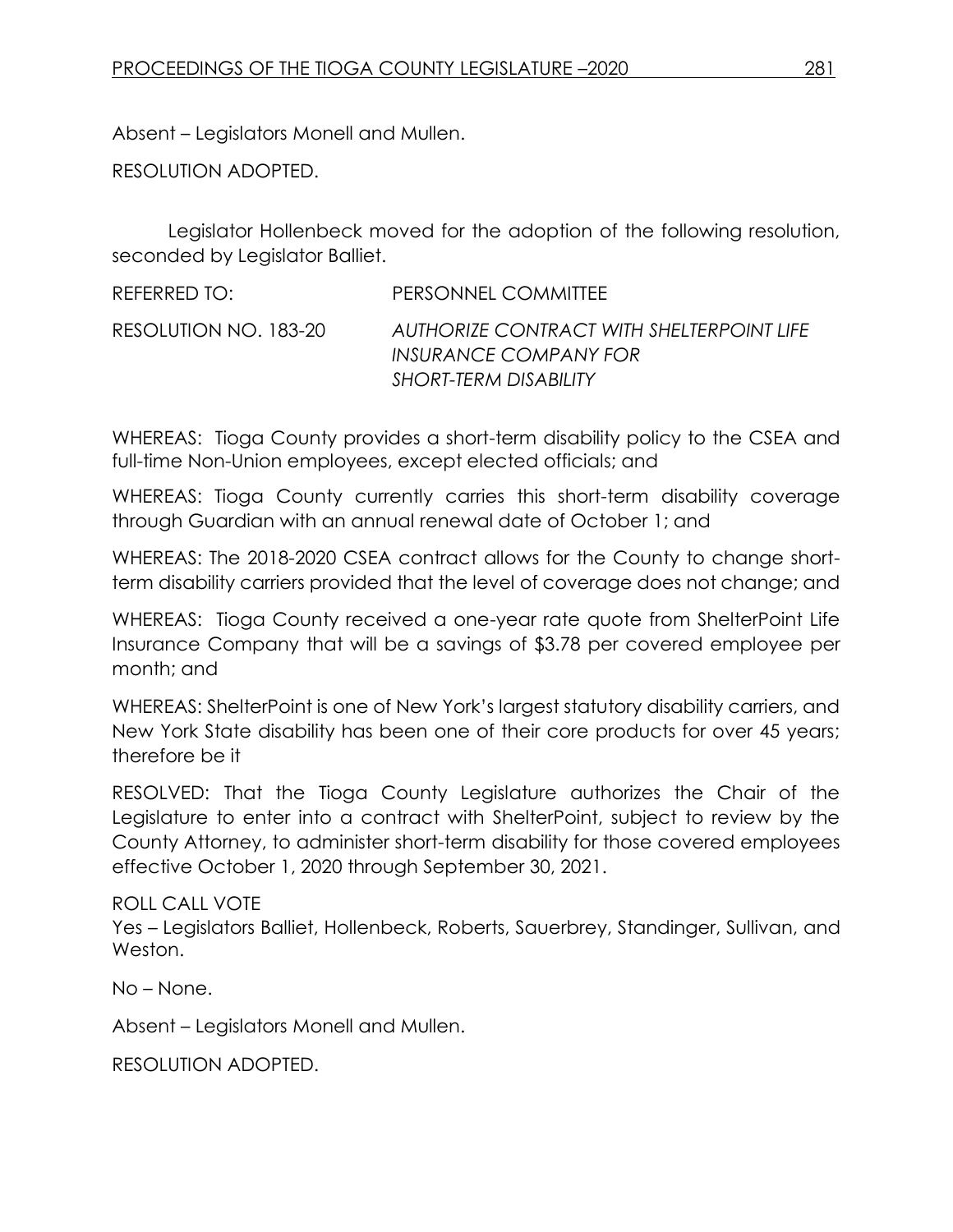Legislator Hollenbeck moved for the adoption of the following resolution, seconded by Legislator Balliet.

| REFERRED TO:          | PERSONNEL COMMITTEE                                                                                 |
|-----------------------|-----------------------------------------------------------------------------------------------------|
| RESOLUTION NO. 184-20 | AUTHORIZE CONTRACT WITH THE HARTFORD<br>TO ADMINISTER MEDICARE ELIGIBLE RETIREE<br>HEALTH INSURANCE |

WHEREAS: Effective January 1, 2014 Tioga County implemented The Hartford Medicare Supplemental Plan F coupled with a Medicare Part D drug plan for Medicare eligible retirees and retirees' spouses; and

WHEREAS: This Medicare plan continues to provide optimal coverage to Medicare eligible retirees at a lower cost to Tioga County than previous coverage offered; and

WHEREAS: The Hartford has submitted a new contract to administer the Medicare Supplemental Plan F and Medicare Part D drug plan for the period of January 1, 2021 through December 31, 2021; therefore be it

RESOLVED: That the Tioga County Legislature authorizes the Chair of the Legislature to enter into a contract with The Hartford, subject to review by the County Attorney, to administer these insurance benefits for Tioga County for the period January 1, 2021 through December 31, 2021.

ROLL CALL VOTE Yes – Legislators Balliet, Hollenbeck, Roberts, Sauerbrey, Standinger, Sullivan, and Weston.

No – None.

Absent – Legislators Monell and Mullen.

RESOLUTION ADOPTED.

Legislator Roberts moved for the adoption of the following resolution, seconded by Legislator Standinger.

| REFERRED TO:          | <b>PUBLIC WORKS COMMITTEE</b>                                |
|-----------------------|--------------------------------------------------------------|
| RESOLUTION NO. 185–20 | <b>BROOME-TIOGA STORMWATER</b><br><b>COALITION AGREEMENT</b> |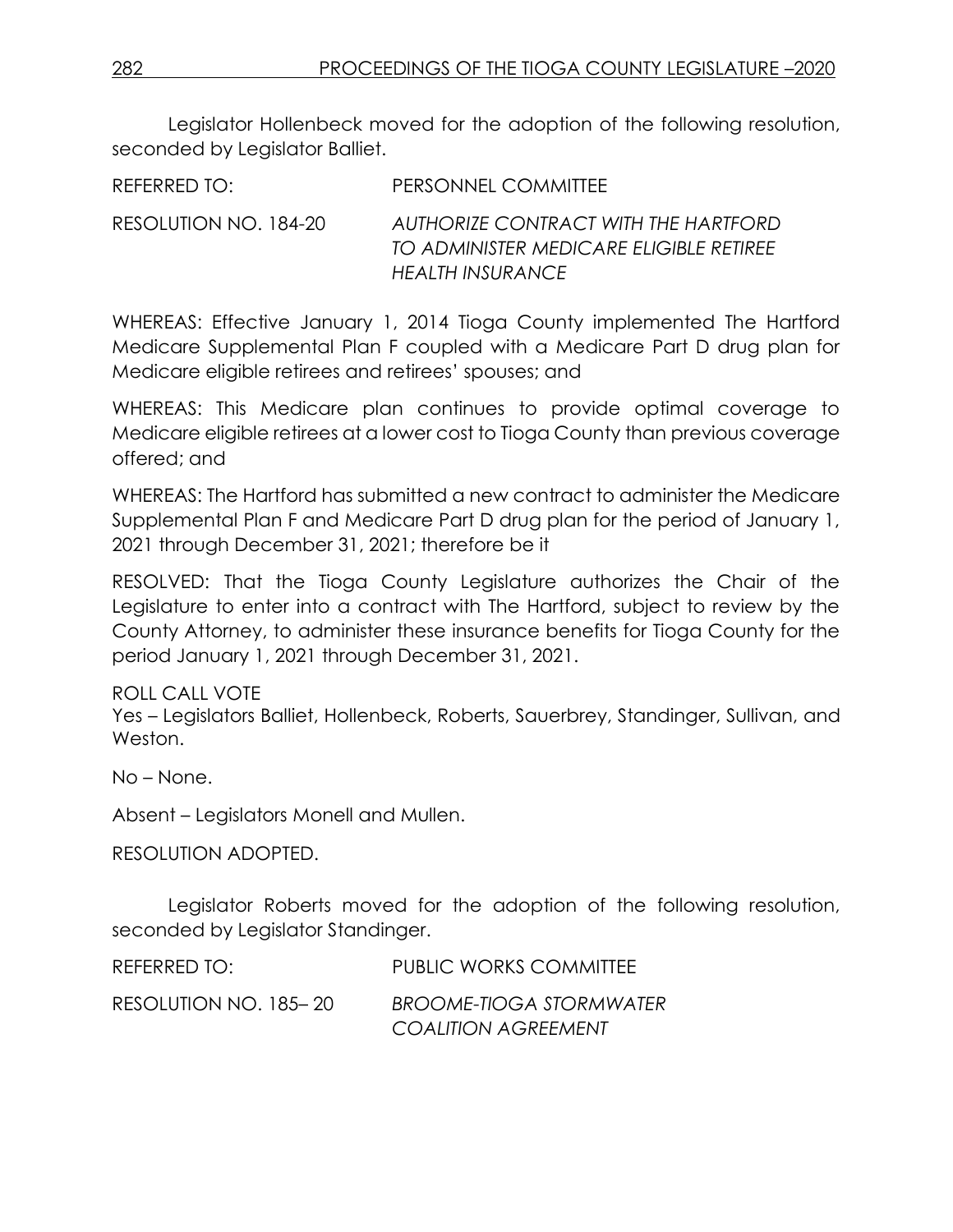WHEREAS: Broome County and Tioga County are responsible for coordination of water quality management activities in their Counties through the Broome and Tioga County Water Quality Coordinating Committees; and

WHEREAS: The Phase Il Federal Stormwater Regulations require that small municipal separate storm sewer systems must be authorized in accordance with the State Pollutant Discharge Elimination System (SPDES) General Permit for Stormwater Discharges from Municipal Separate Storm Sewer Systems; and

WHEREAS: Municipalities recognize that, because watersheds and separate storm sewer systems cross municipal boundaries and because there are opportunities to save time, money, and energy by working collaboratively, the municipalities should work together to identify and analyze options for meeting the requirements of the Phase Il Federal Stormwater Regulations; and

WHEREAS: Counties, Towns, Villages and City have an interest in protecting water quality and have been participating in or following the work of the Broome-Tioga Stormwater Coalition; and

WHEREAS: Towns, Villages, City and the Counties of Broome and Tioga recognize the benefits of cooperating to achieve improved water quality and flood control; and

WHEREAS: Broome-Tioga Stormwater Coalition started and has been holding meetings since January of 2003 to identify and analyze options for pooling resources to meet the requirements of the Phase II Federal Stormwater Regulations; and

WHEREAS: The Broome-Tioga Stormwater Coalition provides participating MS4 communities with access to public education programming, public participation events, training opportunities, collaborative annual reporting, and mapping services; therefore be it

RESOLVED: That the Tioga County Legislature agrees to the following:

1. To continue participation as formal members of the Broome-Tioga Stormwater Coalition.

2. To contribute a local match of \$2,200 toward the implementation of Broome-Tioga Stormwater Coalition Asset Mapping Project to be submitted by May 1st annually starting in 2020 and not to be extended past May 2023, to the Southern Tier East Regional Planning Development Board, per their role in BTSC administration.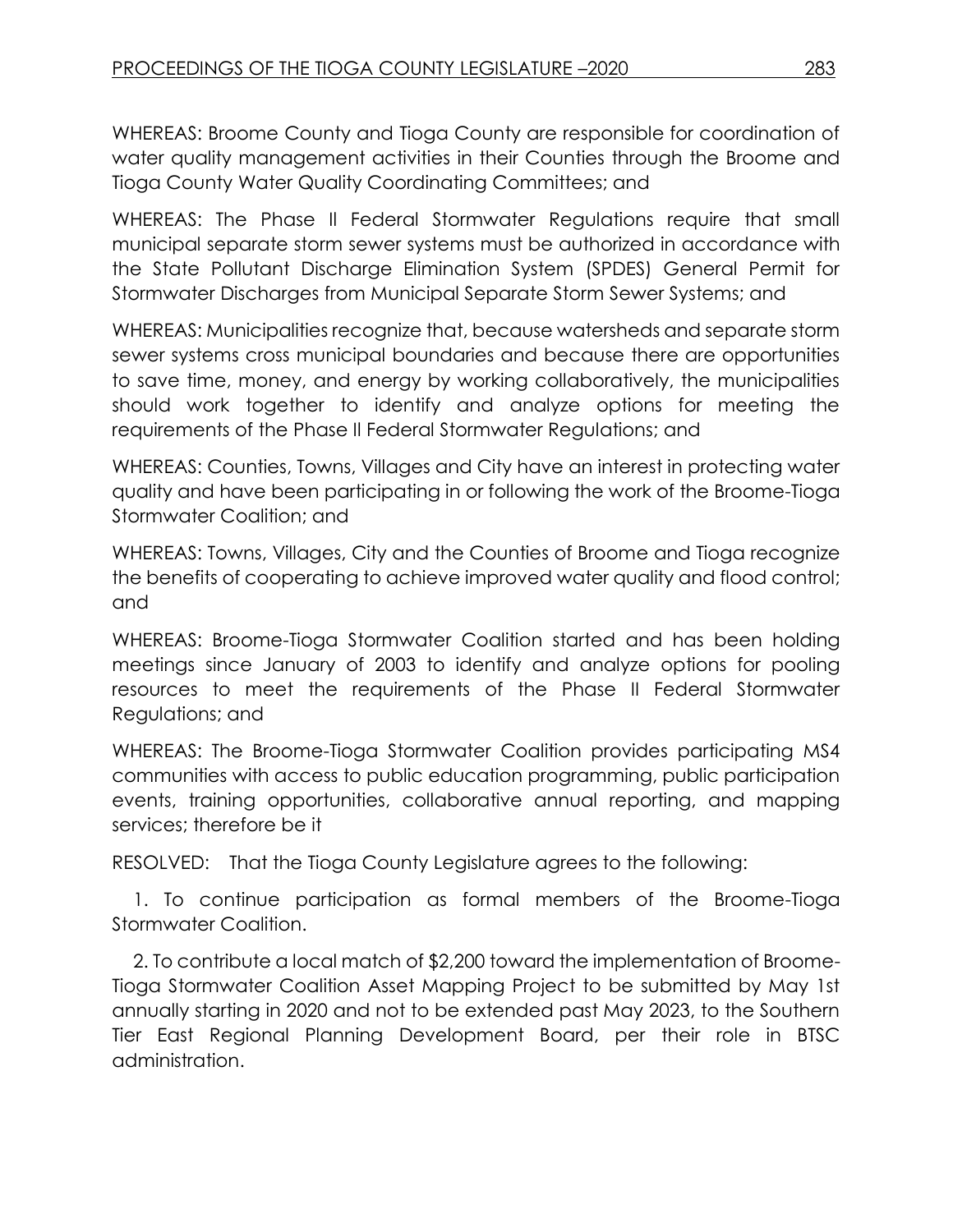3. Each municipal corporation will contribute and provide to the Southern Tier East Regional Planning Development Board, copies of any and all geospatial datasets, and copies or access to any and all site plans, maps, plats, or other descriptions or depictions, that will aid in the development of any geospatial datasets that are to be developed, as per the objectives of the Asset Mapping Project grant.

4. To authorize the work of the Broome-Tioga Stormwater Coalition whose purpose it is to cooperatively implement the MS4 Stormwater Management Plans required by the DEC's Phase II Stormwater Regulations and thereby oversee the utilization and expenditure of funds received on behalf of the Coalition for said purpose.

5. This Agreement may be modified or amended only in writing duly executed by all parties, which shall be attached to and become a part of this Agreement.

6. Each municipal corporation shall, to the extent of its general commercial liability insurance, indemnify and hold harmless the other municipal corporations, its officers, agents and assigns for all liability arising as a result of its own acts and omissions regarding the activities under this Agreement. It is understood and agreed that no municipal corporation shall indemnify any or all of the other municipal corporations for liability arising as a result of the acts or omissions of another municipal corporation who is a party to this Agreement.

7. The Agreement shall be governed by and construed in accordance with the laws of New York State without regard or reference to its conflict of laws and principles.

8. This agreement shall become effective upon the municipal corporation's execution of the Agreement. In the event that not all of the municipal corporations identified in the initial paragraph of this Agreement execute the Agreement, the municipal corporations executing the Agreement agree that it shall be binding as to them.

9. Any municipal corporation may withdraw from this Agreement upon sixty (60) days written notice to the other municipal corporations who are parties to the Agreement. The withdrawal of one or more municipal corporation shall not result in the termination of this Agreement and its provisions shall continue to be applicable to the municipal corporations remaining parties to the Agreement.

10. This Agreement may be terminated upon the written consent of a majority of the municipal corporations who are parities to this Agreement at the time of the proposed termination.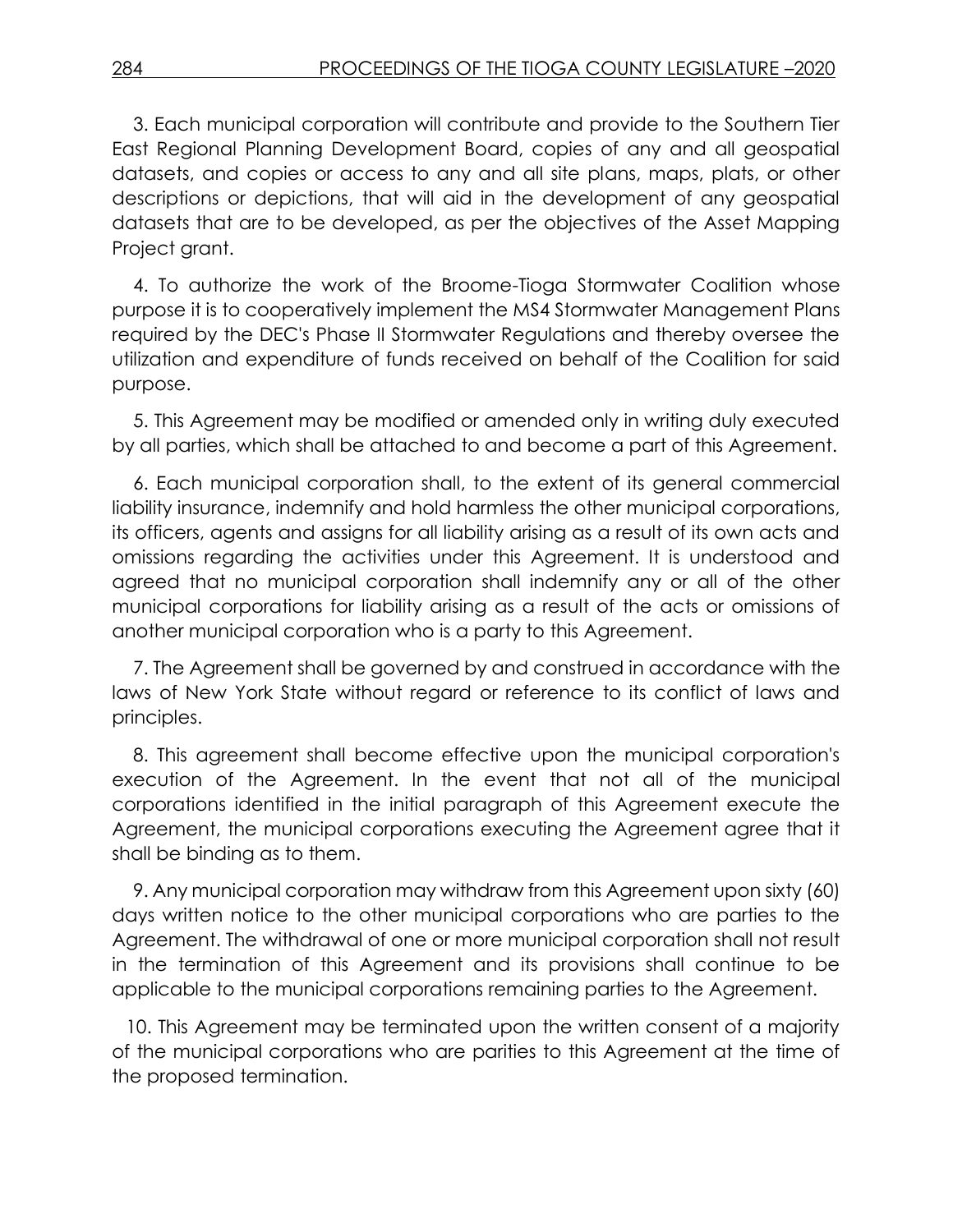ROLL CALL VOTE

Yes – Legislators Balliet, Hollenbeck, Roberts, Sauerbrey, Standinger, Sullivan, and Weston.

No – None.

Absent – Legislators Monell and Mullen.

RESOLUTION ADOPTED.

Legislator Roberts moved for the adoption of the following resolution, seconded by Legislator Standinger.

| REFERRED TO:          | <b>PUBLIC WORKS COMMITTEE</b><br>LEGISLATIVE WORKSESSION                                |
|-----------------------|-----------------------------------------------------------------------------------------|
| RESOLUTION NO. 186-20 | <b>AWARD CONSTRUCTION</b><br><b>DEAN CREEK ROAD BRIDGE</b><br>BIN: 3334840 SCOUR REPAIR |

WHEREAS: Dean Creek Road Bridge BIN 3334840 is a bridge that needs repair due to an inspection by NYSDOT; and

WHEREAS: Funding is available for the repair of the Dean Creek Road Bridge BIN: 3334840; and

WHEREAS: The Commissioner of Public Works received sealed bids on September 9, 2020 and the bids came in as follows:

| Procon Contracting      | \$101,000.00 |
|-------------------------|--------------|
| Gorick Construction     | \$117,000.00 |
| Silverline Construction | \$118,401.00 |
| LCP Group               | \$182,355.00 |
| Wenzel Landscaping      | \$283,495.83 |

WHEREAS: Tioga County DPW has completed the review of the bids and finds the low bidder Procon Contracting, Vestal NY meets all of the qualifications of the bid specifications; therefore be it

RESOLVED: That the Tioga County Legislature authorize awarding the bid to Procon Contracting, Vestal NY not to exceed \$101,000.00 to be paid out of the following account:

D5110.540050 – Bridge Projects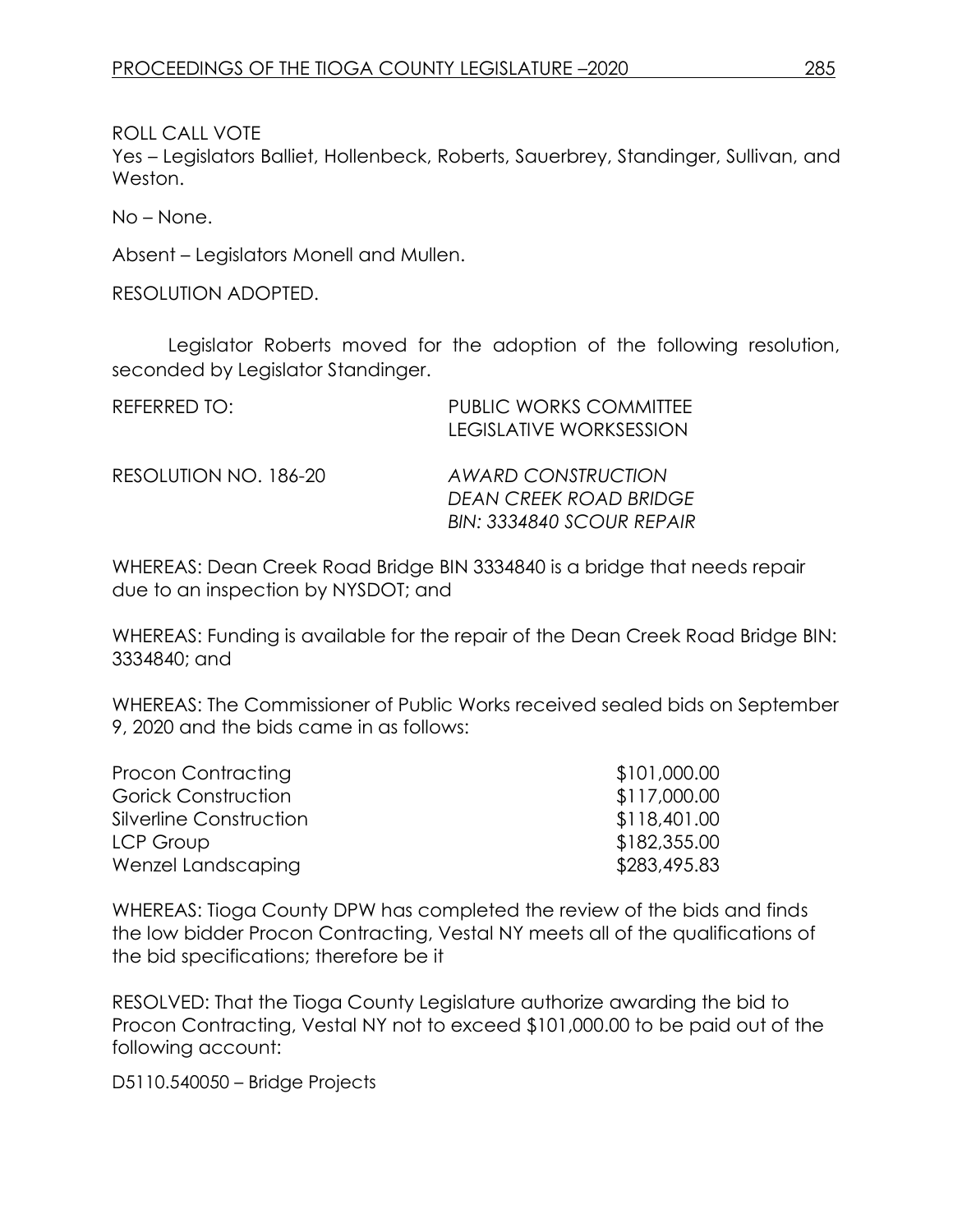ROLL CALL VOTE

Yes – Legislators Balliet, Hollenbeck, Roberts, Sauerbrey, Standinger, Sullivan, and Weston.

No – None.

Absent – Legislators Monell and Mullen.

RESOLUTION ADOPTED.

Legislator Roberts moved for the adoption of the following resolution, seconded by Legislator Standinger.

| REFERRED TO:          | <b>PUBLIC WORKS COMMITTEE</b>                     |
|-----------------------|---------------------------------------------------|
| RESOLUTION NO. 187-20 | AWARD DOOR REPLACEMENT<br>CONTRACT – HHS BUILDING |

WHEREAS: Tioga County Public Works solicited proposals for the replacement of entrance doors at the HHS Building; and

WHEREAS: The Commissioner of Public Works budgeted for this project; and

WHEREAS: The Commissioner of Public Works received three proposals as follows:

| Assa Alboy, Syracuse, NY             | \$33,600.00 |
|--------------------------------------|-------------|
| Imperial Doors, Tonawanda, NY        | \$48,000.00 |
| Lee General Contracting, Carlisle PA | \$43,600.00 |

WHEREAS: Tioga County DPW completed the review of the proposals and finds the lowest proposer, Assa Alboy, Syracuse, NY meets all of the qualifications of the specifications; therefore be it

RESOLVED: That the Tioga County Legislature authorize awarding the contract to Assa Alboy, Syracuse, NY not to exceed \$33,600.00 to be paid out of the following account:

H1621.520933 – Exterior Doors HHS

ROLL CALL VOTE Yes – Legislators Balliet, Hollenbeck, Roberts, Sauerbrey, Standinger, Sullivan, and Weston.

No – None.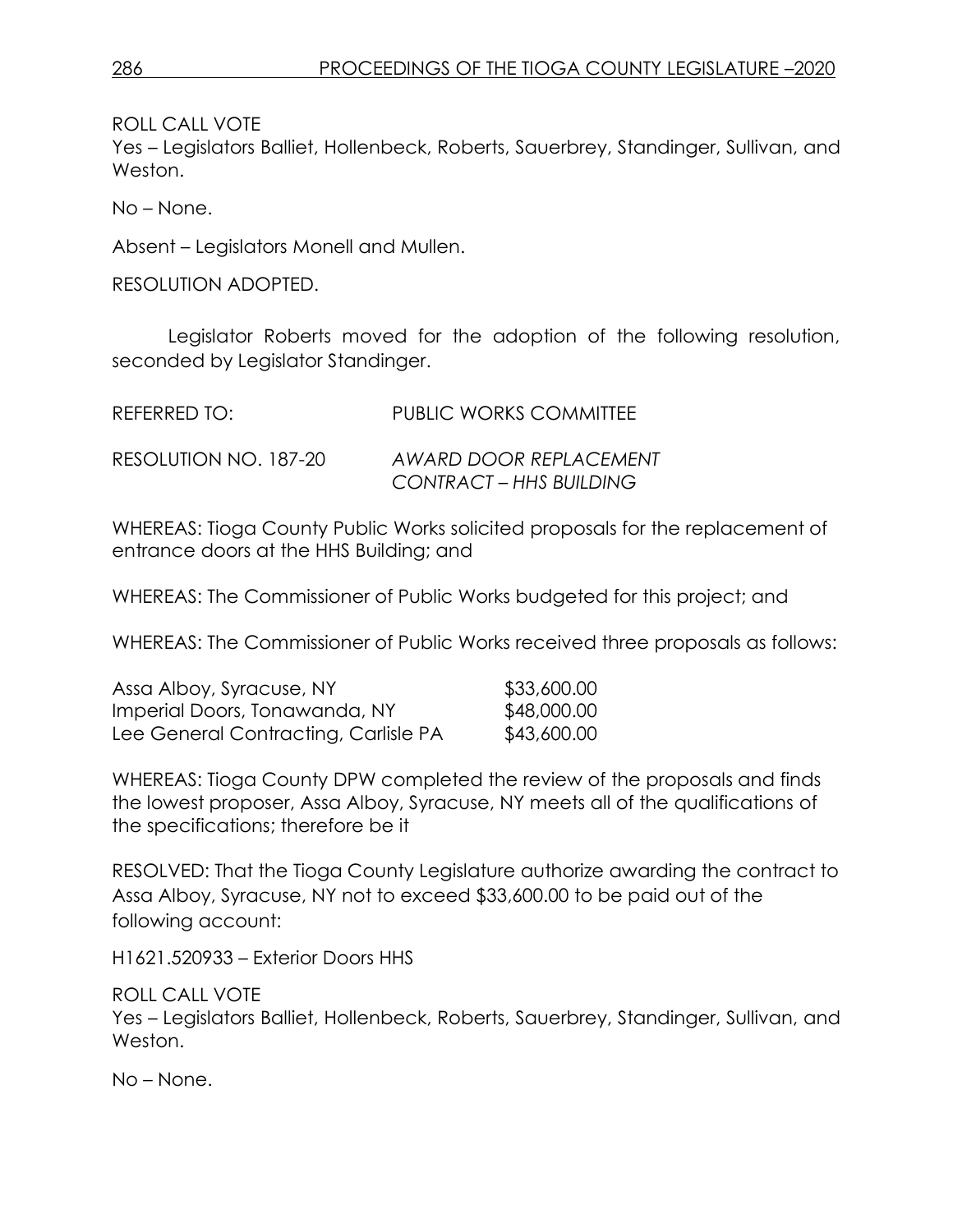Absent – Legislators Monell and Mullen.

RESOLUTION ADOPTED.

Legislator Weston moved for the adoption of the following resolution, seconded by Legislator Hollenbeck.

| <b>REFERRED TO:</b>   | <b>ED&amp;P COMMITTEE</b>               |
|-----------------------|-----------------------------------------|
|                       | <b>FINANCE COMMITTEE</b>                |
| RESOLUTION NO. 188-20 | AMEND RESOLUTION #77-20                 |
|                       | TO ACCEPT ALLOTTED NYS 2020             |
|                       | <b>CENSUS COMPLETE COUNT COMMISSION</b> |
|                       | <b>OUTREACH GRANT AND REQUEST A</b>     |
|                       | 2020 BUDGET MODIFICATION AND            |
|                       | <b>BUDGET ADDITION AS NEEDED</b>        |

WHEREAS: Resolution #77-20 was approved to accept the allotted NYS 2020 Census Complete Count Commission Outreach Grant of up to \$72,880 and request for a 2020 budget modification and budget addition to conduct Census 2020 promotional outreach in an effort to maximize resident selfresponse rate; and

WHEREAS: NYS 2020 Census Complete Count Commission has reduced the program grants by 50% making the amount awarded to Tioga County \$36,440.00; and

WHEREAS: Said grant funding does not require a local match; and

WHEREAS: New York State requires the County to contract with a Not-For-Profit entity for the expenditure of the allotted funds; and

WHEREAS: Tioga Opportunities, Inc. has agreed to act as said Not-For-Profit entity; and

WHEREAS: The Tioga County Legislature must accept this grant allotment of \$36,440.00; therefore be it

RESOLVED: That the Tioga County Legislature accepts the allotted NYS Census 2020 Complete Count Grant in an amount of \$36,440.00; and be it further

RESOLVED: That the 2020 Planning budget be amended and modified to reflect the modified grant amount as follows: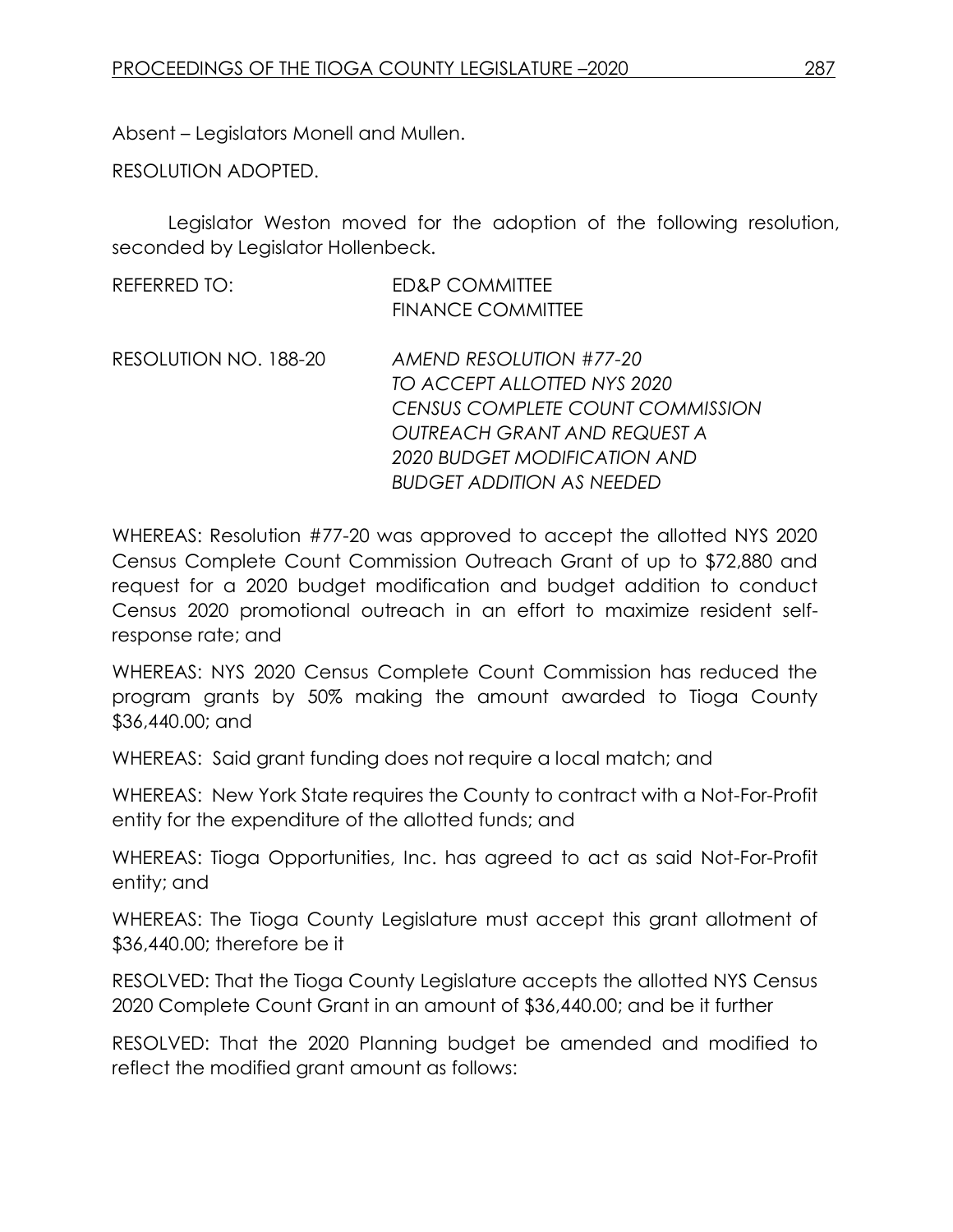2020 Budget Modification:

| Revenue Account #A8020 439893 Planning State Aid Census \$35,440.00 |             |
|---------------------------------------------------------------------|-------------|
| Expense Accounts #A8020 540140 Contracted Services                  | \$27,440.00 |
| #A8020 540590 Services Rendered                                     | \$8,000.00  |
| 2020 Budget Addition Modification:                                  |             |
| Revenue Account #A8020 437170                                       | \$1,000.00  |
| Name: State Aid 2020 Census Outreach Admin Fee                      |             |

and be it further

RESOLVED: That the Tioga County Legislature hereby authorizes the contract with Tioga Opportunities, Inc. for said grant project, contingent upon review and approval by the County Attorney.

ROLL CALL VOTE Yes – Legislators Balliet, Hollenbeck, Roberts, Sauerbrey, Standinger, Sullivan, and Weston.

No – None.

Absent – Legislators Monell and Mullen.

RESOLUTION ADOPTED.

Legislator Standinger moved for the adoption of the following resolution, seconded by Legislator Sullivan.

| REFERRED TO:          | <b>HEALTH &amp; HUMAN SERVICES COMMITTEE</b><br><b>FINANCE COMMITTEE</b> |
|-----------------------|--------------------------------------------------------------------------|
| RESOLUTION NO. 189-20 | AMEND BUDGET & APPROPRIATE FUNDS<br>PUBLIC HEALTH                        |

WHEREAS: Tioga County Public Health has been awarded funding from New York State Association of County Health Officials (NYSACHO); and

WHEREAS: The funding is specifically designated for Public Health efforts toward COVID-19 in Tioga County; and

WHEREAS: The funding has already been received and receipted into the below revenue account; and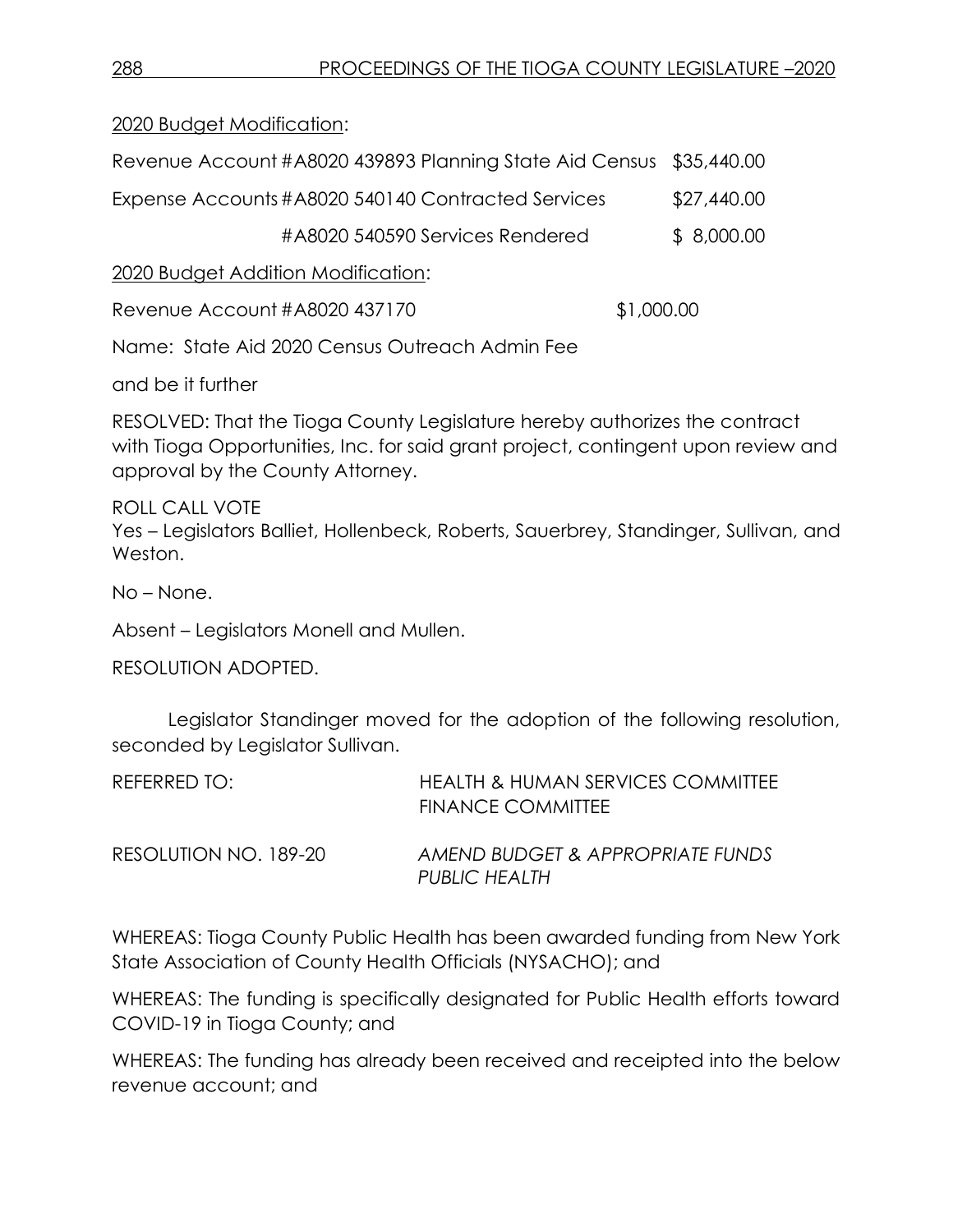WHEREAS: Amending of Budget and Appropriation of Funds requires Legislative approval; therefore be it

RESOLVED: That funding be appropriated as follows:

| From: A4053 422800 Public Health: Grants |  | \$6,785 |
|------------------------------------------|--|---------|
|------------------------------------------|--|---------|

| To: |  | A4053 540595 Public Health: Services Rendered | \$6,785 |
|-----|--|-----------------------------------------------|---------|
|-----|--|-----------------------------------------------|---------|

ROLL CALL VOTE

Yes – Legislators Balliet, Hollenbeck, Roberts, Sauerbrey, Standinger, Sullivan, and Weston.

No – None.

Absent – Legislators Monell and Mullen.

RESOLUTION ADOPTED.

Legislator Standinger moved for the adoption of the following resolution, seconded by Legislator Sullivan.

| REFERRED TO:            | <b>HEALTH &amp; HUMAN SERVICES COMMITTEE</b>                                                                                                                                                            |
|-------------------------|---------------------------------------------------------------------------------------------------------------------------------------------------------------------------------------------------------|
|                         | <b>FINANCE COMMITTEE</b>                                                                                                                                                                                |
| DFCOMIITIONI AIO 100.00 | $T_{\mathsf{D}}$ in interface $\bigcap_{\mathsf{D}} \bigcap_{\mathsf{D}} \bigcap_{\mathsf{D}} \bigcap_{\mathsf{D}} \bigcap_{\mathsf{D}} \bigcap_{\mathsf{D}} \bigcap_{\mathsf{D}} \bigcap_{\mathsf{D}}$ |

| RESOLUTION NO. 190-20 | <b>TRANSFER OF FUNDS</b> |
|-----------------------|--------------------------|
|                       | SOCIAL SERVICES          |

WHEREAS: Resolution 82-20 appropriated funds to A6010 for the operation of a Child Advocacy Center; and

WHEREAS: After consultation with the Budget Officer and Chief Accountant it was determined that account A6050 be added to the Social Services budget to more accurately track and claim these funds; and

WHEREAS: Transfer of funds and budget modifications requires Legislative approval; therefore, be it

RESOLVED: That funding be transferred as follows:

|     | From: A6010.436100 State Aid Admin | \$108,675.00 |
|-----|------------------------------------|--------------|
| TO: | A6050.436100 CAC Revenue           | \$108,675.00 |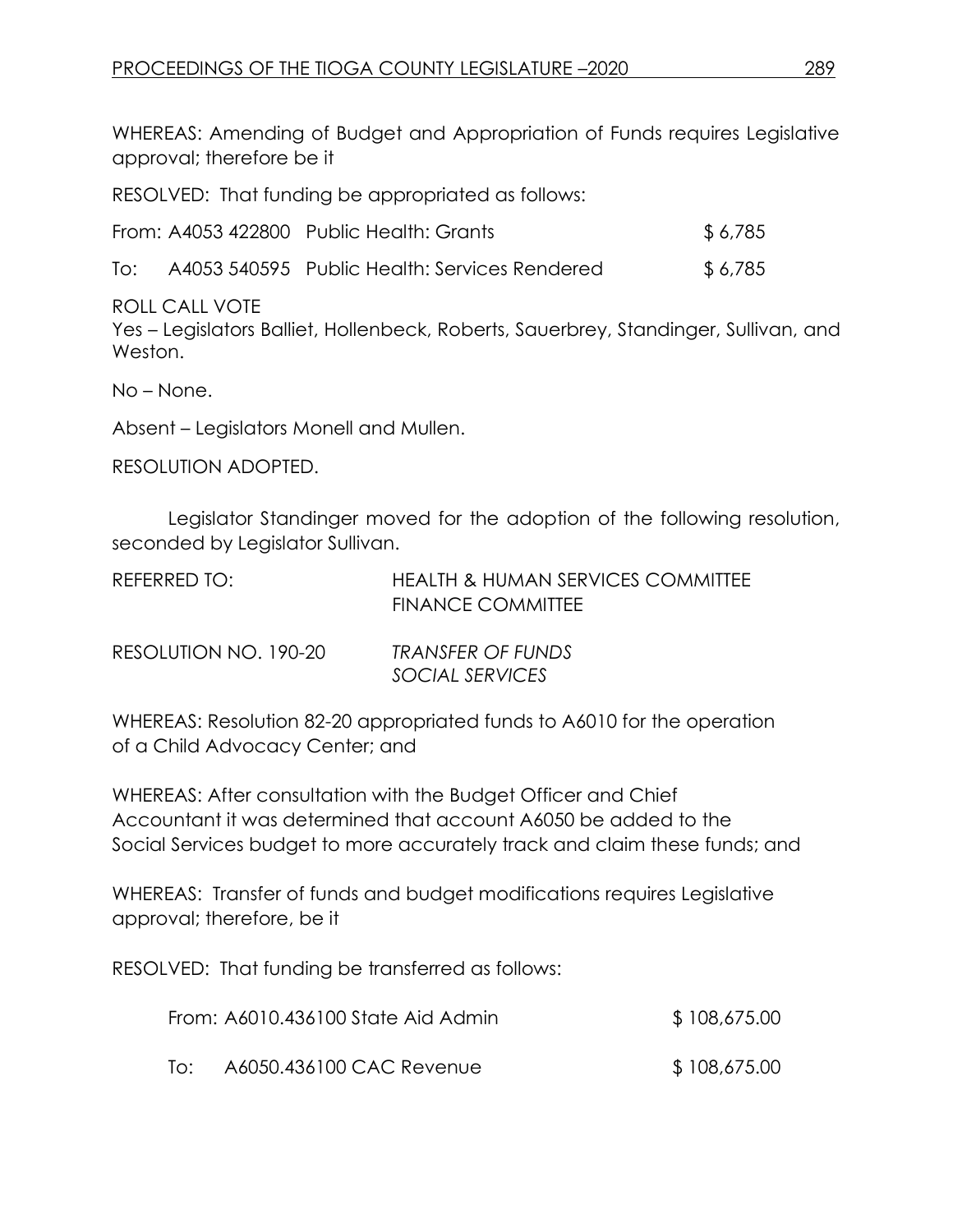|     | From: A6010.510010 Full time             | \$            | 42,312.00 |
|-----|------------------------------------------|---------------|-----------|
| To: | A6050.510010 Full time                   | \$            | 42,312.00 |
|     | From: A6010.540487 Program Expense       | \$            | 66,363.00 |
| To: | A6050.510030 Overtime                    | \$            | 450.00    |
| To: | A6050.520070 Chairs                      | \$            | 1,320.00  |
| To: | A6050.520090 Computer                    | $\frac{1}{2}$ | 9,100.00  |
| To: | A6050.520210 Other furniture             | \$            | 4,380.00  |
| To: | A6050.520220 Printer                     | \$            | 488.00    |
| To: | A6050.540180 Dues                        | \$            | 369.00    |
| To: | A6050.540191 Electric Utility            | \$            | 810.00    |
| To: | A6050.540420 Office Supplies             | \$            | 2,000.00  |
| To: | A6050.540487 Program Expense             | \$            | 4,300.00  |
| To: | A6050.540550 Rent                        | \$            | 5,100.00  |
| To: | A6050.540640 Supplies Not Office         | \$            | 551.00    |
| To: | A6050.540660 Telephone                   | \$            | 350.00    |
| To: | A6050.540733 Training/All Other          | \$            | 9,900.00  |
| To: | A6050.581088 State Retirement Fringe     | \$            | 5,403.00  |
| To: | A6050.583088 Social Security Fringe      | \$            | 2,585.00  |
| To: | A6050.584088 Workers Compensation Fringe | \$            | 605.00    |
| To: | A6050.585588 Disability Insurance Fringe | \$            | 1,085.00  |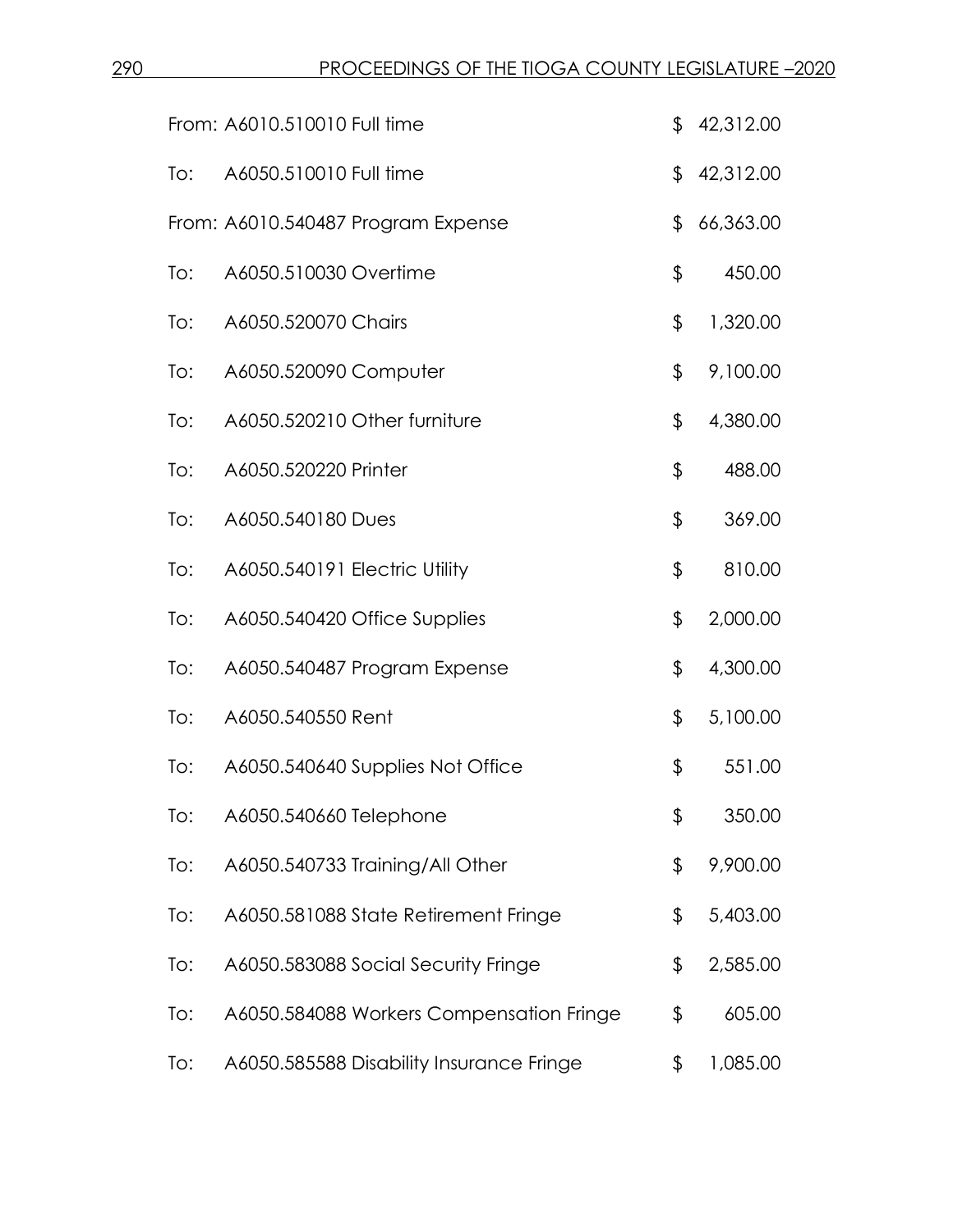To: A6050.586088 Health Insurance Fringe  $$17,567.00$ 

ROLL CALL VOTE

Yes – Legislators Balliet, Hollenbeck, Roberts, Sauerbrey, Standinger, Sullivan, and Weston.

No – None.

Absent – Legislators Monell and Mullen.

RESOLUTION ADOPTED.

Legislator Standinger moved for the adoption of the following resolution, seconded by Legislator Sullivan.

| REFERRED TO:          | <b>HEALTH &amp; HUMAN SERVICES COMMITTEE</b><br><b>FINANCE COMMITTEE</b>         |
|-----------------------|----------------------------------------------------------------------------------|
| RESOLUTION NO. 191-20 | APPROPRIATION OF FUNDS AND<br>AMEND 2020 BUDGET<br>DEPARTMENT OF SOCIAL SERVICES |

WHEREAS: Approved Raise the Age (RTA) foster care placements are reimbursed with 100% State funds; and

WHEREAS: The funds budgeted for 2020 JD RTA placements will be exceeded by expenses in September 2020; and

WHEREAS: Appropriation of funds and budget modifications requires Legislative approval; therefore be it

RESOLVED: That funding be appropriated as follows:

|     | From: A6123.436230 State Aid: JD-RTA                               | \$290,000.00 |
|-----|--------------------------------------------------------------------|--------------|
| To: | A6123.540487 Program Expense-RTA                                   | \$290,000.00 |
|     | From: A6070.436700 State Aid: Serv for Recipients-RTA \$ 10,200.00 |              |
|     | To: A6070.540487 Program Expense-RTA                               | \$10,200.00  |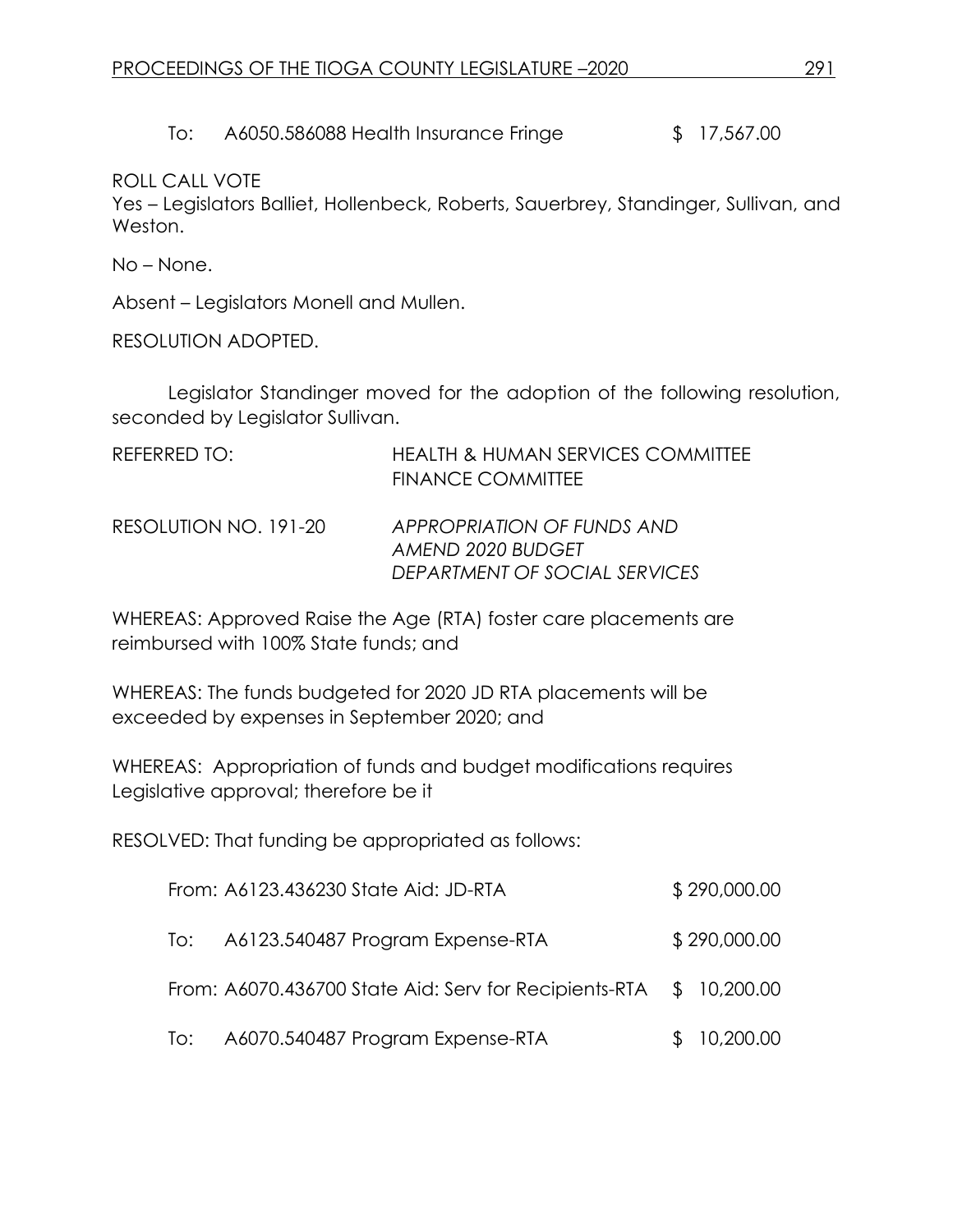ROLL CALL VOTE

Yes – Legislators Balliet, Hollenbeck, Roberts, Sauerbrey, Standinger, Sullivan, and Weston.

No – None.

Absent – Legislators Monell and Mullen.

RESOLUTION ADOPTED.

Legislator Standinger moved for the adoption of the following resolution, seconded by Legislator Sullivan.

| REFERRED TO:          | <b>HEALTH &amp; HUMAN SERVICES COMMITTEE</b><br><b>FINANCE COMMITTEE</b><br><b>LEGISLATIVE WORKSESSION</b>  |
|-----------------------|-------------------------------------------------------------------------------------------------------------|
| RESOLUTION NO. 192-20 | <b>TRANSFER OF COVID19 CONTINGENCY</b><br><b>FUNDS FOR SOCIAL SERVICES</b><br><b>VEHICLE FLEET PURCHASE</b> |

WHEREAS: Resolution 162-20 implemented a budget cut in response to the 2020 COVID19 Pandemic; and

WHEREAS: Capital Account H6010 521060 Car/Truck was reduced by \$75,000 and moved to a Capital Contingency Account H1990 540715 COV19; and WHEREAS: It was determined by the Health & Human Services Committee and the Commissioner of Public Works that it was imperative to proceed with the vehicle fleet purchase for 2020 as it is 75% reimbursable by State Aid and that funds should be transferred back to the capital expense account; and

WHEREAS: Transfer of funds and budget modifications requires Legislative approval; therefore be it

RESOLVED: That funding be transferred as follows:

| FROM: | H <sub>1990</sub> 540715 COV <sub>19</sub> | Contingency | \$75,000 |
|-------|--------------------------------------------|-------------|----------|
| TO:   | H6010 521060                               | Car/Truck   | \$75,000 |

ROLL CALL VOTE

Yes – Legislators Balliet, Hollenbeck, Roberts, Sauerbrey, Standinger, Sullivan, and Weston.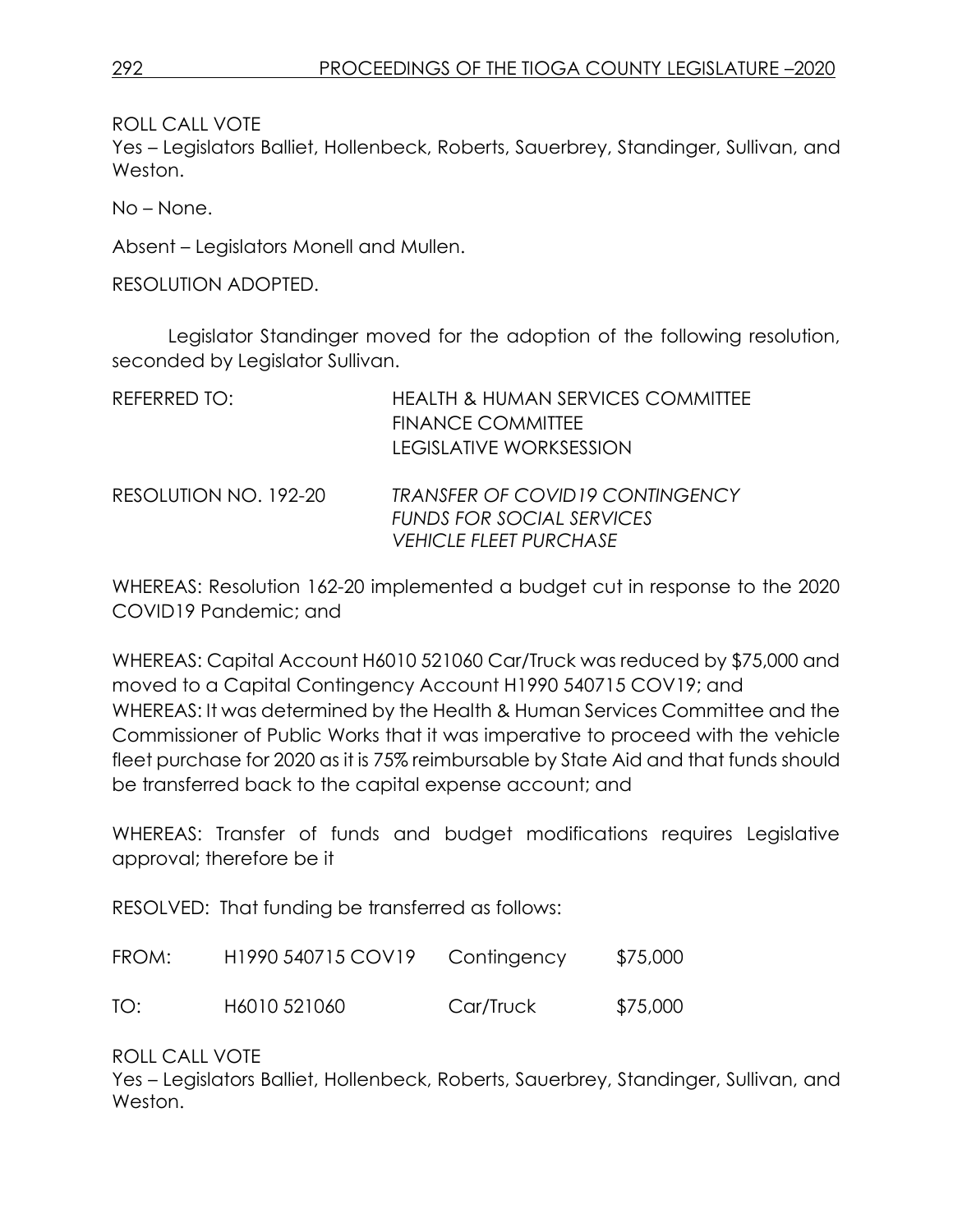No – None.

Absent – Legislators Monell and Mullen.

RESOLUTION ADOPTED.

Legislator Sullivan moved for the adoption of the following resolution, seconded by Legislator Balliet.

| REFERRED TO:          | <b>INFORMATION TECHNOLOGY</b><br><b>FINANCE/LEGAL COMMITTEE</b>     |
|-----------------------|---------------------------------------------------------------------|
| RESOLUTION NO. 193-20 | CHANGE ALLOCATION OF FUNDING<br><b>FOR IT SHARED SERVICES GRANT</b> |
|                       | AND MODIFY 2020 BUDGET                                              |

WHEREAS: The Tioga County Legislature recognizes the need to improve services and save costs by supporting shared services with other municipalities; and

WHEREAS: The Information Technology and Communication Services Department has applied for and received a Local Government Efficiency reimbursable grant from the New York State Department of State in the amount of \$210,258.39; and

WHEREAS: This grant covers many costs to implement shared services with the Town of Owego, Village of Waverly, Village of Nichols and Town of Barton; and WHEREAS: Legislative approval is needed to amend or modify budget and appropriate funds; and

WHEREAS: The Information Technology and Communication Services Department needs to change the allocation of funds awarded in this grant after receiving approval from the Department of State, which does not change the total amount awarded; therefore be it

RESOLVED: That the following funds be transferred and the 2020 budget be modified as follows:

|     | FROM: H1680 521090 SSG19 Capital Computer | \$11,000.00  |
|-----|-------------------------------------------|--------------|
| TO: | A1680 540140 SSG19 Contracting Services   | \$ 11,000.00 |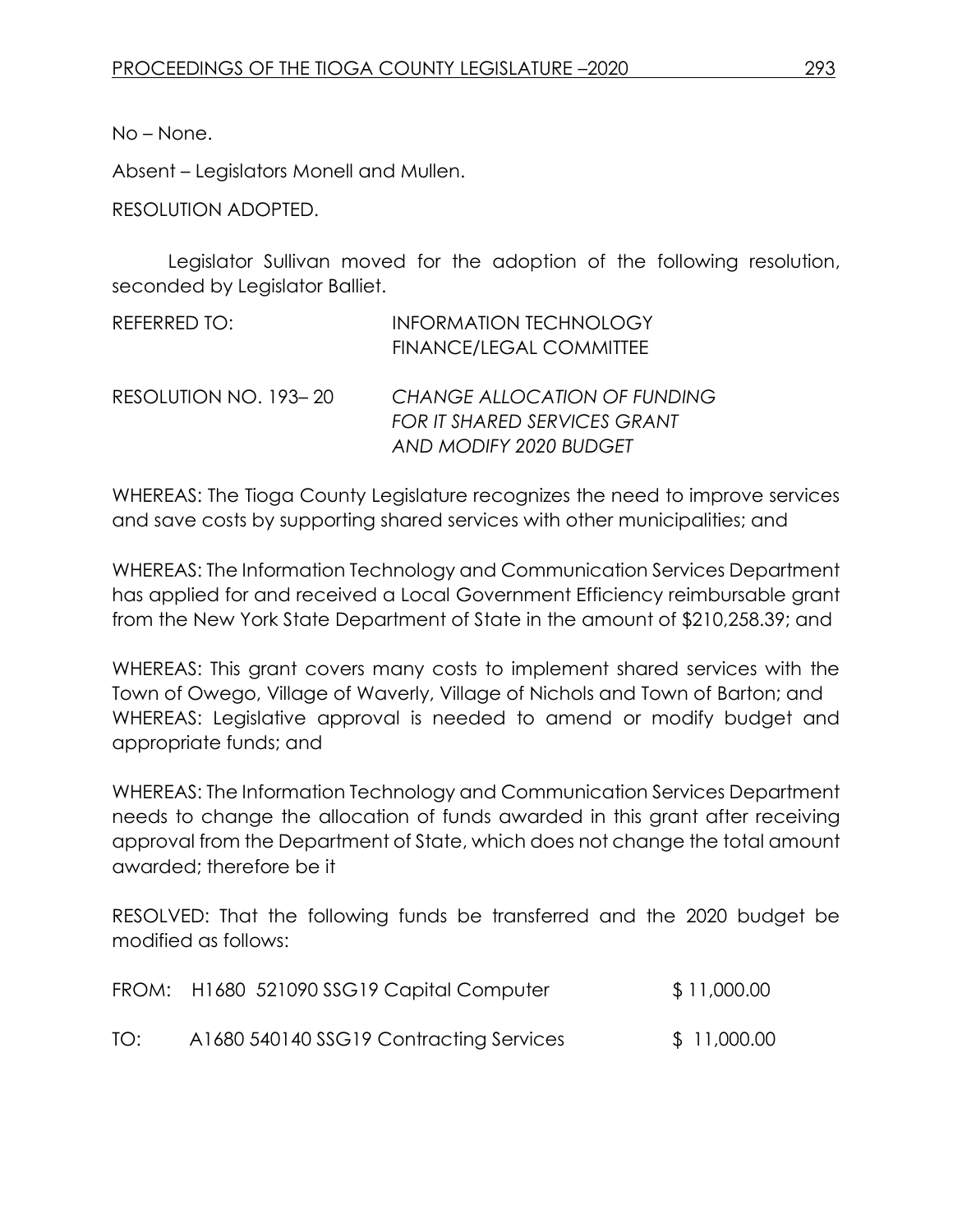ROLL CALL VOTE

Yes – Legislators Balliet, Hollenbeck, Roberts, Sauerbrey, Standinger, Sullivan, and Weston.

No – None.

Absent – Legislators Monell and Mullen.

RESOLUTION ADOPTED.

Legislator Weston moved for the adoption of the following resolution, seconded by Legislator Hollenbeck.

| REFERRED:             | <b>ED&amp;P COMMITTEE</b><br><b>FINANCE COMMITTEE</b>                                                                                                                                             |
|-----------------------|---------------------------------------------------------------------------------------------------------------------------------------------------------------------------------------------------|
| RESOLUTION NO. 194-20 | RESOLUTION AUTHORIZING THE SALE AND<br>TRANSFER OF 112 LIBERTY STREET,<br>OWEGO, NY (TAX MAP NO. 128.08-7-81)<br>FROM TIOGA COUNTY TO THE TIOGA COUNTY<br><b>PROPERTY DEVELOPMENT CORPORATION</b> |

WHEREAS: Per Resolution No. 265-16, the Tioga County Legislature authorized application to the NYS Urban Development Corporation to establish the Tioga County Property Development Corporation (TCPDC), A New York Land Bank; and WHEREAS: Said application was approved for the mission to foster economic and community development by acquiring, holding, managing, developing and marketing distressed, vacant, abandoned and underutilized residential and commercial properties; and

WHEREAS: The TCPDC's authority to acquire properties through a variety of means including the conveyance of property directly by the foreclosing government unit as part of a tax foreclosure, purchase of the property or purchase the tax lien on a property; and

WHEREAS: Tioga County has set aside 112 Liberty Street, Owego, NY from the 2018 tax foreclosure process for the specific purpose of acquisition by the TCPDC to meet their mission; and

WHEREAS: Awarded funds will allow for administration and the necessary anticipated environmental assessment/remediation and the subsequent demolition and rehabilitation of this property; and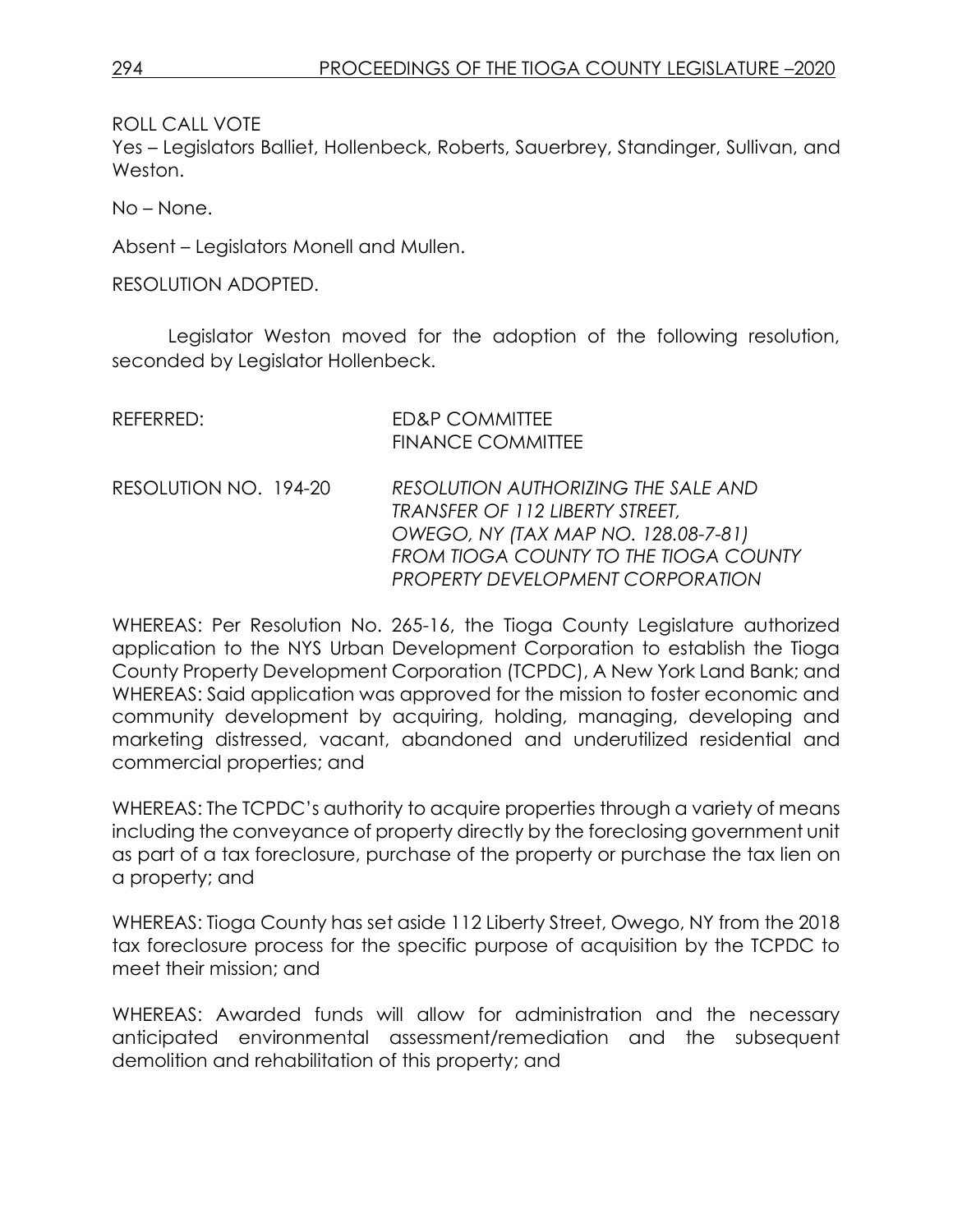WHEREAS: Tioga County has agreed to sell and transfer 112 Liberty Street, Owego, NY within the County of Tioga to the TCPDC for One Dollar (\$1.00); therefore be it

RESOLVED: That 112 Liberty Street, Owego, NY within the County of Tioga will be transferred from Tioga County to the TCPDC for One Dollar (\$1.00) each.

ROLL CALL VOTE

Yes – Legislators Balliet, Hollenbeck, Roberts, Sauerbrey, Standinger, Sullivan, and Weston.

No – None.

Absent – Legislators Monell and Mullen.

RESOLUTION ADOPTED.

Legislator Hollenbeck moved for the adoption of the following resolution, seconded by Legislator Balliet.

| REFERRED TO:          | LEGISLATIVE WORKSESSION<br>PERSONNEL COMMITTEE   |
|-----------------------|--------------------------------------------------|
| RESOLUTION NO. 195-20 | IMPLEMENT 90-DAY HIRING DELAY<br>ALL DEPARTMENTS |

WHEREAS: Tioga County is facing economic strains as a result of COVID 19 related loss of revenues compounded by the State's withholding of State reimbursement; and

WHEREAS: The County Legislature prefers to avoid layoffs if possible; therefore be it

RESOLVED: That any position that becomes vacant on or after October 1, 2020 shall not be backfilled for at least 90 days following the vacancy; and be it further

RESOLVED: That the following positions are not subject to the 90-Day Delay: Elected Officials, Department Heads and Corrections; and be it further

RESOLVED: That when a vacancy results from a line of promotions, only the entrylevel position is subject to the 90-Day Delay; and be it further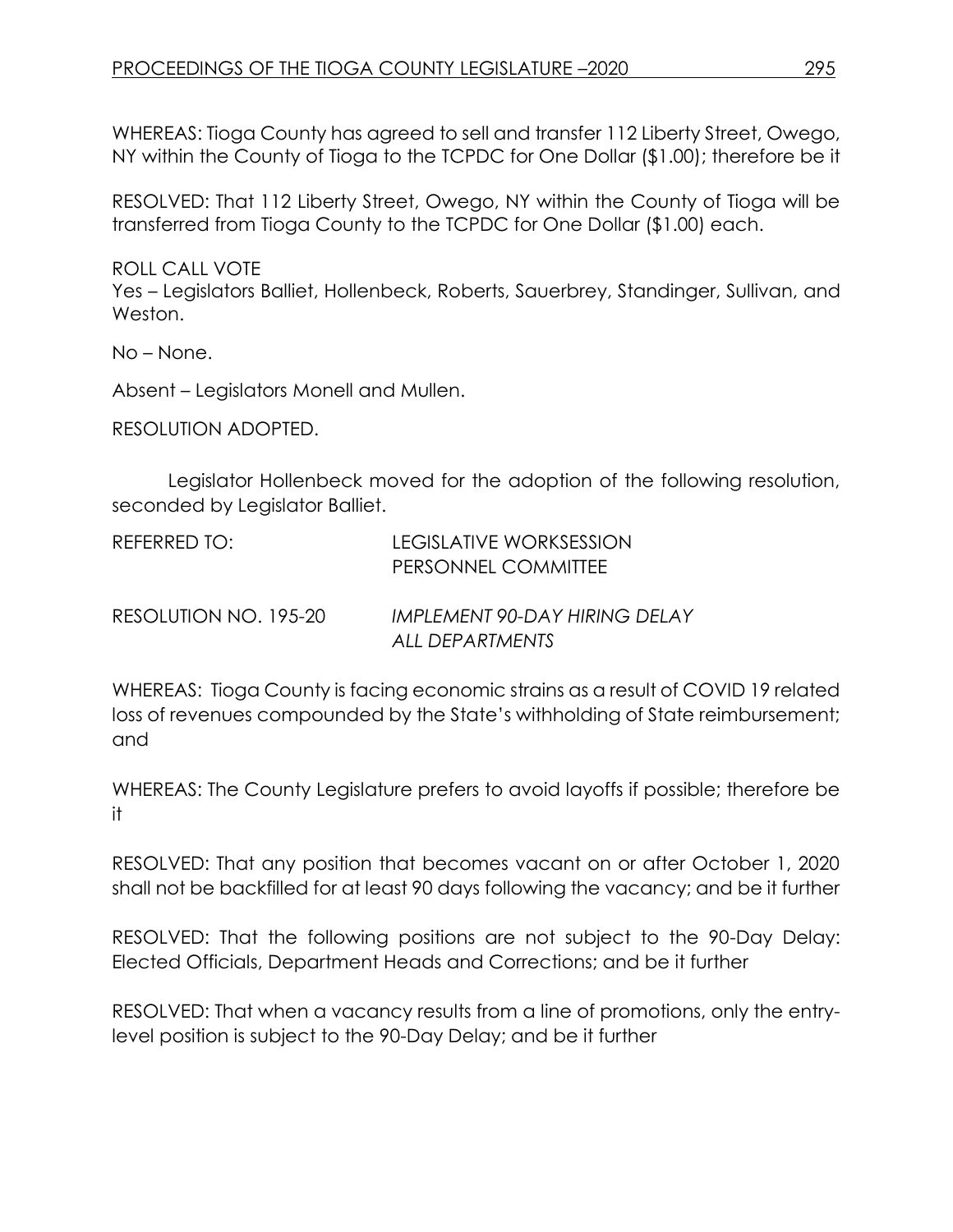RESOLVED: That if a position is vacated during the probationary period; another 90-Day Delay is not required before backfill is allowed; and be it further

RESOLVED: That if a Department loses an employee to another Department which already satisfied the 90-Day Delay, no 90-Day Delay shall be required for the new vacancy; and be it further

RESOLVED: That any other exception shall require a resolution approved by the full Legislature; and be it further

RESOLVED: That the 90-Day Hiring Delay shall remain in effect until suspended via resolution.

ROLL CALL VOTE

Yes – Legislators Balliet, Hollenbeck, Roberts, Sauerbrey, Standinger, Sullivan, and Weston.

No – None.

Absent – Legislators Monell and Mullen.

RESOLUTION ADOPTED.

Legislator Sullivan moved for the adoption of the following resolution, seconded by Legislator Hollenbeck.

REFERRED TO: FINANCE/LEGAL COMMITTEE

RESOLUTION NO. 196-20 *AMEND EMPLOYEE HANDBOOK; FIXED ASSET INVENTORY POLICY* 

WHEREAS: The Fixed Asset Inventory Policy needs to be amended in whole due to numerous updates and changes; and

WHEREAS: The Chief Accountant reviewed the Fixed Asset Inventory Policy and made recommendations that the policy should be amended in its entirety and replaced; therefore be it

RESOLVED: That the Fixed Asset Inventory Policy be amended in its entirety and replaced as follows: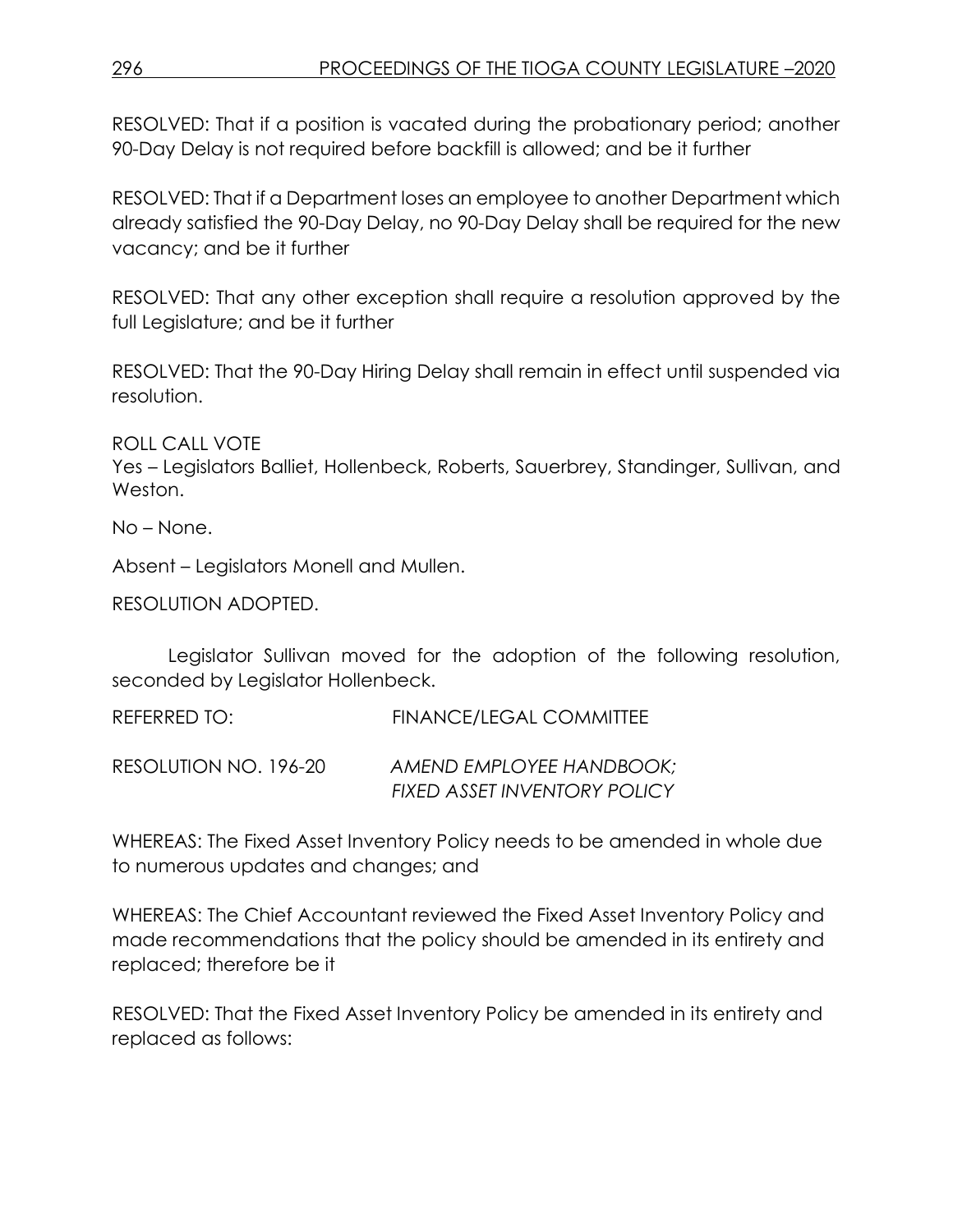**FIXED ASSET POLICY FOR TIOGA COUNTY**



**Prepared July, 2020**

**Tioga County Treasurer's Office**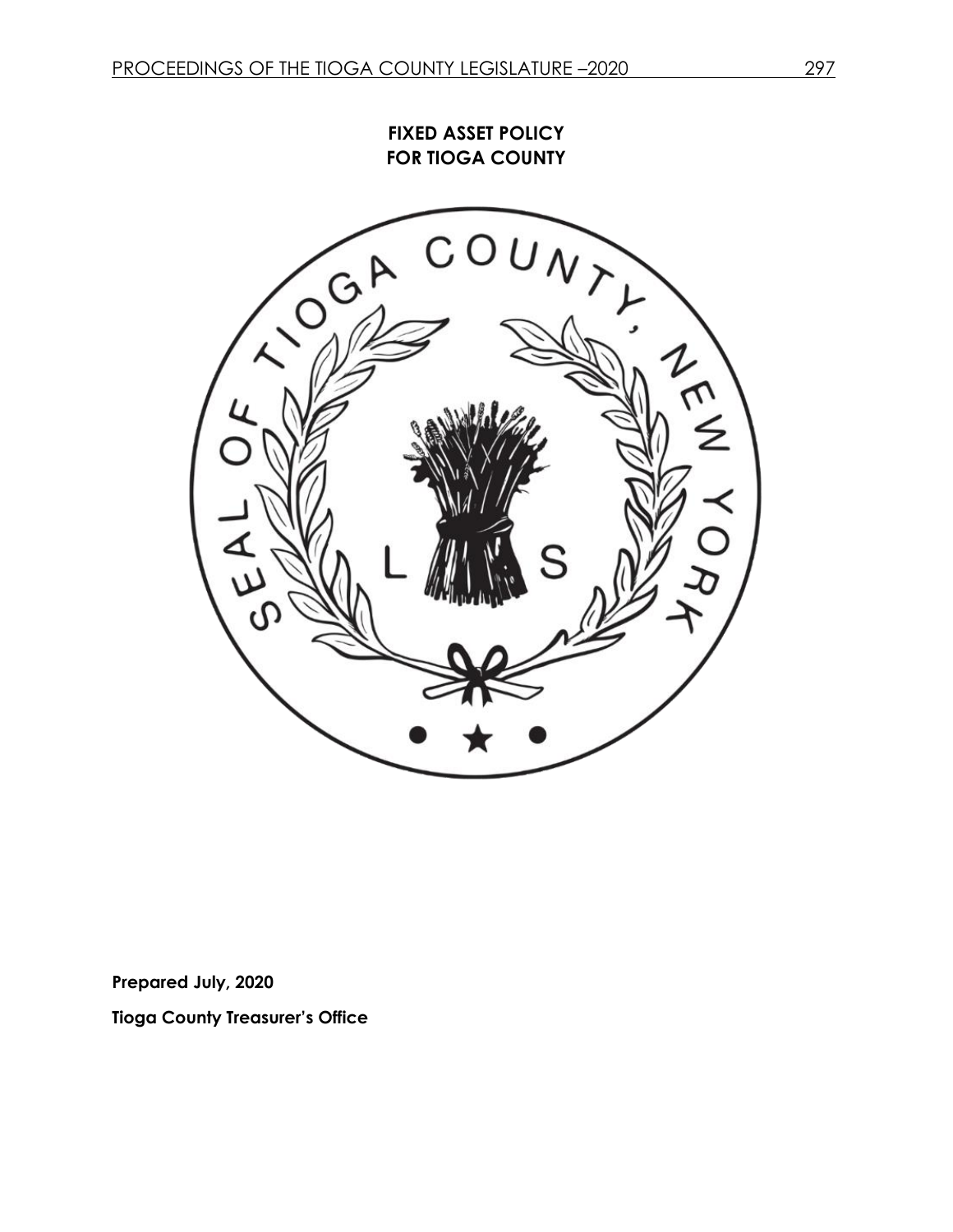**Contents**

**INTRODUCTION**

#### **I. POLICY STATEMENT**

#### **II. PURPOSE OF THE FIXED ASSET PROGRAM**

- **III. ACCOUNTING BASIS AND OPERATIONAL PRINCIPLES**
	- **DEFINITIONS**
	- **CLASSIFICATIONS GUIDELINES**

### **IV. FIXED ASSET PROCEDURES**

**V. DEPARTMENTS' RESPONSIBILITIES**

- **DEPARTMENT DIRECTORS**
- **TREASURER'S OFFICE**
- **DEPARTMENT OF INFORMATION TECHNOLOGY**
- **DEPARTMENT OF PUBLIC WORKS**
- **EXCEPTIONS**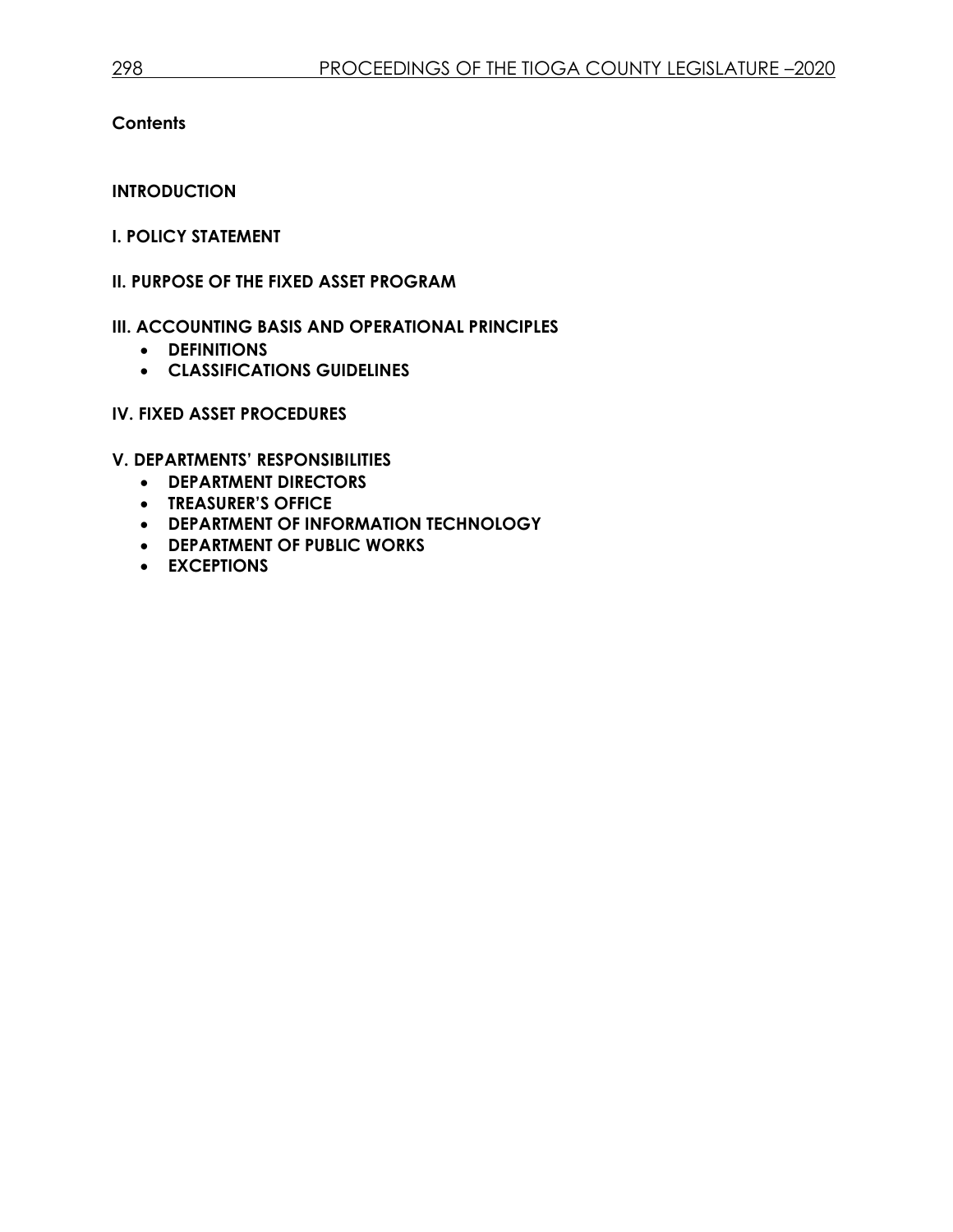### **FIXED ASSET PROGRAM POLICY AND PROCEDURES**

The intent of this document is to state the purpose and policy for the implementation of a Fixed Asset Program, to define the various elements of the policy, to describe the roles of various departments key to the implementation and maintenance of the program, and to define procedures and delegate responsibilities to all County departments necessary to insure a continuing credible database. This policy will be effective September 15, 2020.

### **I. POLICY STATEMENT**

It shall be the policy of the County Legislature that a record of fixed assets owned by the County shall be established and maintained. The valuation of fixed assets shall be based on an historic cost and shall meet generally accepted accounting principles. Department Directors and Elected Officials shall be responsible to charge the acquisition cost to the proper account, to maintain accurate and current records of existing assets, to record the disposition of assets leaving their area of responsibility, and to cooperate with the annual audit and inventory.

#### **II. PURPOSE OF THE FIXED ASSET PROGRAM**

There are four basic premises to the Fixed Asset Policy for Tioga County. The first premise is an acknowledgment that Tioga County, as a business entity, should manage its financial affairs in a manner consistent with established business practices whenever practical, including compliance with Generally Accepted Accounting Principles (GAAP). Basic to this concept is the duty to publicly recognize and value assets owned by the County. It is the intent of the management of Tioga County to demonstrate accountability and stewardship of tax dollars used to fund capital transactions by maintaining records of Fixed Assets.

The second premise is recognition that governmental accounting (NCGA Statement No. 1) requires fixed assets to be recorded at their historical cost. The additional stipulations of GASB Statement 34 require the county to track and depreciate capital assets.

The third premise is a desire to establish internal controls for the purchase, tracking, and disposition of all owned material and equipment. However, the desire for internal controls must necessarily be tempered in recognition that the cost of implementing controls should not exceed the value of implementation.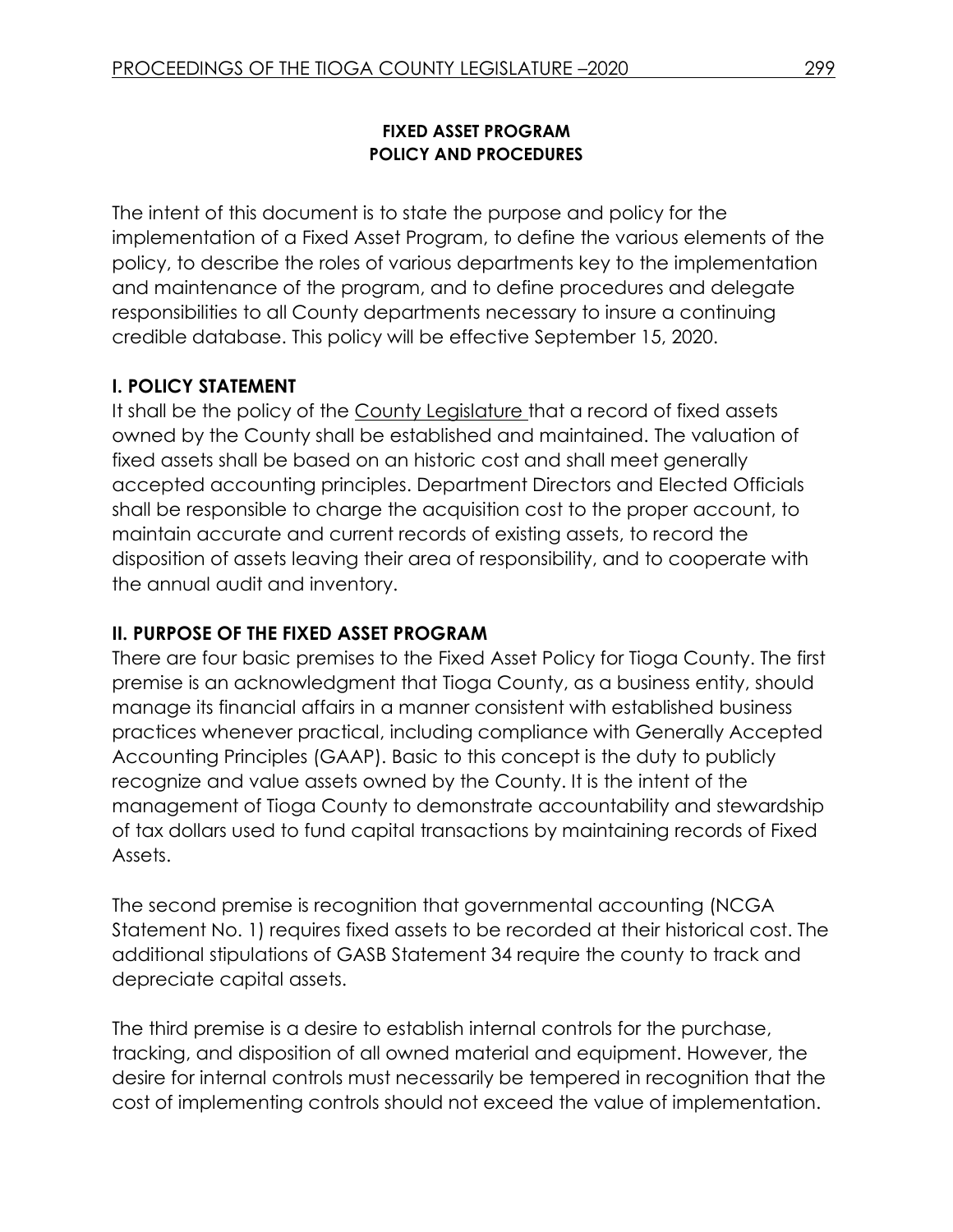To that end, Department Directors and Elected Officials are responsible for items of lesser value.

The fourth premise is to account for all fixed assets if there is a disaster that results in the loss or damage of county assets. The fixed asset records have to be maintained for insurance purposes. Tioga County procures and maintains insurance consistent with prudent practices to protect the County's fixed assets.

Pursuant to the adoption of this Policy, in accordance with the statements above, the capitalization threshold for capital assets as defined in Section III of this Policy is hereby established at \$5,000, infrastructure values as defined in Section III will be tracked for projects with a cost of \$25,000 or greater, and a process to depreciate capital items will be established.

# **III. ACCOUNTING BASIS AND OPERATIONAL PRINCIPLES**

Tioga County has adopted a Fixed Asset Program in accordance with the principles established by the Governmental Accounting Standards Board (GASB) Statements Nos. 1 and 34.

# **OFFICE OF RECORD**

The Treasurer's Office shall be the official office of record for all capital asset purchases, improvements, additions, and disposals. The Treasurer's Office will have the sole responsibility of establishing and determining useful life and depreciation.

The Information Technology (IT) Department shall be the official office of record for all non-capital asset purchases, improvements, additions, and disposals.

# **DEFINITIONS AND CLASSIFICATION GUIDELINES**

This section will establish guidelines to be used by purchasing when classifying and valuing purchased items. Asset acquisition must be classified within one of the following categories:

**CAPITAL ASSET –** A Capital Asset as defined by this Policy is a fully functioning unit, which has an acquisition cost of \$5,000, or greater, and a useful life of at least 2 years. All capital assets shall be recorded in a manner consistent with the provisions of GASB Statement 34, by classification, and further in conformance with requirements set forth in "Governmental Accounting, Auditing and Financial Reporting" (GAAFR) guide issued by the Government Finance Officers Association.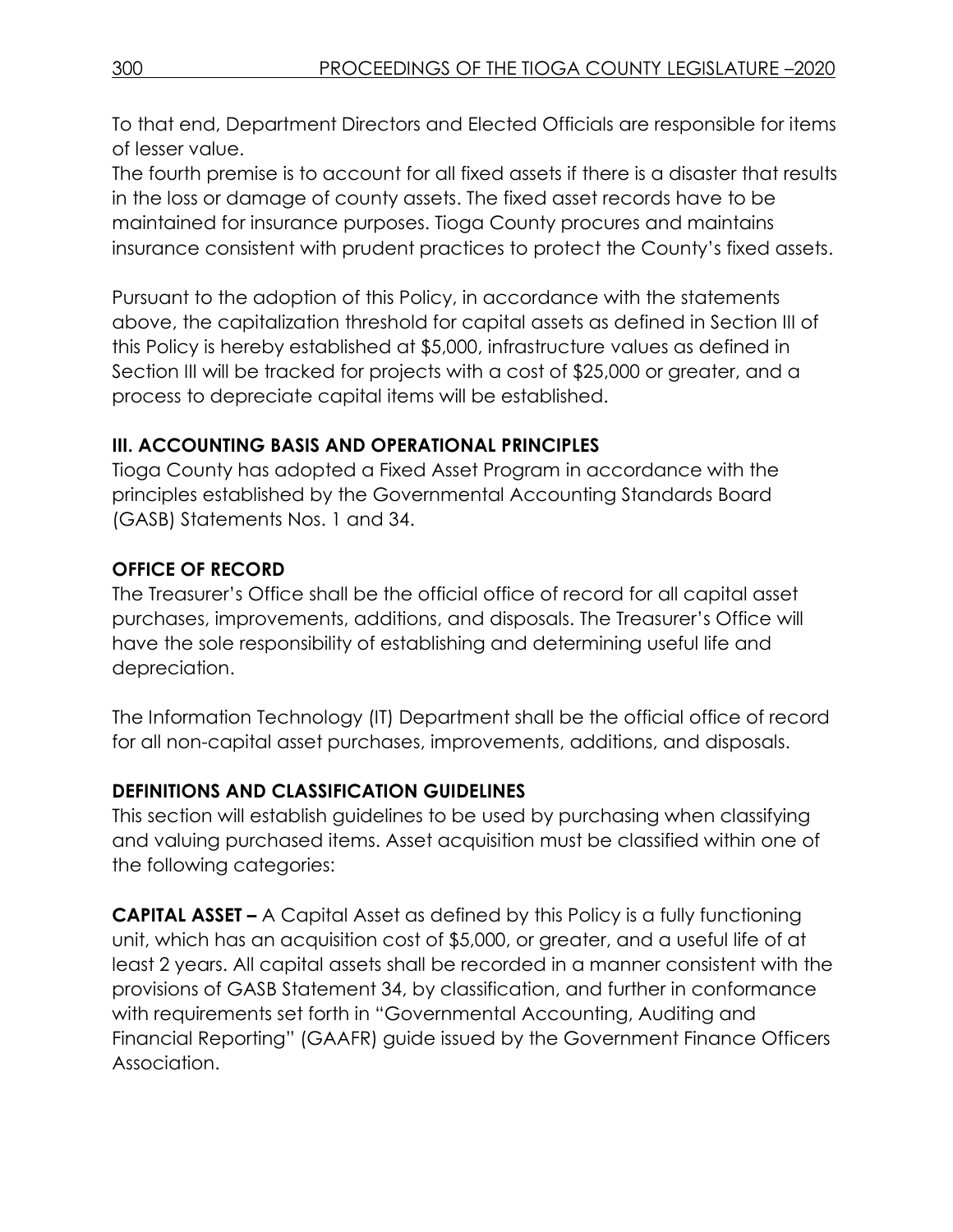In accordance with Generally Accepted Accounting Principles, all costs associated with bringing a capital asset to working condition will be recorded as a cost of the capital asset. This includes any costs related to design including engineering, architecture, and site preparation, freight, and other labor or consulting fees associated with the preparation of a capital asset for public use.

**NON-CAPITAL ASSET-** An asset, which has an acquisition cost of less than \$5,000, and a useful life of at least one year.

- Only items costing one thousand dollars (\$1,000.00) or more will be inventoried with the exception of computer equipment and other miscellaneous items so designated.
- All computer equipment purchased through IT will be inventoried regardless of cost.

**CONSUMABLES (SUPPLIES OR DISPOSABLES) -** Are items which, regardless of cost, are neither Capital Assets nor inventory items; they have a useful life of less than one year. These items will not be recorded as a Capital Asset nor will they be inventoried and will not receive a Property Record Tag.

**INFRASTRUCTURE -** Are assets that are defined as Capital Assets that are immovable and of value only to the governmental unit and include such things as sidewalks, roads, and utility lines. Accordingly, and in conformance with GASB Statement 34, Tioga County will include these values for items with an acquisition or appraised value of \$25,000 or greater in the Capital Asset System.

# **CLASSIFICATION GUIDELINES:**

**ORDINARY REPAIRS -** Repairs made to keep an asset in good working condition, regardless of cost, are ordinary repairs and shall not be recorded in the Capital Asset System. Ordinary repairs for a building include such things as repainting, and repairing a roof. Ordinary repairs for equipment and vehicles include replacing small parts or other maintenance items.

**EXTRAORDINARY REPAIRS/IMPROVEMENTS -** Major repairs made not just to keep an asset in good working condition, but also to extend its useful life beyond that originally estimated, are extraordinary repairs and shall be recorded in the Capital Asset System. A replaced roof would be an example of an extraordinary repair. Improvements involve modifying an existing asset to make it more efficient or productive, usually by replacing part of the asset with an improved or superior part, and shall be recorded in the Capital Asset System.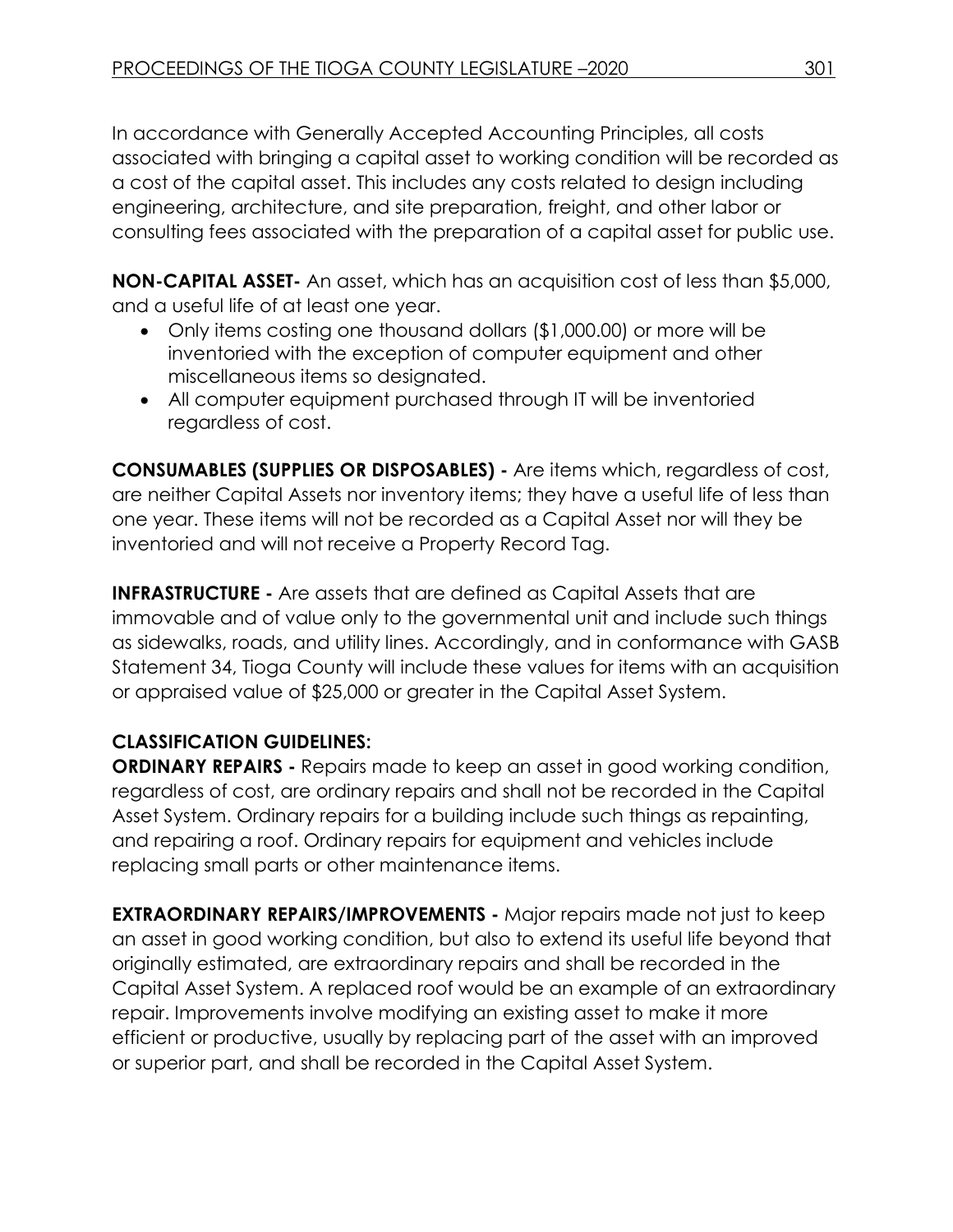**ADDITIONS TO EXISTING CAPITAL ASSETS -** Which have an acquisition cost of at least \$5,000, shall be assigned to and increase the value of the Property Record of the existing item and shall be considered a Capital Asset Addition. The Useful Life of Extraordinary Repairs and Improvements will be determined by the number of years the useful life is extended. Additions to Existing Capital Assets will be capitalized according to the Useful Life guidelines below.

**SOFTWARE -** Will be subject to the threshold above with the exception of software upgrades and maintenance costs. Upgrades and maintenance will not be recorded in the Capital Asset System. (NOTE: An exception may exist if a significant upgrade is acquired which will be determined at that time.) Software purchases greater than \$5,000 that result in a new license will be recorded in the Capital Asset System and will be assigned a property tag, which must be maintained in a log in the department wherein it resides.

**HARDWARE -** Components that are stand-alone units, and will not be installed internally to an existing computer, will be subject to the existing threshold of \$5,000 when determining whether it is a capital asset.

**USEFUL LIFE –** All Capital Assets except land will be assigned a useful life appropriate to that asset. Land has an unlimited useful life and will not be subject to the provisions of this paragraph. The cost of an asset will be capitalized using the **straight-line** method over the useful life of the asset. Useful life is obtained using the Capital Assets Policy and Procedure Manual provided by the New York State Office of General Services.

# **IV. FIXED ASSET PROCEDURES**

Attached to this policy is a section entitled Fixed Asset Procedures, which details the procedures that must be followed by departments when purchasing, transferring, or disposing of a Fixed Asset or an asset carrying a Property Record Tag. This section is hereby incorporated into this policy statement but may be amended from time to time as necessary. Amendments shall be incorporated into a new Fixed Asset Procedure Manual and shall occur either at the discretion of the Treasurer's Office or the Information Technology Department.

# **V. DEPARTMENTS' RESPONSIBILITIES**

# **A. DEPARTMENT DIRECTORS**

It shall be the responsibility of every department head and elected office holder to control and record the acquisition and disposition of infrastructure, capital and non-capital assets (as defined in Section III) within their department. These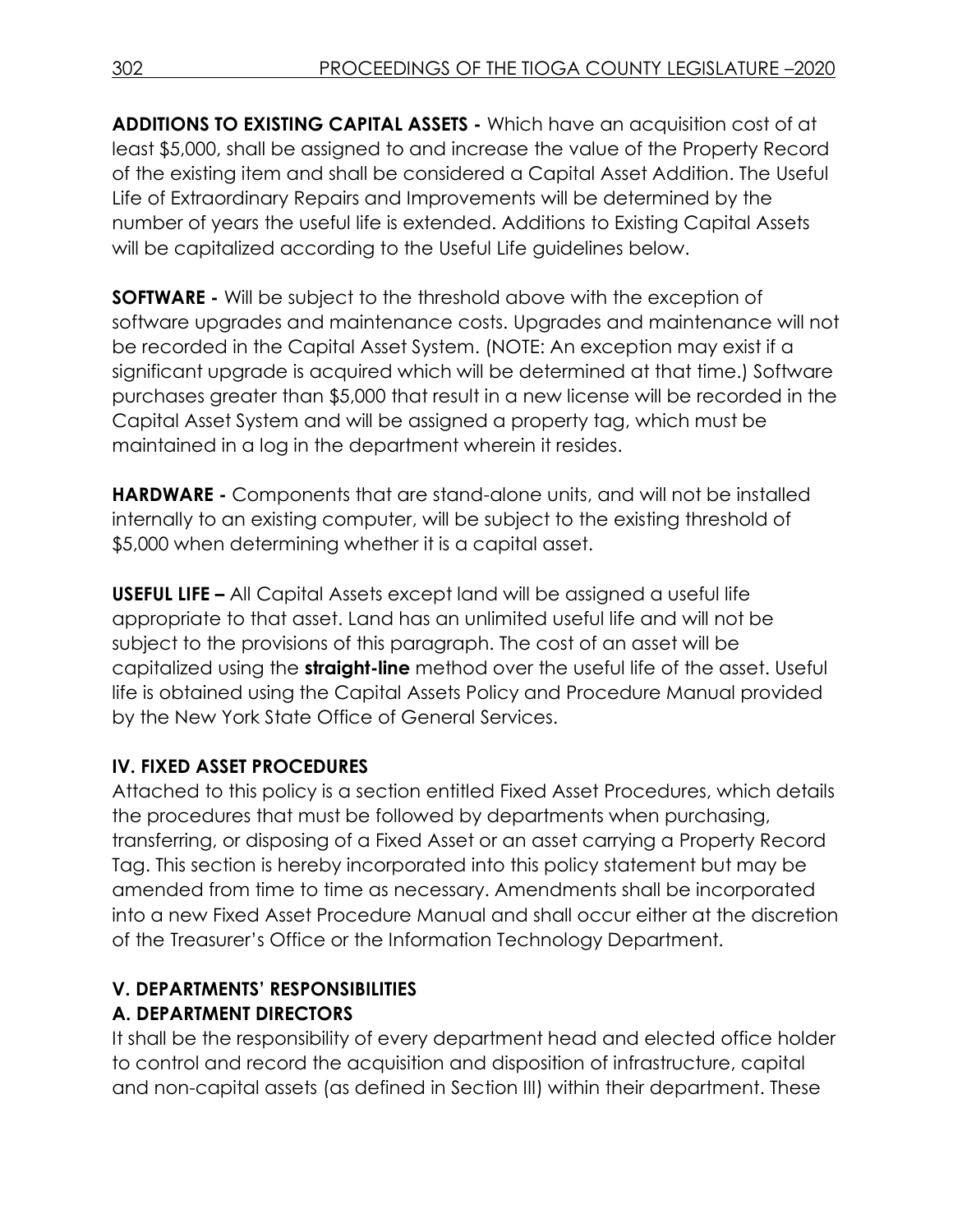numbers, values, and locations are recorded in the Capital Asset Module of the MUNIS Software and will be updated by the Treasurer's Office and the Information Technology (IT) Department with each new acquisition, disposal or transfer. The following procedures are hereby established to insure a continued accurate inventory of these items:

# **PROCUREMENT**

- 1. The responsibility of record keeping begins with the decision to purchase an item. The item must be included in the approved Capital Budget for that year and procurement of the item must comply with the County's Purchasing Policy.
- 2. The Department must complete the requisition (if appropriate) and purchase order in Munis. The Capital Asset box should read (Y) when entering in the line items for capital assets. Individual lines need to be entered for multiple items if more than one item per line was entered. It is the responsibility of the Department to enter recordable items properly into the Requisition and Purchase Order fields.
	- a. Note- Certain accounts are flagged and reviewed for asset recording purposes.
- 3. Invoices received for all assets purchased will be processed through Accounts Payable. The Department will attach any necessary information needed for the maintenance of the Capital Asset database to Finance. The Treasurer's Office will be the official "office of record" for capital asset purchases. IT will be the official "office of record" for non-capital asset purchases.

### **PROPERTY TRANSFER AND DISPOSITION**

Each responsible department will record property transfers.

- 1. The Department Head or designee shall be responsible for the care and safekeeping of all assets recorded in the Munis system, which were purchased by their department. When departments are finished actively utilizing an asset, it will be turned over to the Department of Public Works (DPW) or IT.
- 2. Items must be tracked as long as the County maintains custody, regardless of whether they are fully depreciated. Departments must insure that as these items are moved or disposed of; their status is tracked in Munis.
- 3. At the time of inventory, all recorded items must be located. Notice of disposition must be provided to the Treasurer's Office and IT if any item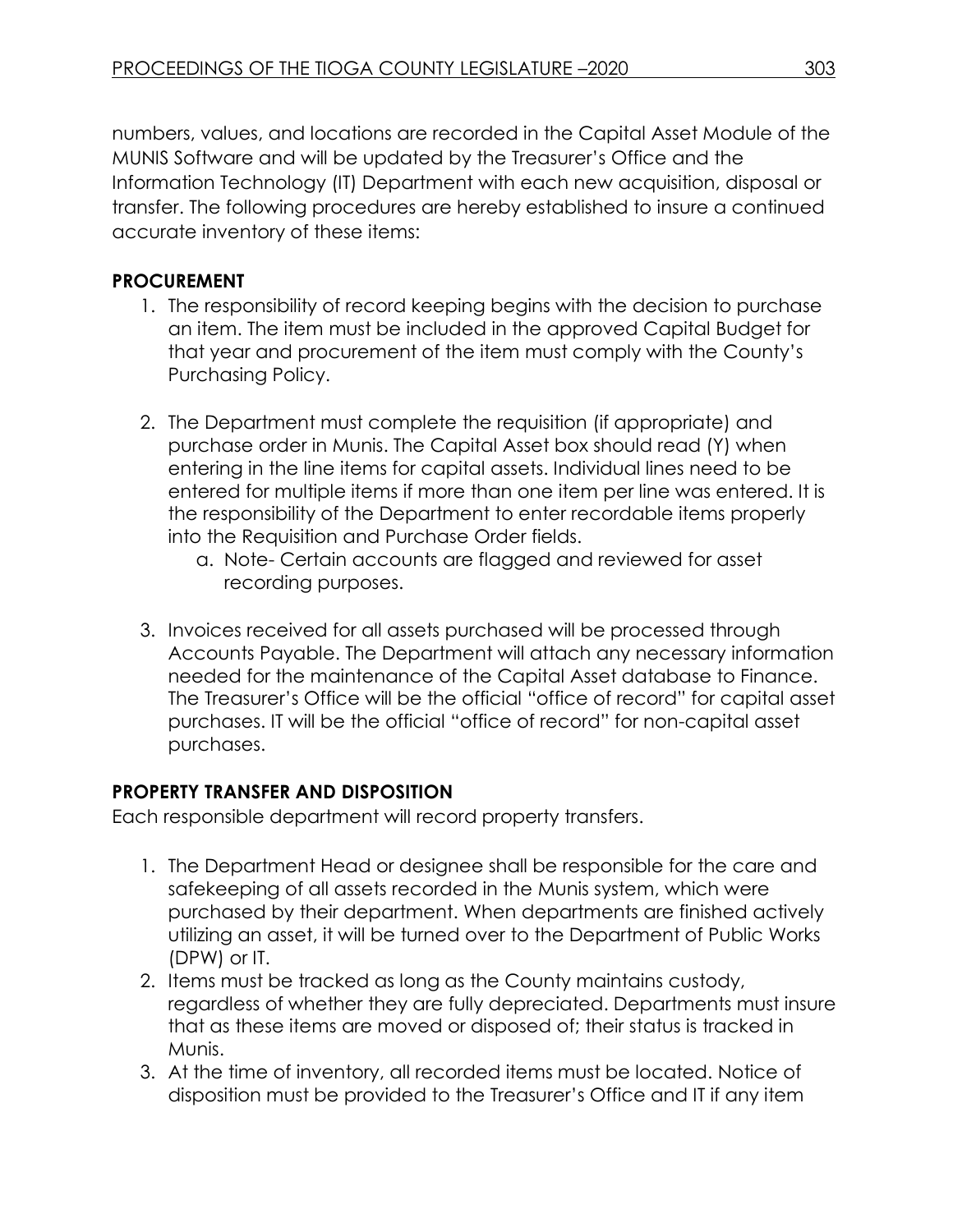recorded is not located. Items located but not valued or recorded must at that time be entered into the system.

- 4. All assets not in active use will be turned over to either the DPW or IT.
- 5. At any time when a recorded item is sold or otherwise disposed, the Treasurer's Office and IT will receive a written notification (Tioga County Equipment Inventory Disposition Document) of property disposition from the department disposing the item. Finance will record the final disposition of the capital asset and remove its value from the system.
- 6. On or around January 1 of each year, the Treasurer's Office will submit a complete list of all **capital assets** to all departments. Each department will then be required to review the list and alert the Treasurer's Office regarding any discrepancies to the list that may exist. The absence of an alert will indicate the department head's concurrence that the list accurately reflects all existing items.

### **B. TREASURER'S OFFICE**

The Treasurer's Office will be the office of record and is responsible to insure that all Capital Asset items are properly classified and are charged to the correct account. In addition, they must conduct overall program reviews from time to time to insure consistency and integrity. They will review the following information:

- The classification and useful life of the item/items based on the nature and value of the item is reasonable and proper, and;
- The object account is proper based on the classification.

A report will be prepared by the Treasurer's Office for the Legislature that details the results of the annual inventory and any pertinent findings. The Treasurer's Office, as part of their audit responsibilities, may visit any department as part of their normal audit schedule and conduct an audit of the inventory.

### **C. DEPARTMENT OF INFORMATION TECHNOLOGY**

The Information Technology Department (IT) will be responsible to approve all requests for data processing related asset purchases including all hardware and software. Annual appropriations for all computer related assets may reside within the IT budget or within respective departments as will be determined annually.

Computer hardware and software that qualify as assets regardless of cost will be recorded in the Capital Asset System in accordance with this policy. The IT Department is primarily responsible to advise departments and to approve requested purchases when purchased through the IT Department. Record of all such items will be maintained by the IT Department after delivery/installation.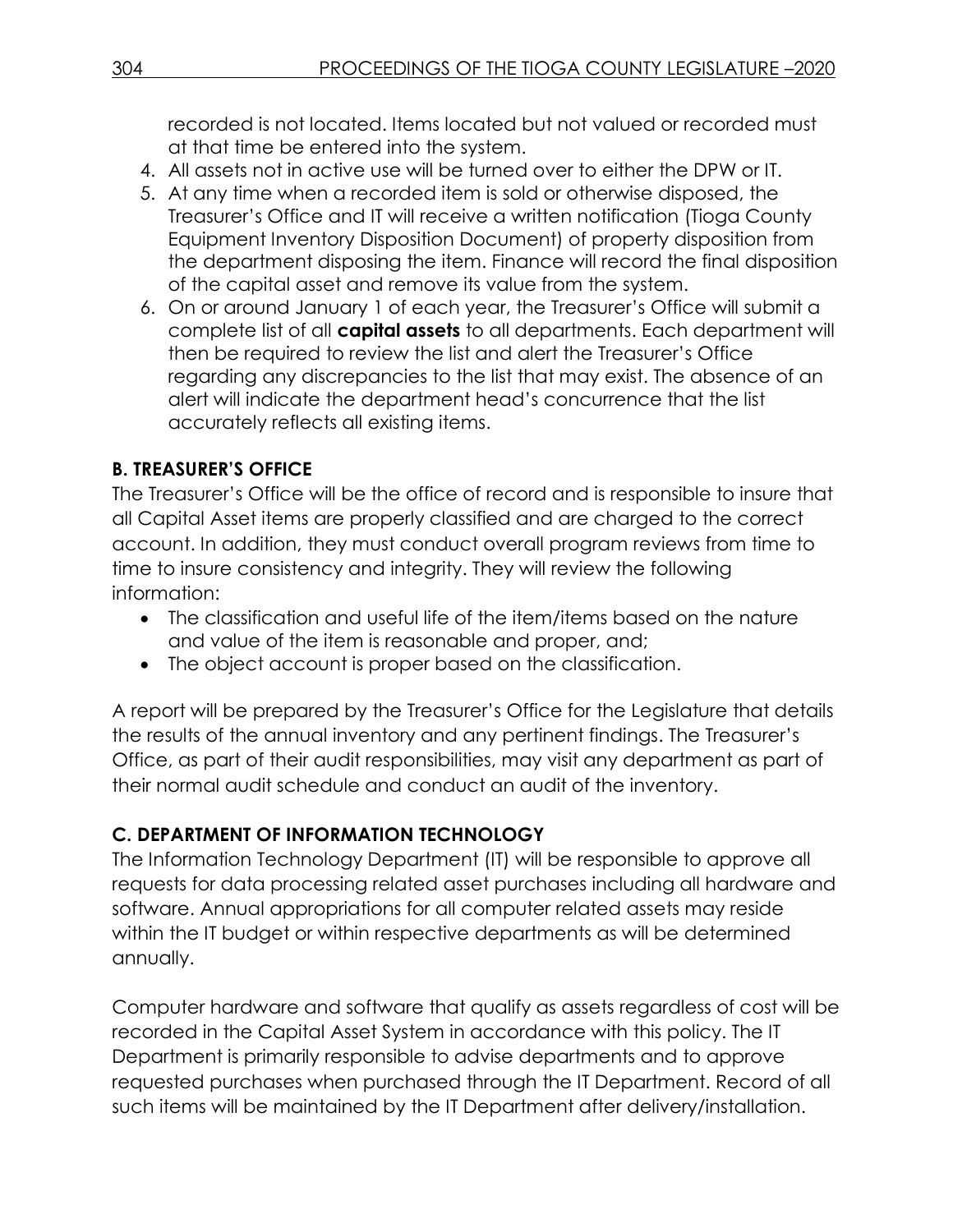Upon receipt of an asset valued over \$1,000.00 or computer or computerrelated equipment and other miscellaneous items so designated, the IT Department will issue a numbered inventory tag that will be attached to the new asset.

The IT Department will work with the Treasurer's Office for acquiring and disposing of fixed assets.

# **D. DEPARTMENT OF PUBLIC WORKS**

The Department of Public Works (DPW) will be responsible to approve all requests for building and furniture related asset purchases. Annual appropriations for all DPW related fixed assets may reside within the DPW budget or within respective departments as will be determined annually.

Building and furniture items that qualify as fixed assets will be recorded in the Capital Asset System in accordance with this policy. DPW is primarily responsible to advise departments and to approve requested purchases when funded from the DPW budget. Record of all such items will be maintained by the DPW after delivery/installation.

In addition to maintaining the inventory for their items, DPW has responsibility to provide a location to store temporarily items transferred to await sale at public auction or other final disposition. When held, DPW shall be responsible for administering the sale of County's fixed assets. All dispositions of fixed assets shall be reported to the Treasurer's Office and the IT Department for processing in accordance with Item above.

# **E. EXCEPTIONS**

On occasion, the County receives gifts of value at no cost. Department Heads are responsible to indicate this to the Treasurer's Office who must then contact the appropriate department of custody to create an asset record and tag. At that time, the department of custody must make a value determination using the best available data from vendor or trade publications and enter this information into the Munis system accordingly.

# **FIXED ASSET PROCEDURES**

# **I. Purpose**

The purpose of this manual is to set forth the regulations and procedures governing the control and reporting of capital and controlled assets. Procedures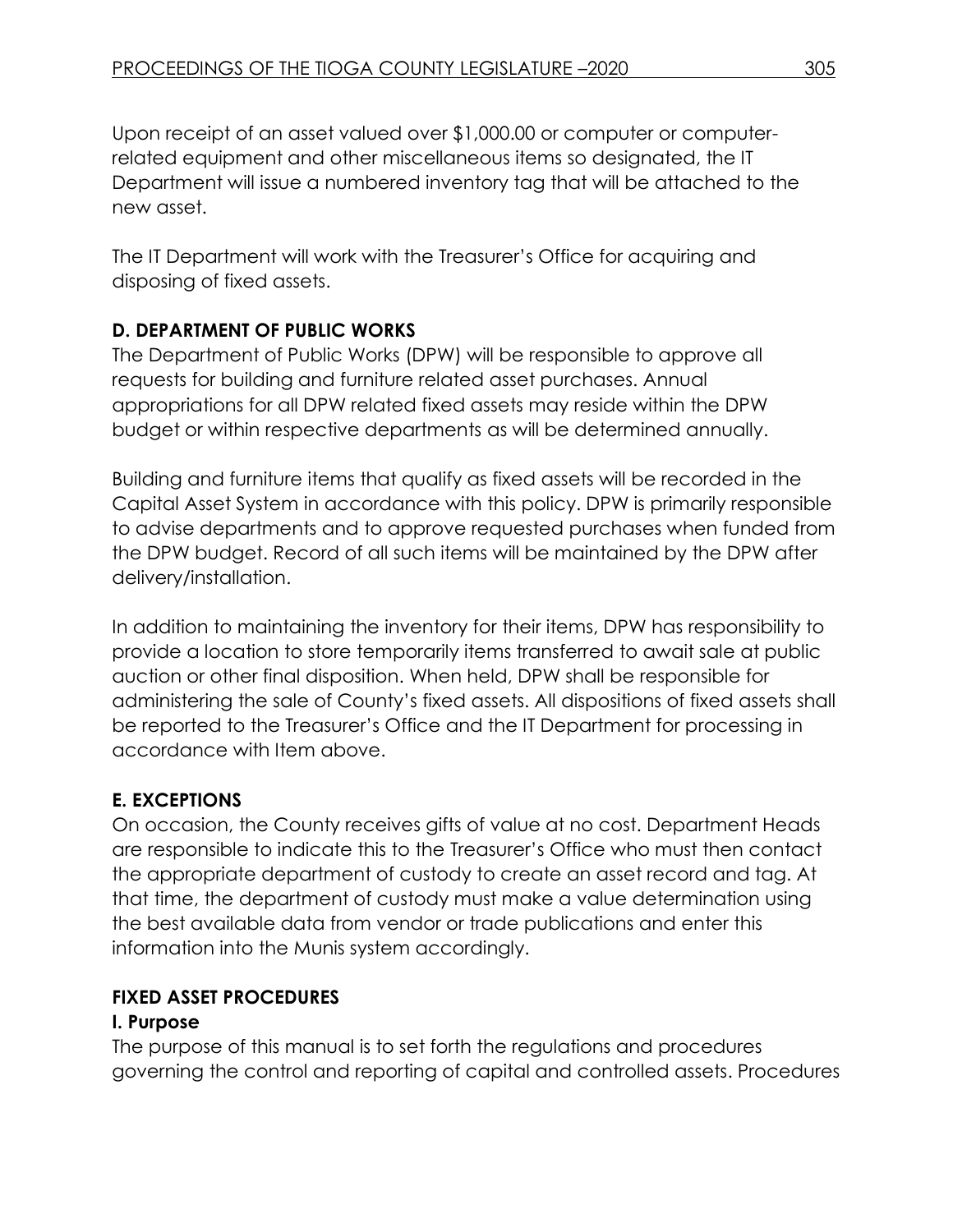that must be followed by departments when purchasing, transferring, or disposing of a Capital Asset or an asset carrying a Property Record Tag.

# **II. Definitions**

# **Capital Assets**

Refers to real or tangible personal property having:

- A value greater than or equal to the capitalization threshold (\$5,000.00) for the particular classification of the capital asset; and
- Having an estimated useful life of greater than two years from the time of acquisition.

# **Non-Capital Asset**

Equipment or other physical assets with an acquisition cost of \$1,000 or more but less than \$5,000 per unit and with a useful life greater than one year.

# **Controlled Assets**

Refers to those items with a historical cost of less than \$1,000, but which are particularly at risk or vulnerable to loss or theft.

# **IV. Tagging and Identifying Inventoriable Assets**

All tags for maintaining the Fixed Asset Inventory shall be supplied by the Information Technology Department (IT). Tags are necessary to provide positive identification of an asset; it also provides a quick and accurate method of identifying assets during the annual physical inventory.

All furniture and equipment must be tagged, including, but not limited to:

- Furniture
- Computers and Laptops
- Audio Visual Equipment
- Other equipment above \$1,000 such as kitchen, health and fitness, or office machines
- Controlled assets that are sensitive, portable, or prone to theft

All equipment shall be tagged upon receipt. The department must complete and return (via email) a Tioga County Equipment Inventory Document form before receiving an inventory tag. Questionable items can be discussed with IT and the Treasurer's Office.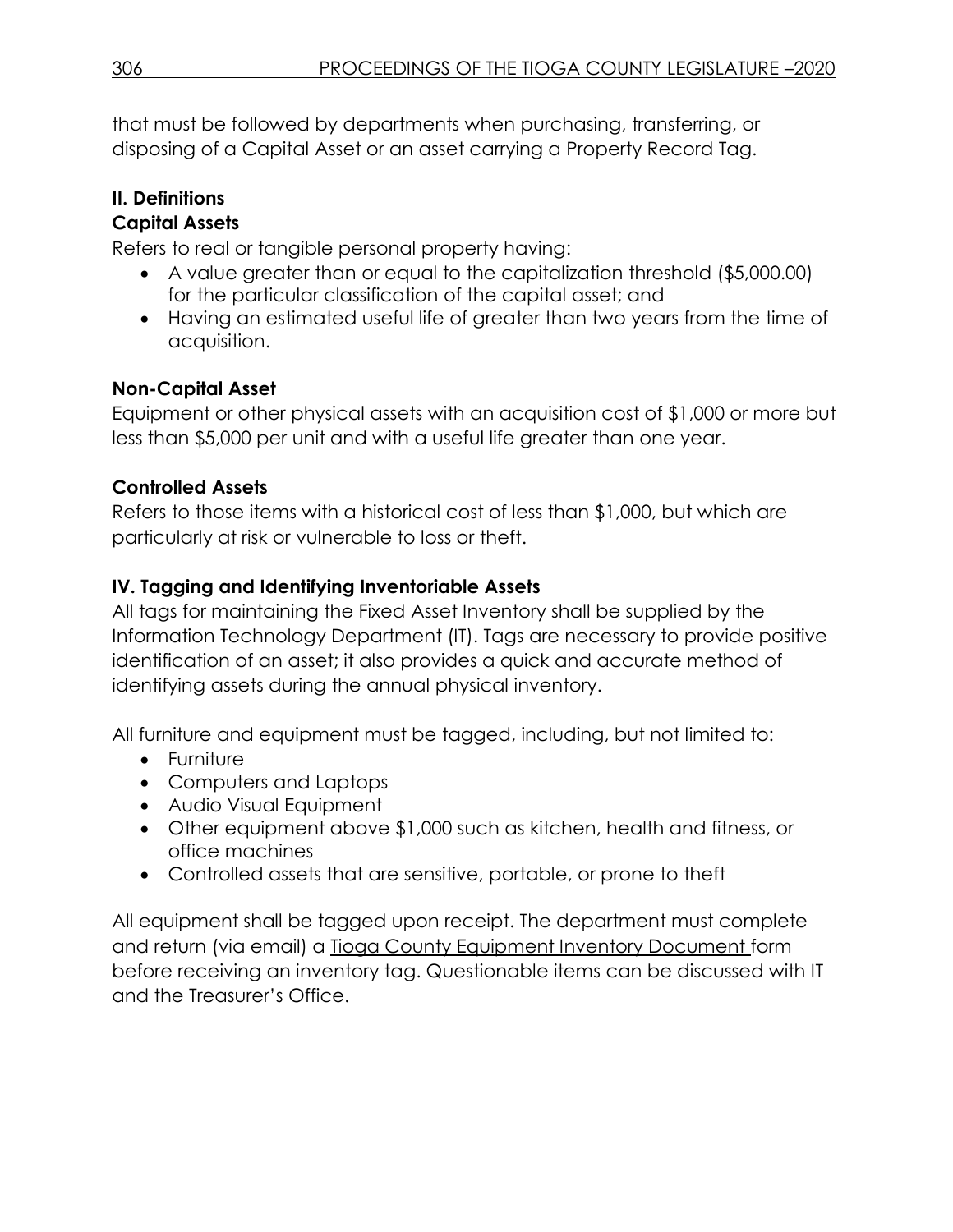# **V. Acquisition, Transfer and Disposal**

**Acquisition-**All equipment should be purchased under a capital 52XXXX line.

- Purchase Requests- The capital asset drop down should be selected Y (yes) for Capital Assets (\$5,000 or more) and N (no) for non-capital assets.
- Payment- the payment of the invoice. The attachment must include the acquisition form.
- The IT Department or the Treasurer's Office will create the asset from the information provided on the acquisition form.

**Transfer-** Asset transfers shall be recorded promptly. A permanent transfer is one that has no current plans of return. The department transferring the equipment can request changes to Munis via email to the IT Department or the Treasurer's Office. The email should include an updated Tioga County Equipment Inventory Document form with the transfer information.

**Disposal-** To maintain accurate asset records, asset disposals shall be recorded promptly. These records shall reflect whether the items have been abandoned, traded in, sold, stolen, or destroyed. When property is beyond repair or is no longer needed, the equipment item must be returned to the Department of Public Works for appropriate disposal. IT equipment will be disposed of by IT.

- Disposals are entered into Munis by the Treasurer's Office (Capital Assets) or IT (Non-Capital Assets).
- Tioga County Equipment Inventory Document form (disposal section) is to be filled out and emailed to both the Treasurer's Office and IT.

### ROLL CALL VOTE

Yes – Legislators Balliet, Hollenbeck, Roberts, Sauerbrey, Standinger, Sullivan, and Weston.

No – None.

Absent – Legislators Monell and Mullen.

RESOLUTION ADOPTED.

Legislator Balliet made a motion to bring forth two late-file resolutions for Legislature consideration, seconded by Legislator Sullivan. Motion carried.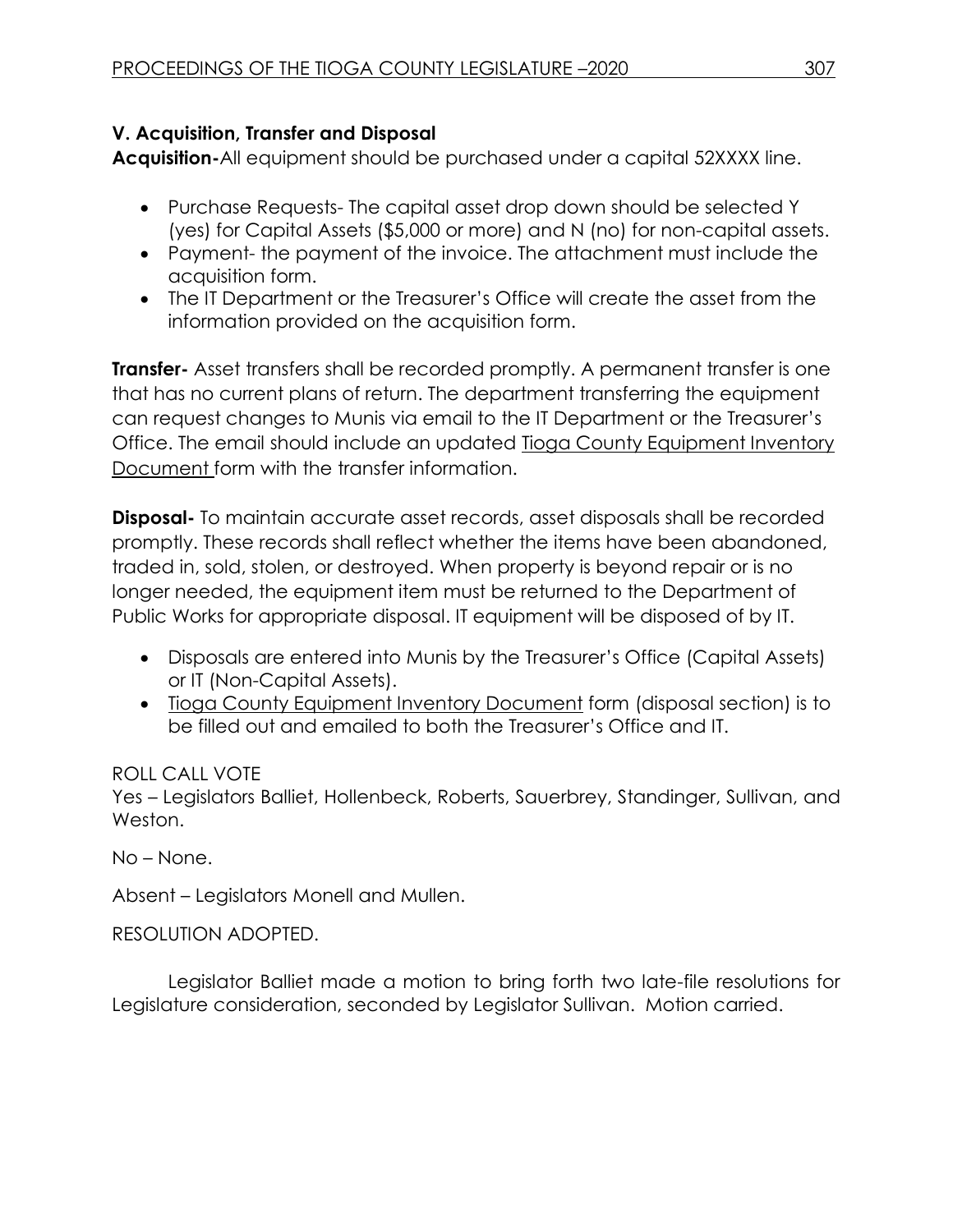Legislator Balliet moved for the adoption of the following resolution, seconded by Legislator Sullivan.

| REFERRED TO:          | <b>LEGISLATIVE WORKSESSION</b>                                              |
|-----------------------|-----------------------------------------------------------------------------|
| RESOLUTION NO. 197-20 | <b>CREATE TEMPORARY</b><br>ELECTION CLERK POSITIONS<br>(BOARD OF ELECTIONS) |

WHEREAS: 2020 is a Presidential election year; and

WHEREAS: Additional election regulations have been implemented in response to COVID-19, including a requirement that every voter be mailed information about requesting paper ballots; and

WHEREAS: The Board of Elections does not have ample staffing to handle the resulting volume of work; therefore be it

RESOLVED: That the Board of Elections is hereby authorized to create and fill two full-time temporary Election Clerk positions at an hourly rate of \$12.80; and be it further

RESOLVED: That the temporary positions shall be in place effective September 16, 2020 through no later than November 20, 2020 at which time they will be abolished.

ROLL CALL VOTE

Yes – Legislators Balliet, Hollenbeck, Roberts, Sauerbrey, Standinger, Sullivan, and Weston.

No – None.

Absent – Legislators Monell and Mullen.

RESOLUTION ADOPTED.